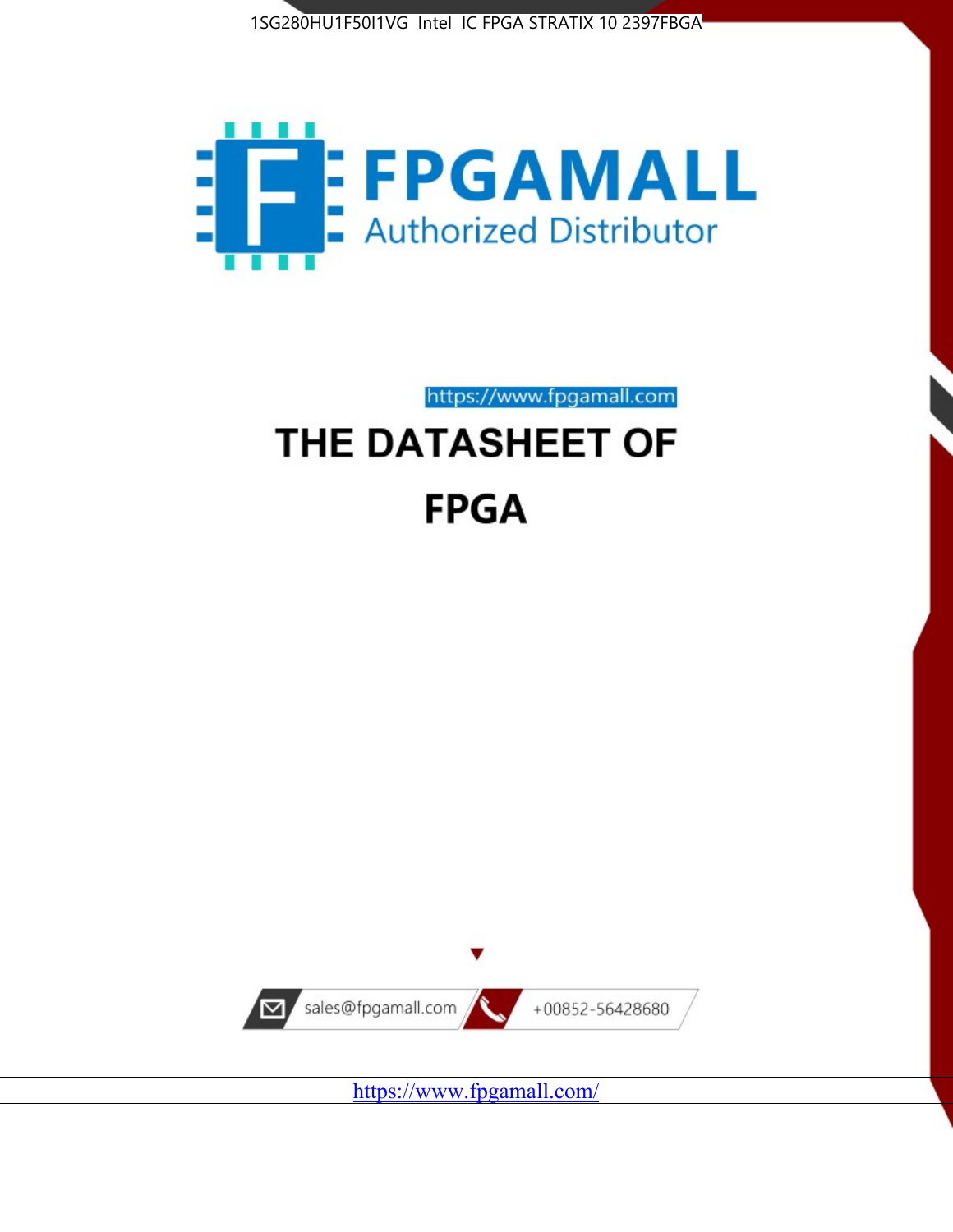1SG280HU1F50I1VG Intel IC FPGA STRATIX 10 2397FBGA



# **Intel® Stratix® 10 GX/SX Device Overview**



**S10-OVERVIEW | 2020.04.30** Latest document on the web: **[PDF](https://www.intel.com/content/dam/www/programmable/us/en/pdfs/literature/hb/stratix-10/s10-overview.pdf)** | **[HTML](https://www.intel.com/content/www/us/en/programmable/documentation/joc1442261161666.html)**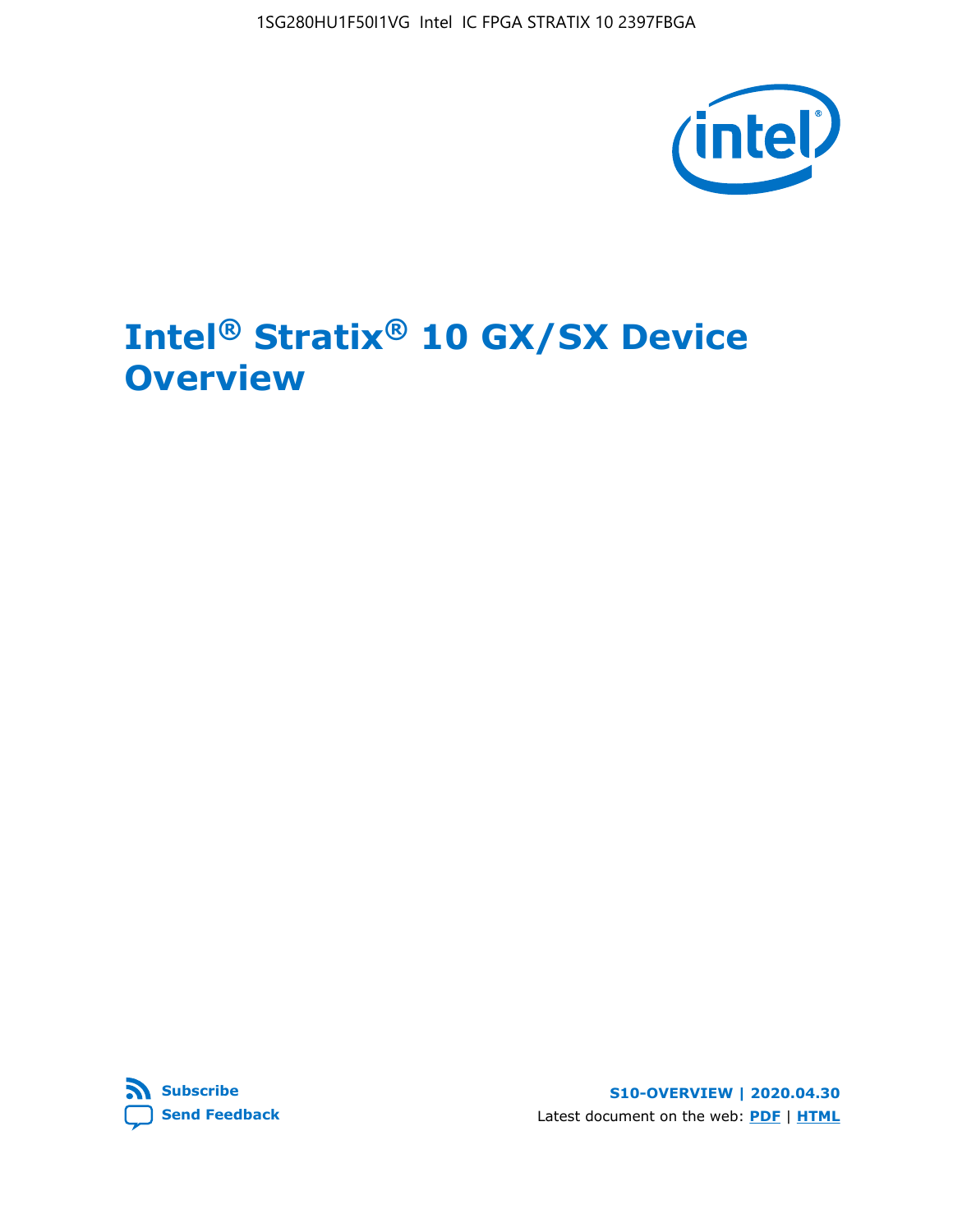

*Contents*

# **Contents**

| 1.26. Document Revision History for the Intel Stratix 10 GX/SX Device Overview36 |  |
|----------------------------------------------------------------------------------|--|

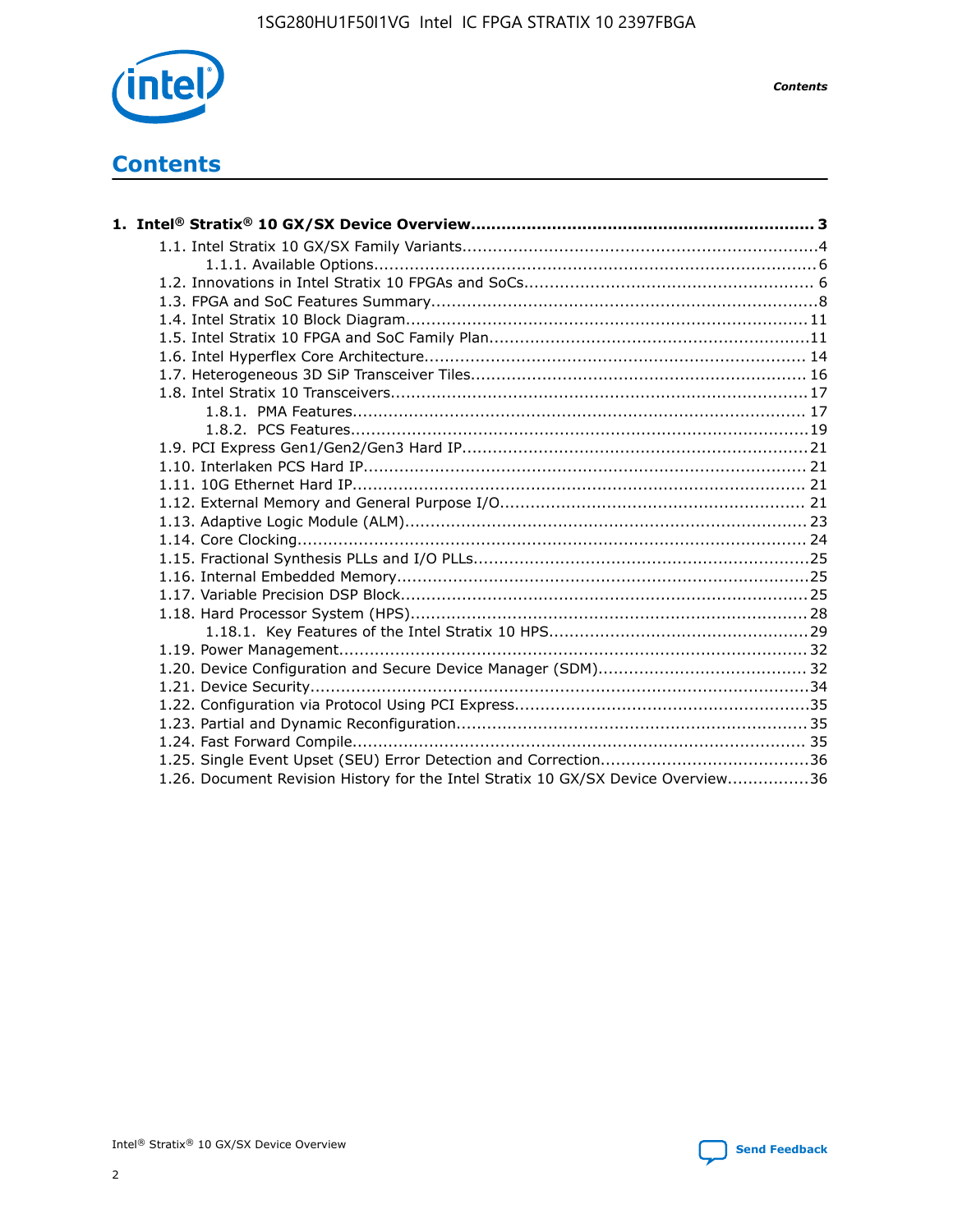**S10-OVERVIEW | 2020.04.30**

**[Send Feedback](mailto:FPGAtechdocfeedback@intel.com?subject=Feedback%20on%20Intel%20Stratix%2010%20GX/SX%20Device%20Overview%20(S10-OVERVIEW%202020.04.30)&body=We%20appreciate%20your%20feedback.%20In%20your%20comments,%20also%20specify%20the%20page%20number%20or%20paragraph.%20Thank%20you.)**



# **1. Intel® Stratix® 10 GX/SX Device Overview**

Intel's 14 nm Intel® Stratix® 10 GX FPGAs and SX SoCs deliver 2X the core performance and up to 70% lower power over previous generation high-performance FPGAs.

Featuring several groundbreaking innovations, including the all new Intel Hyperflex™ core architecture, this device family enables you to meet the demand for everincreasing bandwidth and processing performance in your most advanced applications, while meeting your power budget.

With an embedded hard processor system (HPS) based on a quad-core 64 bit Arm\* Cortex\*-A53, the Intel Stratix 10 SoC devices deliver power efficient, application-class processing and allow designers to extend hardware virtualization into the FPGA fabric. Intel Stratix 10 SoC devices demonstrate Intel's commitment to high-performance SoCs and extend Intel's leadership in programmable devices featuring an Arm-based processor system.

Important innovations in Intel Stratix 10 FPGAs and SoCs include:

- All new Intel Hyperflex core architecture delivering 2X the core performance compared to previous generation high-performance FPGAs
- Intel 14 nm tri-gate (FinFET) technology
- Heterogeneous 3D System-in-Package (SiP) technology
- Core fabric with up to 10.2 million logic elements (LEs)
- Up to 96 full duplex transceiver channels on heterogeneous 3D SiP transceiver tiles
- Transceiver data rates up to 28.3 Gbps chip-to-chip/module and backplane performance
- M20K (20 Kb) internal SRAM memory blocks
- Fractional synthesis and ultra-low jitter LC tank based transmit phase locked loops (PLLs)
- Hard PCI Express<sup>®</sup> Gen3 x16 intellectual property (IP) blocks
- Hard 10GBASE-KR/40GBASE-KR4 Forward Error Correction (FEC) in every transceiver channel
- Hard memory controllers and PHY supporting DDR4 rates up to 2666 Mbps per pin
- Hard fixed-point and IEEE 754 compliant hard floating-point variable precision digital signal processing (DSP) blocks with up to 10 TFLOP compute performance with a power efficiency of 80 GFLOP per Watt
- Quad-core 64 bit Arm Cortex-A53 embedded processor running up to 1.5 GHz in SoC family variants
- Programmable clock tree synthesis for flexible, low power, low skew clock trees

Intel Corporation. All rights reserved. Agilex, Altera, Arria, Cyclone, Enpirion, Intel, the Intel logo, MAX, Nios, Quartus and Stratix words and logos are trademarks of Intel Corporation or its subsidiaries in the U.S. and/or other countries. Intel warrants performance of its FPGA and semiconductor products to current specifications in accordance with Intel's standard warranty, but reserves the right to make changes to any products and services at any time without notice. Intel assumes no responsibility or liability arising out of the application or use of any information, product, or service described herein except as expressly agreed to in writing by Intel. Intel customers are advised to obtain the latest version of device specifications before relying on any published information and before placing orders for products or services. \*Other names and brands may be claimed as the property of others.

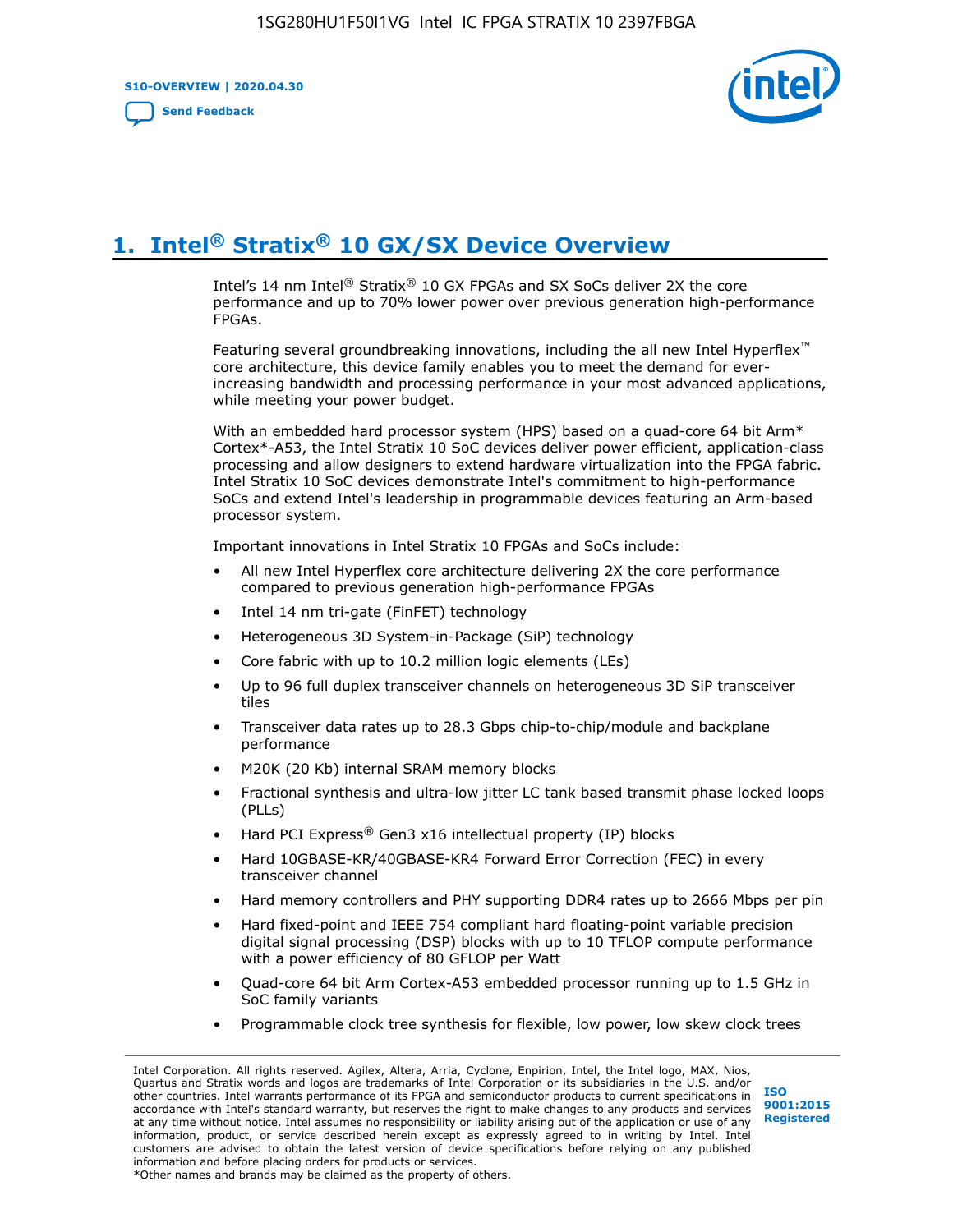

- Dedicated secure device manager (SDM) for:
	- Enhanced device configuration and security
	- AES-256, SHA-256/384 and ECDSA-256/384 encrypt/decrypt accelerators and authentication
	- Multi-factor authentication
	- Physically Unclonable Function (PUF) service and software programmable device configuration capability
- Comprehensive set of advanced power saving features delivering up to 70% lower power compared to previous generation high-performance FPGAs
- Non-destructive register state readback and writeback, to support ASIC prototyping and other applications

With these capabilities, Intel Stratix 10 FPGAs and SoCs are ideally suited for the most demanding applications in diverse markets such as:

- **Compute and Storage**—for custom servers, cloud computing and datacenter acceleration
- **Networking**—for Terabit, 400G and multi-100G bridging, aggregation, packet processing and traffic management
- **Optical Transport Networks**—for OTU4, 2xOTU4, 4xOTU4
- **Broadcast**—for high-end studio distribution, head end encoding/decoding, edge quadrature amplitude modulation (QAM)
- **Military**—for radar, electronic warfare, and secure communications
- **Medical**—for diagnostic scanners and diagnostic imaging
- **Test and Measurement**—for protocol and application testers
- **Wireless**—for next-generation 5G networks
- **ASIC Prototyping**—for designs that require the largest FPGA fabric with the highest I/O count

### **1.1. Intel Stratix 10 GX/SX Family Variants**

Intel Stratix 10 devices are available in FPGA (GX) and SoC (SX) variants.

- **Intel Stratix 10 GX** devices deliver up to 1 GHz core fabric performance and contain up to 10.2 million LEs in the fabric. They also feature up to 96 general purpose transceivers on separate transceiver tiles, and 2666 Mbps DDR4 external memory interface performance. The transceivers are capable of up to 28.3 Gbps short reach and across the backplane. These devices are optimized for FPGA applications that require the highest transceiver bandwidth and core fabric performance, with the power efficiency of Intel's 14 nm tri-gate process technology.
- **Intel Stratix 10 SX** devices have a feature set that is identical to Intel Stratix 10 GX devices, with the addition of an embedded quad-core 64 bit Arm Cortex A53 hard processor system.

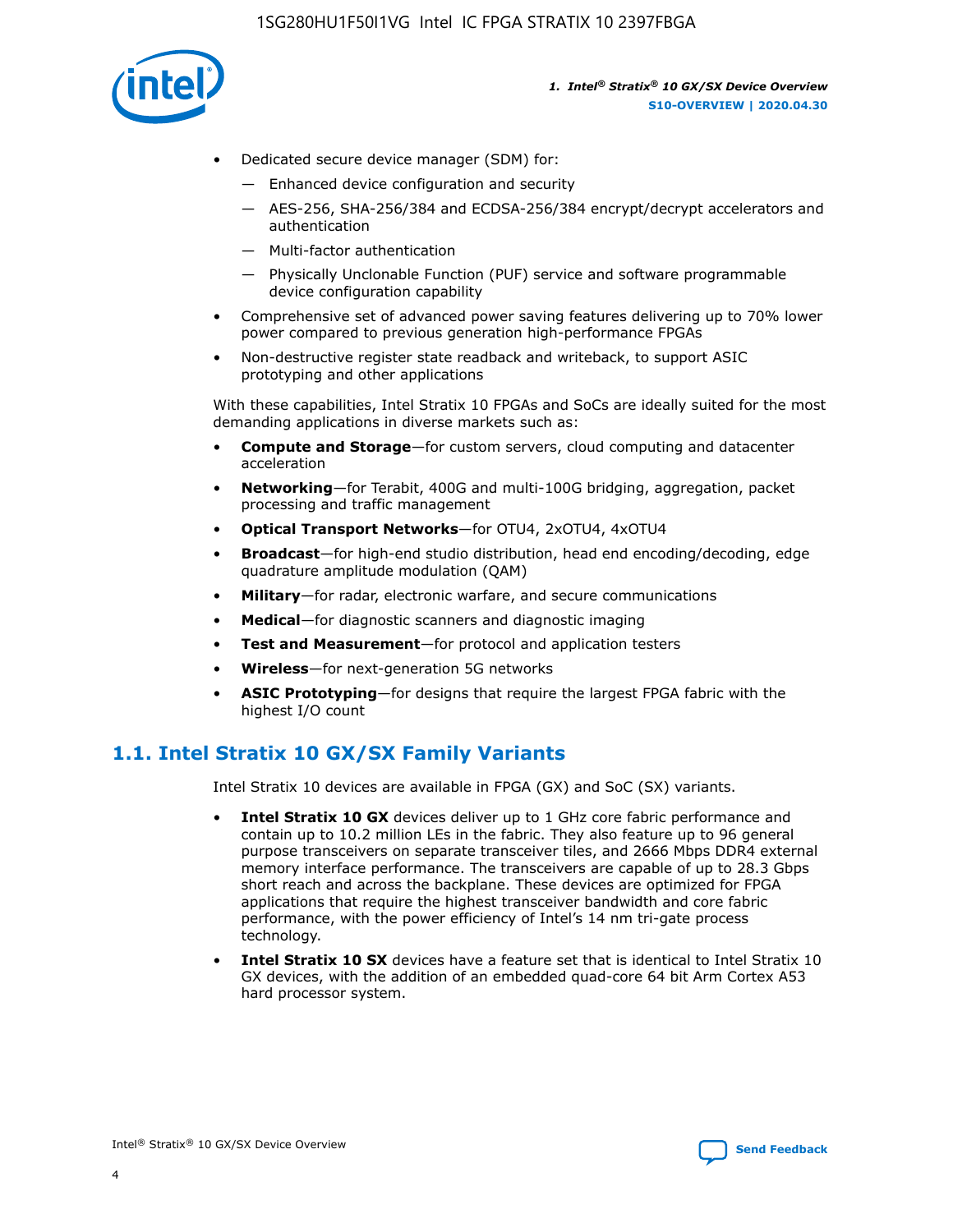

Common to all Intel Stratix 10 family variants is a high-performance fabric based on the new Intel Hyperflex core architecture that includes additional Hyper-Registers throughout the interconnect routing and at the inputs of all functional blocks. The core fabric also contains an enhanced logic array utilizing Intel's adaptive logic module (ALM) and a rich set of high performance building blocks including:

- M20K (20 Kb) embedded memory blocks
- Variable precision DSP blocks with hard IEEE 754 compliant floating-point units
- Fractional synthesis and integer PLLs
- Hard memory controllers and PHY for external memory interfaces
- General purpose IO cells

To clock these building blocks, Intel Stratix 10 devices use programmable clock tree synthesis, which uses dedicated clock tree routing to synthesize only those branches of the clock trees required for the application. All devices support in-system, finegrained partial reconfiguration of the logic array, allowing logic to be added and subtracted from the system while it is operating.

All family variants also contain high speed serial transceivers, containing both the physical medium attachment (PMA) and the physical coding sublayer (PCS), which can be used to implement a variety of industry standard and proprietary protocols. In addition to the hard PCS, Intel Stratix 10 devices contain multiple instantiations of PCI Express hard IP that supports Gen1/Gen2/Gen3 rates in x1/x2/x4/x8/x16 lane configurations, and hard 10GBASE-KR/40GBASE-KR4 FEC for every transceiver. The hard PCS, FEC, and PCI Express IP free up valuable core logic resources, save power, and increase your productivity.

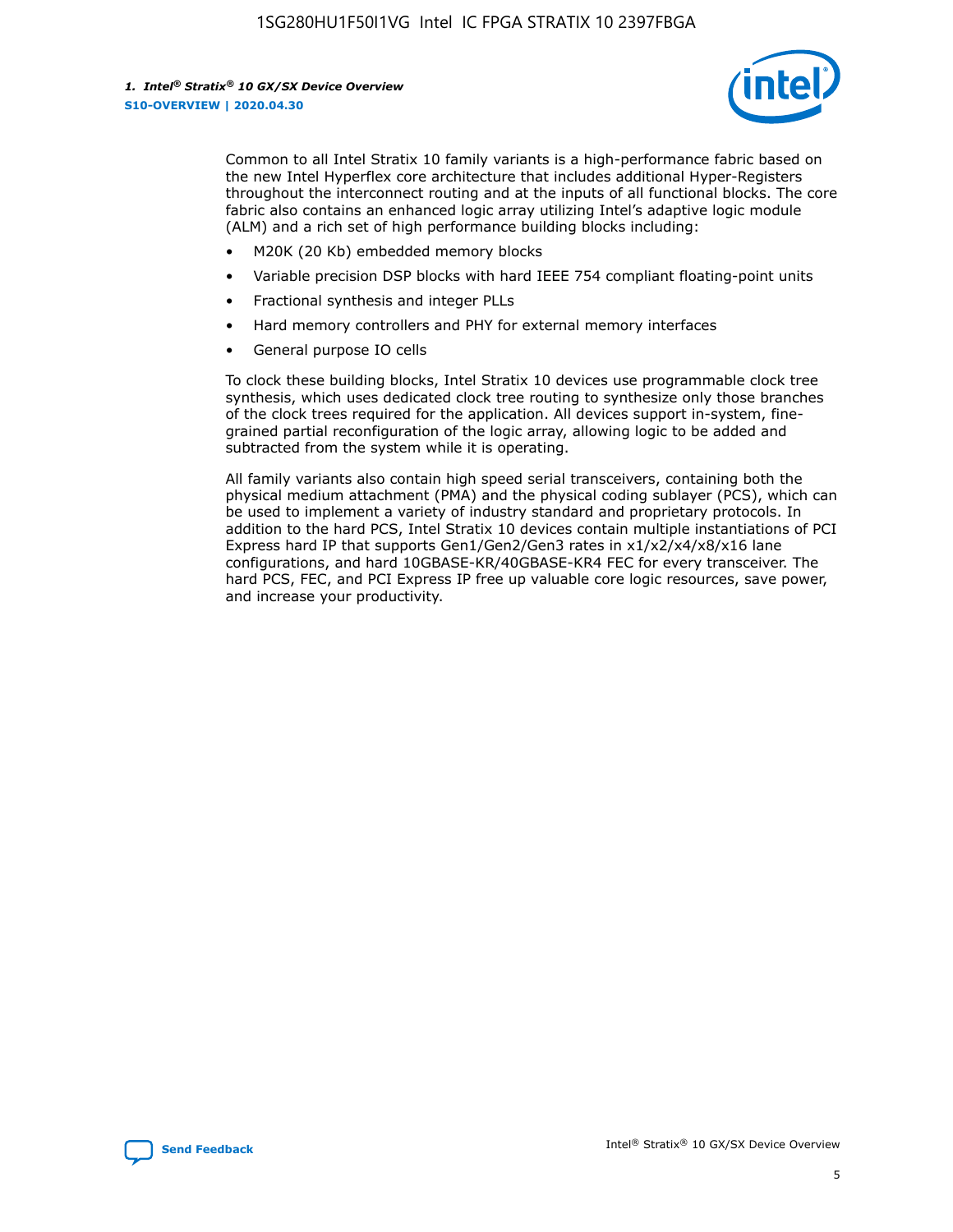

### **1.1.1. Available Options**

#### **Figure 1. Sample Ordering Code and Available Options for Intel Stratix 10 Devices**



### **Related Information**

[My Intel Support](https://www.intel.com/content/www/us/en/programmable/my-intel/mal-home.html)

### **1.2. Innovations in Intel Stratix 10 FPGAs and SoCs**

Intel Stratix 10 FPGAs and SoCs deliver many significant improvements over the previous generation high-performance Stratix V FPGAs.

#### **Table 1. Key Features of Intel Stratix 10 Devices Compared to Stratix V Devices**

| <b>Feature</b>            | <b>Stratix V FPGAs</b>                                           | <b>Intel Stratix 10 FPGAs and SoCs</b>                                        |
|---------------------------|------------------------------------------------------------------|-------------------------------------------------------------------------------|
| <b>Process technology</b> | 28 nm TSMC (planar<br>transistor)                                | 14 nm Intel tri-gate (FinFET)                                                 |
| Hard processor core       | None                                                             | Quad-core 64 bit Arm Cortex-A53<br>(SoC only)                                 |
| Core architecture         | Conventional core architecture<br>with conventional interconnect | Intel Hyperflex core architecture with<br>Hyper-Registers in the interconnect |
|                           |                                                                  | continued                                                                     |

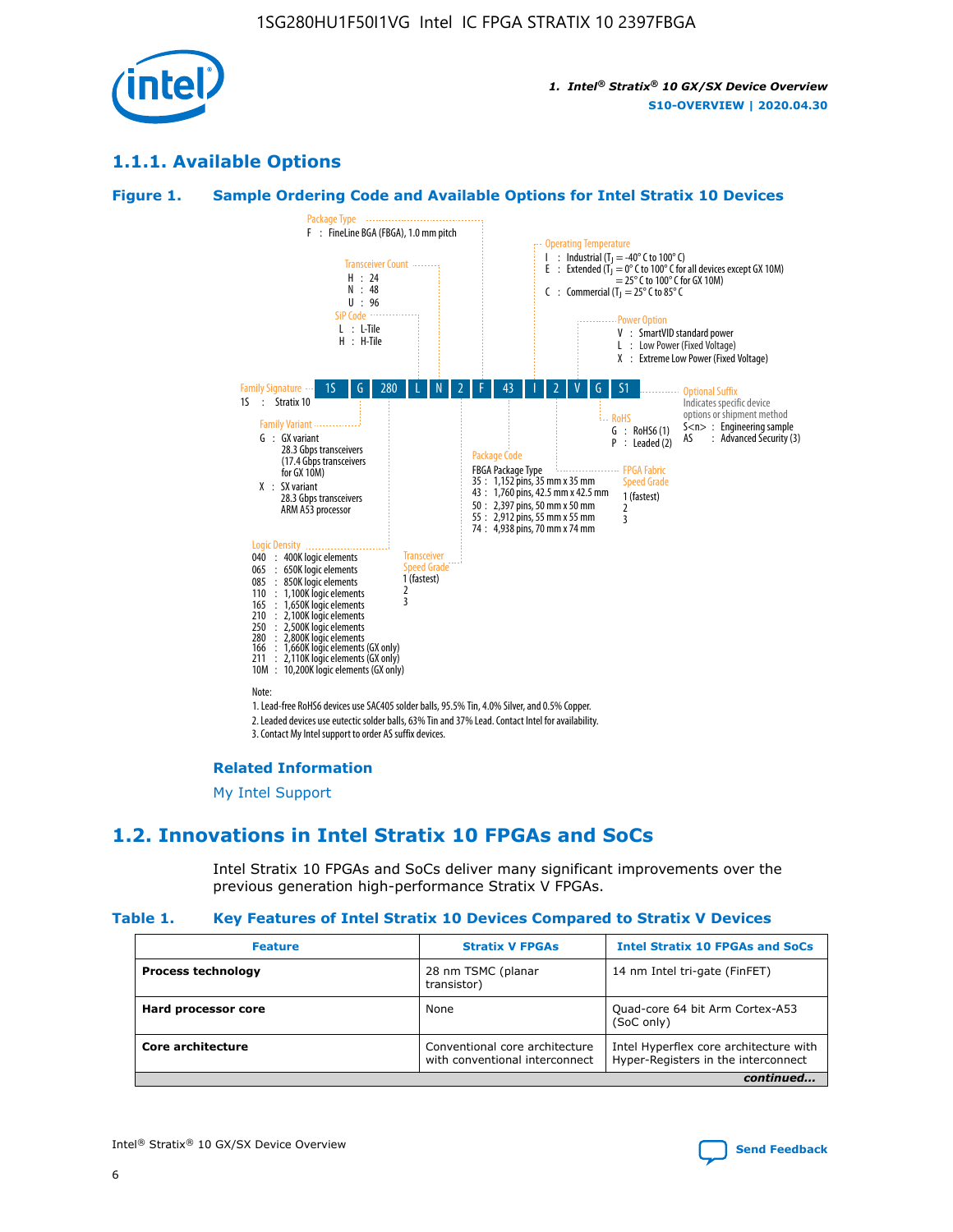

| <b>Feature</b>                                   | <b>Stratix V FPGAs</b>                                                              | <b>Intel Stratix 10 FPGAs and SoCs</b>                                                                                                       |
|--------------------------------------------------|-------------------------------------------------------------------------------------|----------------------------------------------------------------------------------------------------------------------------------------------|
| Core performance                                 | 500 MHz                                                                             | 1 GHz                                                                                                                                        |
| <b>Power dissipation</b>                         | 1x                                                                                  | As low as $0.3x$                                                                                                                             |
| Logic density                                    | <b>952 KLE</b>                                                                      | 10,200 KLE                                                                                                                                   |
| <b>Embedded memory (M20K)</b>                    | 52 Mbits                                                                            | 253 Mbits                                                                                                                                    |
| 18x19 multipliers                                | 3,926<br>Note: Multiplier is 18x18 in<br>Stratix V devices.                         | 11,520<br>Note: Multiplier is 18x19 in Intel<br>Stratix 10 devices.                                                                          |
| <b>Floating point DSP capability</b>             | Up to 1 TFLOP, requires soft<br>floating point adder and<br>multiplier              | Up to 10 TFLOP, hard IEEE 754<br>compliant single precision floating<br>point adder and multiplier                                           |
| <b>Maximum transceivers</b>                      | 66                                                                                  | 96                                                                                                                                           |
| Maximum transceiver data rate (chip-to-<br>chip) | 28.05 Gbps                                                                          | 26.6 Gbps L-Tile<br>28.3 Gbps H-Tile                                                                                                         |
| Maximum transceiver data rate (backplane)        | 12.5 Gbps                                                                           | 12.5 Gbps L-Tile<br>28.3 Gbps H-Tile                                                                                                         |
| <b>Hard memory controller</b>                    | None                                                                                | DDR4 @ 1333 MHz/2666 Mbps<br>DDR3 @ 1067 MHz/2133 Mbps                                                                                       |
| <b>Hard protocol IP</b>                          | PCIe* Gen3 x8 (up to 4<br>instances)                                                | PCIe Gen3 x16 (up to 4 instances)<br>SR-IOV (4 physical functions / 2k<br>virtual functions) on H-Tile devices<br>10GBASE-KR/40GBASE-KR4 FEC |
| <b>Core clocking and PLLs</b>                    | Global, quadrant and regional<br>clocks supported by fractional-<br>synthesis fPLLs | Programmable clock tree synthesis<br>supported by fractional synthesis<br>fPLLs and integer IO PLLs                                          |
| Register state readback and writeback            | Not available                                                                       | Non-destructive register state<br>readback and writeback for ASIC<br>prototyping and other applications                                      |

These innovations result in the following improvements:

- **Improved Core Logic Performance**: The Intel Hyperflex core architecture combined with 14 nm Intel tri-gate technology allows Intel Stratix 10 devices to achieve 2X the core performance compared to the previous generation
- **Lower Power**: Intel Stratix 10 devices use up to 70% lower power compared to the previous generation, enabled by 14 nm Intel tri-gate technology, the Intel Hyperflex core architecture, and optional power saving features built into the architecture
- **Higher Density**: Intel Stratix 10 devices offer three times the level of integration, with up to 10.2 million logic elements (LEs), over 253 Mbits of embedded memory blocks (M20K), and 11,520 18x19 multipliers
- **Embedded Processing**: Intel Stratix 10 SoCs feature a Quad-Core 64 bit Arm Cortex-A53 processor optimized for power efficiency and software compatible with previous generation Arria® and Cyclone® SoC devices
- **Improved Transceiver Performance**: With up to 96 transceiver channels implemented in heterogeneous 3D SiP transceiver tiles, Intel Stratix 10 GX and SX devices support data rates up to 28.3 Gbps chip-to-chip and 28.3 Gbps across the backplane with signal conditioning circuits capable of equalizing over 30 dB of system loss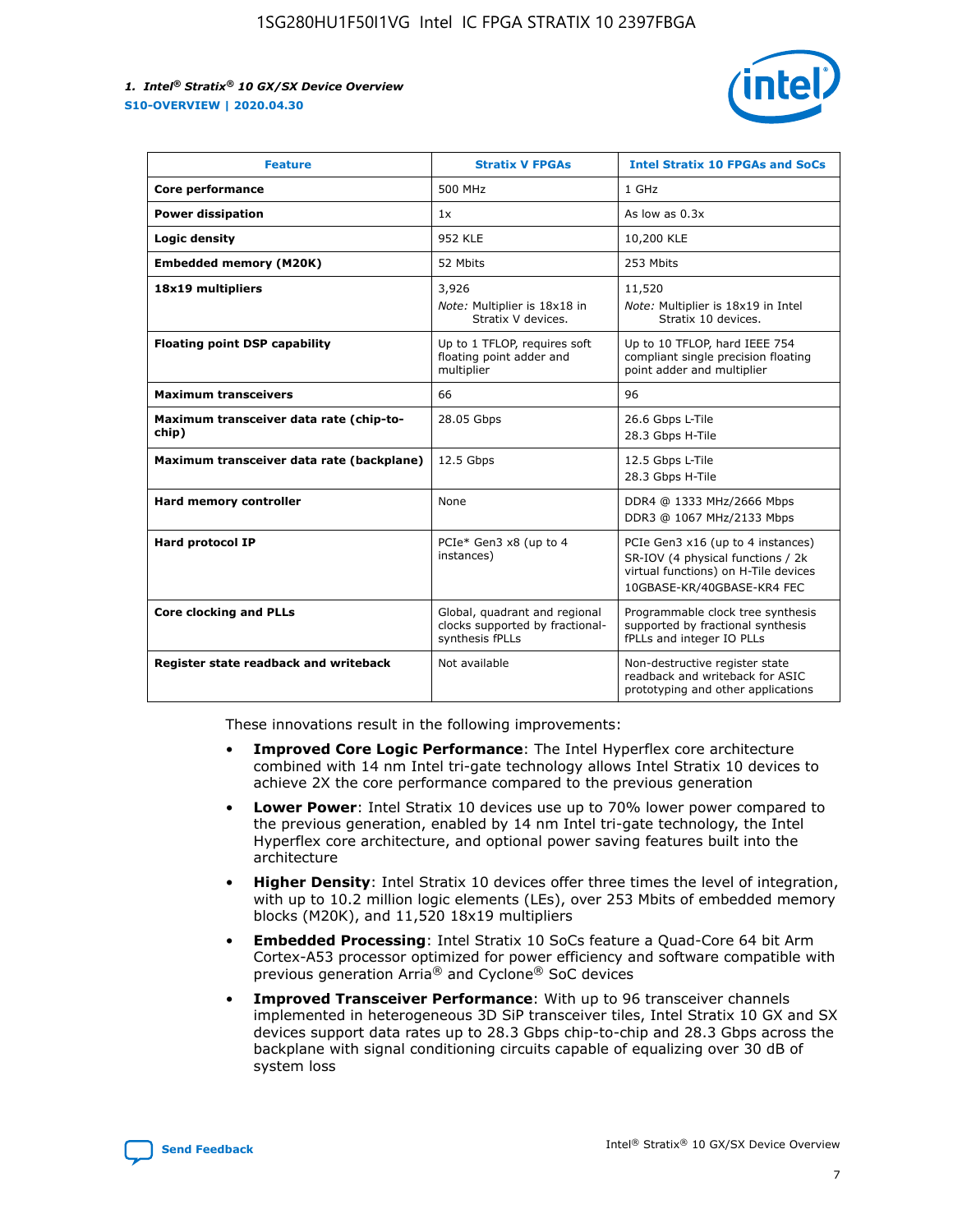

- **Improved DSP Performance**: The variable precision DSP block in Intel Stratix 10 devices features hard fixed and floating point capability, with up to 10 TFLOP IEEE754 single-precision floating point performance
- **Additional Hard IP**: Intel Stratix 10 devices include many more hard IP blocks than previous generation devices, with a hard memory controller included in each bank of 48 general purpose IOs, a hard PCIe Gen3 x16 full protocol stack in each transceiver tile, and a hard 10GBASE-KR/40GBASE-KR4 FEC in every transceiver channel
- **Enhanced Core Clocking**: Intel Stratix 10 devices feature programmable clock tree synthesis; clock trees are only synthesized where needed, increasing the flexibility and reducing the power dissipation of the clocking solution
- **Additional Core PLLs**: The core fabric in Intel Stratix 10 devices is supported by both integer IO PLLs and fractional synthesis fPLLs, resulting in a greater total number of PLLs available than the previous generation

## **1.3. FPGA and SoC Features Summary**

### **Table 2. Intel Stratix 10 FPGA and SoC Common Device Features**

| <b>Feature</b>                   | <b>Description</b>                                                                                                                                                                                                                                                                                                                                                                                                                                                                                                                                                                                                                                                                                                              |
|----------------------------------|---------------------------------------------------------------------------------------------------------------------------------------------------------------------------------------------------------------------------------------------------------------------------------------------------------------------------------------------------------------------------------------------------------------------------------------------------------------------------------------------------------------------------------------------------------------------------------------------------------------------------------------------------------------------------------------------------------------------------------|
| Technology                       | 14 nm Intel tri-gate (FinFET) process technology<br>٠<br>SmartVID controlled core voltage, standard power devices<br>0.85-V fixed core voltage, low static power devices available                                                                                                                                                                                                                                                                                                                                                                                                                                                                                                                                              |
| Low power serial<br>transceivers | Up to 96 total transceivers available<br>$\bullet$<br>Continuous operating range of 1 Gbps to 28.3 Gbps for Intel Stratix 10 GX/SX devices<br>٠<br>Backplane support up to 28.3 Gbps for Intel Stratix 10 GX/SX devices<br>$\bullet$<br>Extended range down to 125 Mbps with oversampling<br>$\bullet$<br>ATX transmit PLLs with user-configurable fractional synthesis capability<br>$\bullet$<br>• XFP, SFP+, QSFP/QSFP28, CFP/CFP2/CFP4 optical module support<br>• Adaptive linear and decision feedback equalization<br>Transmit pre-emphasis and de-emphasis<br>Dynamic partial reconfiguration of individual transceiver channels<br>$\bullet$<br>On-chip instrumentation (Eye Viewer non-intrusive data eye monitoring) |
| General purpose I/Os             | Up to 2,304 total GPIO available<br>$\bullet$<br>1.6 Gbps LVDS-every pair can be configured as an input or output<br>1333 MHz/2666 Mbps DDR4 external memory interface<br>1067 MHz/2133 Mbps DDR3 external memory interface<br>• 1.2 V to 3.3 $V^{(1)}$ single-ended LVCMOS/LVTTL interfacing<br>On-chip termination (OCT)<br>$\bullet$                                                                                                                                                                                                                                                                                                                                                                                         |
| Embedded hard IP                 | PCIe Gen1/Gen2/Gen3 complete protocol stack, $x1/x2/x4/x8/x16$ end point and root<br>$\bullet$<br>port<br>DDR4/DDR3 hard memory controller (RLDRAM3/QDR II+/QDR IV using soft memory<br>controller)<br>• Multiple hard IP instantiations in each device<br>• Single Root I/O Virtualization (SR-IOV)                                                                                                                                                                                                                                                                                                                                                                                                                            |
| Transceiver hard IP              | 10GBASE-KR/40GBASE-KR4 Forward Error Correction (FEC)<br>$\bullet$<br>10G Ethernet PCS<br>$\bullet$<br>PCI Express PIPE interface<br>$\bullet$<br>continued                                                                                                                                                                                                                                                                                                                                                                                                                                                                                                                                                                     |

<sup>(1)</sup> Available in some configurations only

8

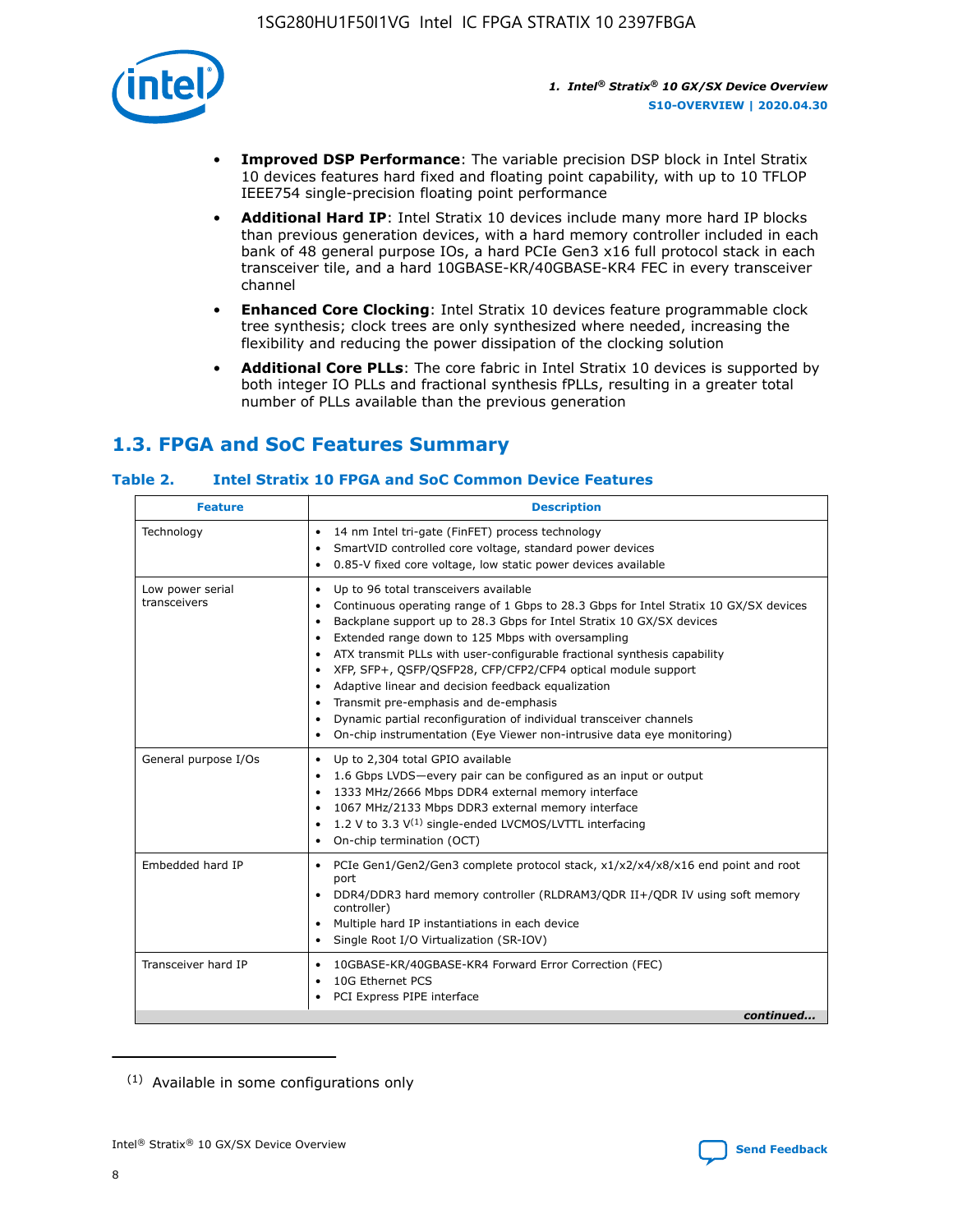

| <b>Feature</b>                   | <b>Description</b>                                                                                                                                                                                                                                                                                                                                                                                                                            |  |  |  |
|----------------------------------|-----------------------------------------------------------------------------------------------------------------------------------------------------------------------------------------------------------------------------------------------------------------------------------------------------------------------------------------------------------------------------------------------------------------------------------------------|--|--|--|
|                                  | Interlaken PCS<br>$\bullet$<br><b>Gigabit Ethernet PCS</b><br>$\bullet$<br>Deterministic latency support for Common Public Radio Interface (CPRI) PCS<br>$\bullet$<br>Fast lock-time support for Gigabit Passive Optical Networking (GPON) PCS<br>$\bullet$<br>8B/10B, 64B/66B, 64B/67B encoders and decoders<br>Custom mode support for proprietary protocols                                                                                |  |  |  |
| Power management                 | SmartVID controlled core voltage, standard power devices<br>$\bullet$<br>0.85-V fixed core voltage, low static power devices available<br>$\bullet$<br>Intel Quartus <sup>®</sup> Prime Pro Edition integrated power analysis                                                                                                                                                                                                                 |  |  |  |
| High performance core fabric     | Intel Hyperflex core architecture with Hyper-Registers throughout the interconnect<br>routing and at the inputs of all functional blocks<br>Enhanced adaptive logic module (ALM)<br>Improved multi-track routing architecture reduces congestion and improves compile<br>times<br>Hierarchical core clocking architecture with programmable clock tree synthesis<br>Fine-grained partial reconfiguration                                      |  |  |  |
| Internal memory blocks           | M20K-20 Kb with hard ECC support<br>MLAB-640 bit distributed LUTRAM                                                                                                                                                                                                                                                                                                                                                                           |  |  |  |
| Variable precision DSP<br>blocks | IEEE 754-compliant hard single-precision floating point capability<br>$\bullet$<br>Supports signal processing with precision ranging from 18x19 up to 54x54<br>$\bullet$<br>Native 27x27 and 18x19 multiply modes<br>٠<br>64 bit accumulator and cascade for systolic FIRs<br>Internal coefficient memory banks<br>Pre-adder/subtractor improves efficiency<br>٠<br>Additional pipeline register increases performance and reduces power<br>٠ |  |  |  |
| Phase locked loops (PLL)         | Fractional synthesis PLLs (fPLL) support both fractional and integer modes<br>$\bullet$<br>Fractional mode with third-order delta-sigma modulation<br>Precision frequency synthesis<br>٠<br>Integer PLLs adjacent to general purpose I/Os, support external memory, and LVDS<br>٠<br>interfaces, clock delay compensation, zero delay buffering                                                                                               |  |  |  |
| Core clock networks              | 1 GHz fabric clocking<br>٠<br>667 MHz external memory interface clocking, supports 2666 Mbps DDR4 interface<br>800 MHz LVDS interface clocking, supports 1600 Mbps LVDS interface<br>$\bullet$<br>Programmable clock tree synthesis, backwards compatible with global, regional and<br>$\bullet$<br>peripheral clock networks<br>Clocks only synthesized where needed, to minimize dynamic power<br>continued                                 |  |  |  |

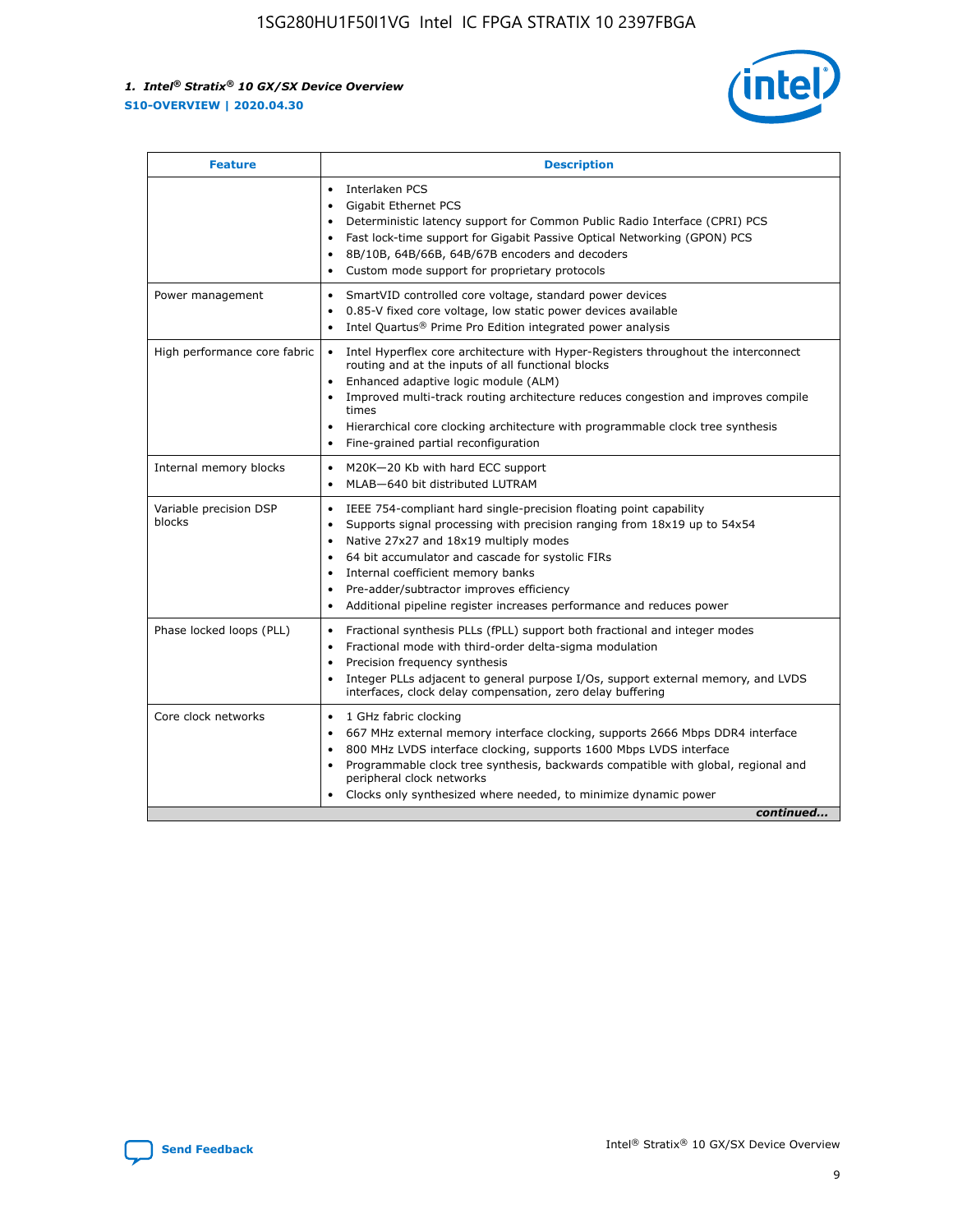

| <b>Feature</b>     | <b>Description</b>                                                                                                                                                                                                                                                                                                                                                                                                                                                                                               |
|--------------------|------------------------------------------------------------------------------------------------------------------------------------------------------------------------------------------------------------------------------------------------------------------------------------------------------------------------------------------------------------------------------------------------------------------------------------------------------------------------------------------------------------------|
| Configuration      | Dedicated Secure Device Manager<br>٠<br>Software programmable device configuration<br>Serial and parallel flash interface<br>Configuration via protocol (CvP) using PCI Express Gen1/Gen2/Gen3<br>Fine-grained partial reconfiguration of core fabric<br>٠<br>Dynamic reconfiguration of transceivers and PLLs<br>٠<br>Comprehensive set of security features including AES-256, SHA-256/384, and<br>ECDSA-256/384 accelerators, and multi-factor authentication<br>Physically Unclonable Function (PUF) service |
| Packaging          | Intel Embedded Multi-die Interconnect Bridge (EMIB) packaging technology<br>٠<br>Multiple devices with identical package footprints allows seamless migration across<br>$\bullet$<br>different device densities<br>1.0 mm ball-pitch FBGA packaging<br>٠<br>Lead and lead-free package options                                                                                                                                                                                                                   |
| Software and tools | Intel Quartus Prime Pro Edition design suite with new compiler and Hyper-Aware design<br>$\bullet$<br>flow<br>Fast Forward compiler to allow Intel Hyperflex architecture performance exploration<br>٠<br>Transceiver toolkit<br>Platform designer integration tool<br>DSP Builder advanced blockset<br>OpenCL <sup>™</sup> support<br>SoC Embedded Design Suite (EDS)                                                                                                                                           |

### **Table 3. Intel Stratix 10 SoC Specific Device Features**

| <b>SoC Subsystem</b>            | <b>Feature</b>                                  | <b>Description</b>                                                                                                                                                                                                                                                 |
|---------------------------------|-------------------------------------------------|--------------------------------------------------------------------------------------------------------------------------------------------------------------------------------------------------------------------------------------------------------------------|
| <b>Hard Processor</b><br>System | Multi-processor unit (MPU) core                 | Quad-core Arm Cortex-A53 MPCore processor with Arm<br>$\bullet$<br>CoreSight* debug and trace technology<br>Scalar floating-point unit supporting single and double<br>$\bullet$<br>precision<br>Arm Neon* media processing engine for each processor<br>$\bullet$ |
|                                 | <b>System Controllers</b>                       | System Memory Management Unit (SMMU)<br>$\bullet$<br>Cache Coherency Unit (CCU)<br>$\bullet$                                                                                                                                                                       |
|                                 | Layer 1 Cache                                   | 32 KB L1 instruction cache with parity<br>$\bullet$<br>32 KB L1 data cache with ECC<br>$\bullet$                                                                                                                                                                   |
|                                 | Layer 2 Cache                                   | 1 MB Shared L2 Cache with ECC<br>$\bullet$                                                                                                                                                                                                                         |
|                                 | On-Chip Memory                                  | 256 KB On-Chip RAM<br>٠                                                                                                                                                                                                                                            |
|                                 | Direct memory access (DMA) controller           | 8-Channel DMA<br>$\bullet$                                                                                                                                                                                                                                         |
|                                 | Ethernet media access controller<br>(EMAC)      | Three 10/100/1000 EMAC with integrated DMA<br>$\bullet$                                                                                                                                                                                                            |
|                                 | USB On-The-Go controller (OTG)                  | 2 USB OTG with integrated DMA<br>$\bullet$                                                                                                                                                                                                                         |
|                                 | <b>UART</b> controller                          | 2 UART 16550 compatible<br>$\bullet$                                                                                                                                                                                                                               |
|                                 | Serial Peripheral Interface (SPI)<br>controller | 4 SPI<br>$\bullet$                                                                                                                                                                                                                                                 |
|                                 | $I2C$ controller                                | 5 I <sup>2</sup> C controllers<br>$\bullet$                                                                                                                                                                                                                        |
|                                 | SD/SDIO/MMC controller                          | 1 eMMC version 4.5 with DMA and CE-ATA support<br>$\bullet$<br>SD, including eSD, version 3.0<br>$\bullet$<br>SDIO, including eSDIO, version 3.0<br>$\bullet$<br>CE-ATA - version 1.1                                                                              |
|                                 |                                                 | continued                                                                                                                                                                                                                                                          |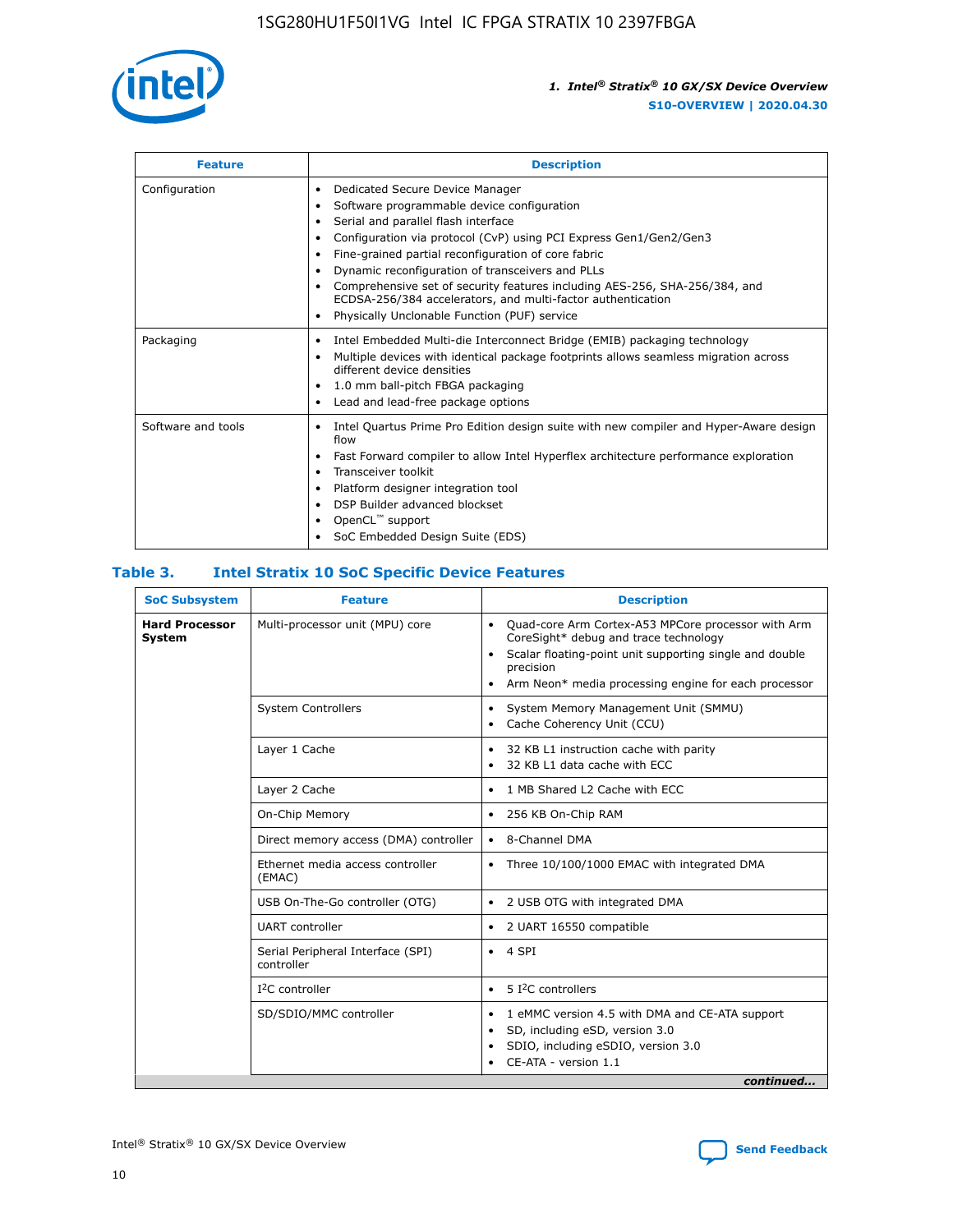

| <b>SoC Subsystem</b>                   | <b>Feature</b>             | <b>Description</b>                                                                                    |  |  |
|----------------------------------------|----------------------------|-------------------------------------------------------------------------------------------------------|--|--|
|                                        | NAND flash controller      | 1 ONFI 1.0, 8- and 16-bit support<br>$\bullet$                                                        |  |  |
|                                        | General-purpose I/O (GPIO) | Maximum of 48 software programmable GPIO<br>$\bullet$                                                 |  |  |
|                                        | Timers                     | 4 general-purpose timers<br>4 watchdog timers<br>٠                                                    |  |  |
| <b>Secure Device</b><br>Manager        | Security                   | Secure boot<br>$\bullet$<br>Advanced Encryption Standard (AES) and authentication<br>٠<br>(SHA/ECDSA) |  |  |
| External<br>Memory<br><b>Interface</b> | External Memory Interface  | Hard Memory Controller with DDR4 and DDR3<br>$\bullet$                                                |  |  |

### **1.4. Intel Stratix 10 Block Diagram**

### **Figure 2. Intel Stratix 10 FPGA and SoC Architecture Block Diagram**



HPS: Quad ARM Cortex-A53 Hard Processor System SDM: Secure Device Manager

## **1.5. Intel Stratix 10 FPGA and SoC Family Plan**

<sup>(2)</sup> The number of 27x27 multipliers is one-half the number of 18x19 multipliers.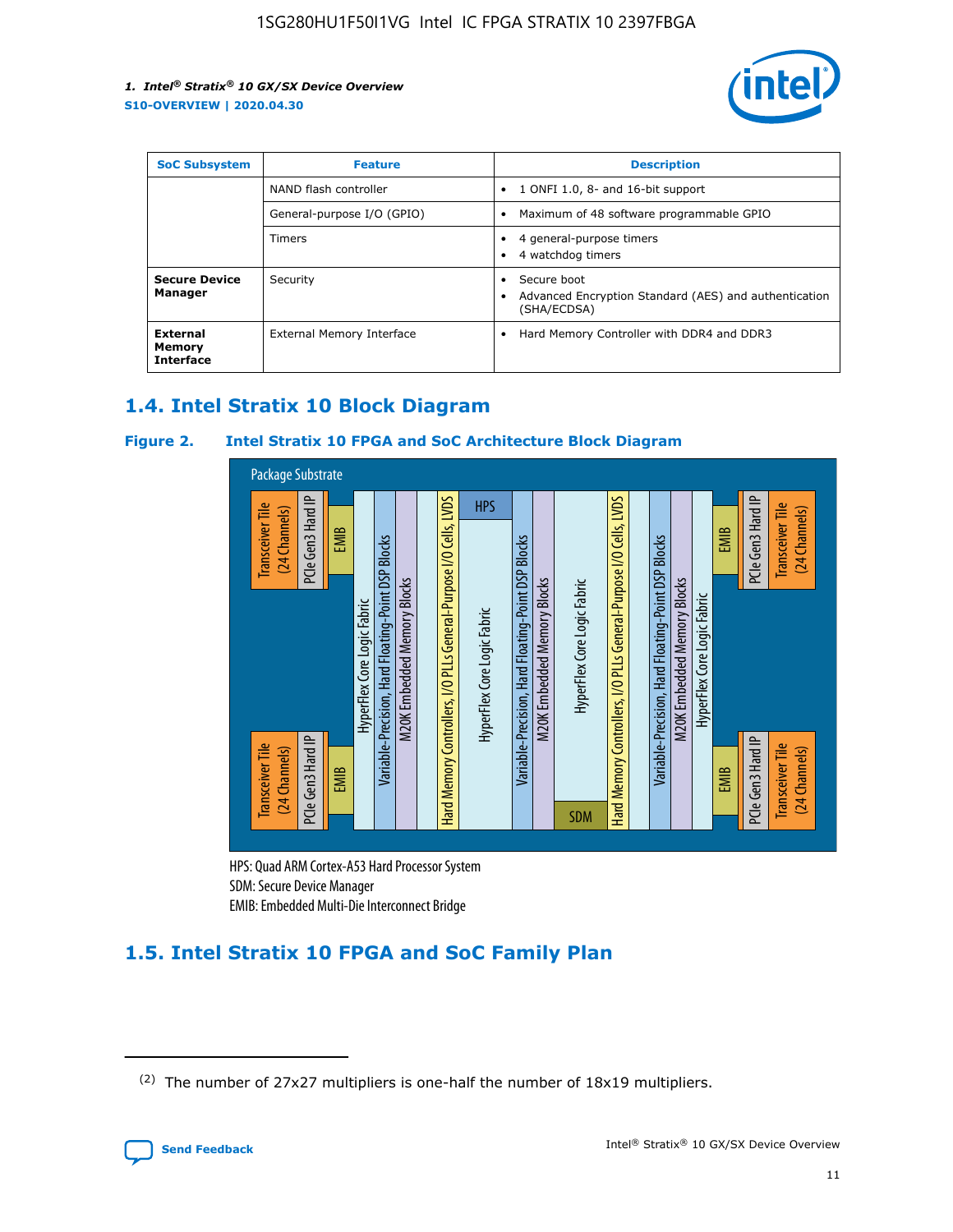

### **Table 4. Intel Stratix 10 GX/SX FPGA and SoC Family Plan—FPGA Core (part 1)**

| <b>Intel Stratix 10</b><br><b>GX/SX Device</b><br><b>Name</b> | <b>Logic Elements</b><br>(KLE) | <b>M20K Blocks</b> | <b>M20K Mbits</b> | <b>MLAB Counts</b> | <b>MLAB Mbits</b> | 18x19 Multi-<br>pliers <sup>(2)</sup> |
|---------------------------------------------------------------|--------------------------------|--------------------|-------------------|--------------------|-------------------|---------------------------------------|
| GX 400/<br>SX 400                                             | 378                            | 1,537              | 30                | 3,276              | $\overline{2}$    | 1,296                                 |
| GX 650/<br>SX 650                                             | 612                            | 2,489              | 49                | 5,364              | 3                 | 2,304                                 |
| GX 850/<br>SX 850                                             | 841                            | 3,477              | 68                | 7,124              | $\overline{4}$    | 4,032                                 |
| GX 1100/<br>SX 1100                                           | 1,325                          | 5,461              | 107               | 11,556             | $\overline{7}$    | 5,184                                 |
| GX 1650/<br>SX 1650                                           | 1,624                          | 5,851              | 114               | 13,764             | 8                 | 6,290                                 |
| GX 2100/<br>SX 2100                                           | 2,005                          | 6,501              | 127               | 17,316             | 11                | 7,488                                 |
| GX 2500/<br>SX 2500                                           | 2,422                          | 9,963              | 195               | 20,529             | 13                | 10,022                                |
| GX 2800/<br>SX 2800                                           | 2,753                          | 11,721             | 229               | 23,796             | 15                | 11,520                                |
| GX 1660                                                       | 1,679                          | 6,162              | 120               | 14,230             | 9                 | 6,652                                 |
| GX 2110                                                       | 2,073                          | 6,847              | 134               | 17,856             | 11                | 7,920                                 |
| <b>GX 10M</b>                                                 | 10,200                         | 12,950             | 253               | 87,984             | 55                | 6,912                                 |

#### **Table 5. Intel Stratix 10 GX/SX FPGA and SoC Family Plan—Interconnects, PLLs and Hard IP (part 2)**

| <b>Intel Stratix 10</b>            | <b>Interconnects</b> |                     | <b>PLLs</b>  |          | <b>Hard IP</b>                       |  |
|------------------------------------|----------------------|---------------------|--------------|----------|--------------------------------------|--|
| <b>GX/SX Device</b><br><b>Name</b> | <b>Maximum GPIOs</b> | <b>Maximum XCVR</b> | <b>fPLLs</b> | I/O PLLs | <b>PCIe Hard IP</b><br><b>Blocks</b> |  |
| GX 400/<br>SX 400                  | 374                  | 24                  | 8            | 8        | $\mathbf{1}$                         |  |
| GX 650/<br>SX 650                  | 392                  | 24                  | 8            | 8        | $\mathbf{1}$                         |  |
| GX 850/<br>SX 850                  | 688                  | 48                  | 16           | 16       | 2                                    |  |
| GX 1100/<br>SX 1100                | 688                  | 48                  | 16           | 16       | 2                                    |  |
| GX 1650/<br>SX 1650                | 704                  | 96                  | 32           | 24       | $\overline{4}$                       |  |
| GX 2100/<br>SX 2100                | 704                  | 96                  | 32           | 24       | $\overline{4}$                       |  |
| GX 2500/<br>SX 2500                | 1,160                | 96                  | 32           | 24       | $\overline{4}$                       |  |
| GX 2800/<br>SX 2800                | 1,160                | 96                  | 32           | 24       | $\overline{4}$                       |  |
| continued                          |                      |                     |              |          |                                      |  |

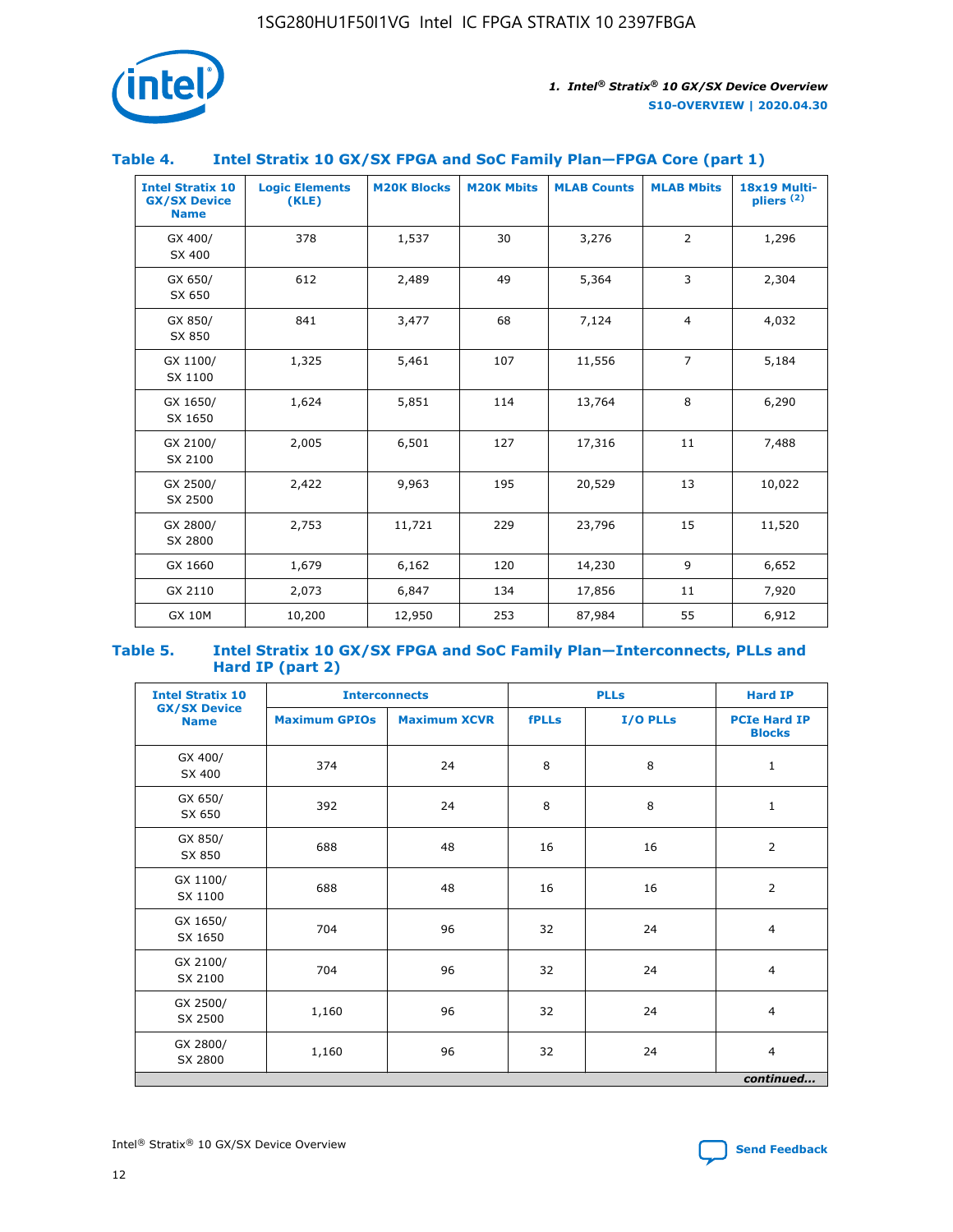

| <b>Intel Stratix 10</b>            | <b>Interconnects</b> |                     |              | <b>Hard IP</b>  |                                      |
|------------------------------------|----------------------|---------------------|--------------|-----------------|--------------------------------------|
| <b>GX/SX Device</b><br><b>Name</b> | <b>Maximum GPIOs</b> | <b>Maximum XCVR</b> | <b>fPLLs</b> | <b>I/O PLLs</b> | <b>PCIe Hard IP</b><br><b>Blocks</b> |
| GX 1660                            | 688                  | 48                  | 16           | 16              |                                      |
| GX 2110                            | 688                  | 48                  | 16           | 16              |                                      |
| <b>GX 10M</b>                      | 2,304                | 48                  | 24           | 48              | 4                                    |

### **Table 6. Intel Stratix 10 GX/SX FPGA and SoC Family Package Plan**

Cell legend: General Purpose I/Os, High-Voltage I/Os, LVDS Pairs, Transceivers (3) (4) (5) (6) (7) (8)

| <b>Intel Stratix 10</b><br><b>GX/SX Device</b><br><b>Name</b> | F1152<br><b>HF35</b><br>$(35x35)$ mm <sup>2</sup> ) | <b>F1760</b><br><b>NF43</b><br>(42.5x42.5<br>$mm2$ ) | F2397<br><b>UF50</b><br>$(50x50 \text{ mm}^2)$ | F2912<br><b>HF55</b><br>$(55x55 \text{ mm}^2)$ | F4938<br><b>NF74</b><br>$(70x74)$ mm <sup>2</sup> |
|---------------------------------------------------------------|-----------------------------------------------------|------------------------------------------------------|------------------------------------------------|------------------------------------------------|---------------------------------------------------|
| GX 400/<br>SX 400                                             | 374, 56, 120, 24 <sup>(9)</sup>                     | $\overline{\phantom{a}}$                             | $\overline{\phantom{a}}$                       |                                                |                                                   |
| GX 650/<br>SX 650                                             | 392, 8, 192, 24                                     | ٠                                                    | $\qquad \qquad \blacksquare$                   |                                                |                                                   |
| GX 850/<br>SX 850                                             | $\overline{\phantom{a}}$                            | 688, 16, 336, 48                                     | $\overline{\phantom{a}}$                       |                                                |                                                   |
| GX 1100/<br>SX 1100                                           | ۰                                                   | 688, 16, 336, 48                                     |                                                |                                                |                                                   |
| GX 1650/<br>SX 1650                                           |                                                     | 688, 16, 336, 48                                     | 704, 32, 336, 96                               | $\overline{\phantom{a}}$                       | $\overline{\phantom{0}}$                          |
| GX 2100/<br>SX 2100                                           |                                                     | 688, 16, 336, 48                                     | 704, 32, 336, 96                               | $\overline{\phantom{a}}$                       | ٠                                                 |
| GX 2500/<br>SX 2500                                           |                                                     | 688, 16, 336, 48                                     | 704, 32, 336, 96                               | 1160, 8, 576, 24                               |                                                   |
| GX 2800/                                                      | -                                                   | 688, 16, 336, 48                                     | 704, 32, 336, 96                               | 1160, 8, 576, 24                               | continued                                         |

- (3) All packages are ball grid arrays with 1.0 mm pitch.
- (4) High-Voltage I/O pins are used for 3 V and 2.5 V interfacing.
- $(5)$  Each LVDS pair can be configured as either a differential input or a differential output.
- (6) High-Voltage I/O pins and LVDS pairs are included in the General Purpose I/O count. Transceivers are counted separately.
- $(7)$  Each package column offers pin migration (common circuit board footprint) for all devices in the column.
- $(8)$  Intel Stratix 10 GX devices are pin migratable with Intel Stratix 10 SX devices in the same package.
- $(9)$  The Intel Stratix 10 SX/GX 400 device has a level shifter, and this imposes some restrictions on the number of LVDS pairs and I/O banks available (see "Intel Stratix 10 SX/GX 400 Device Level Shifter Details").

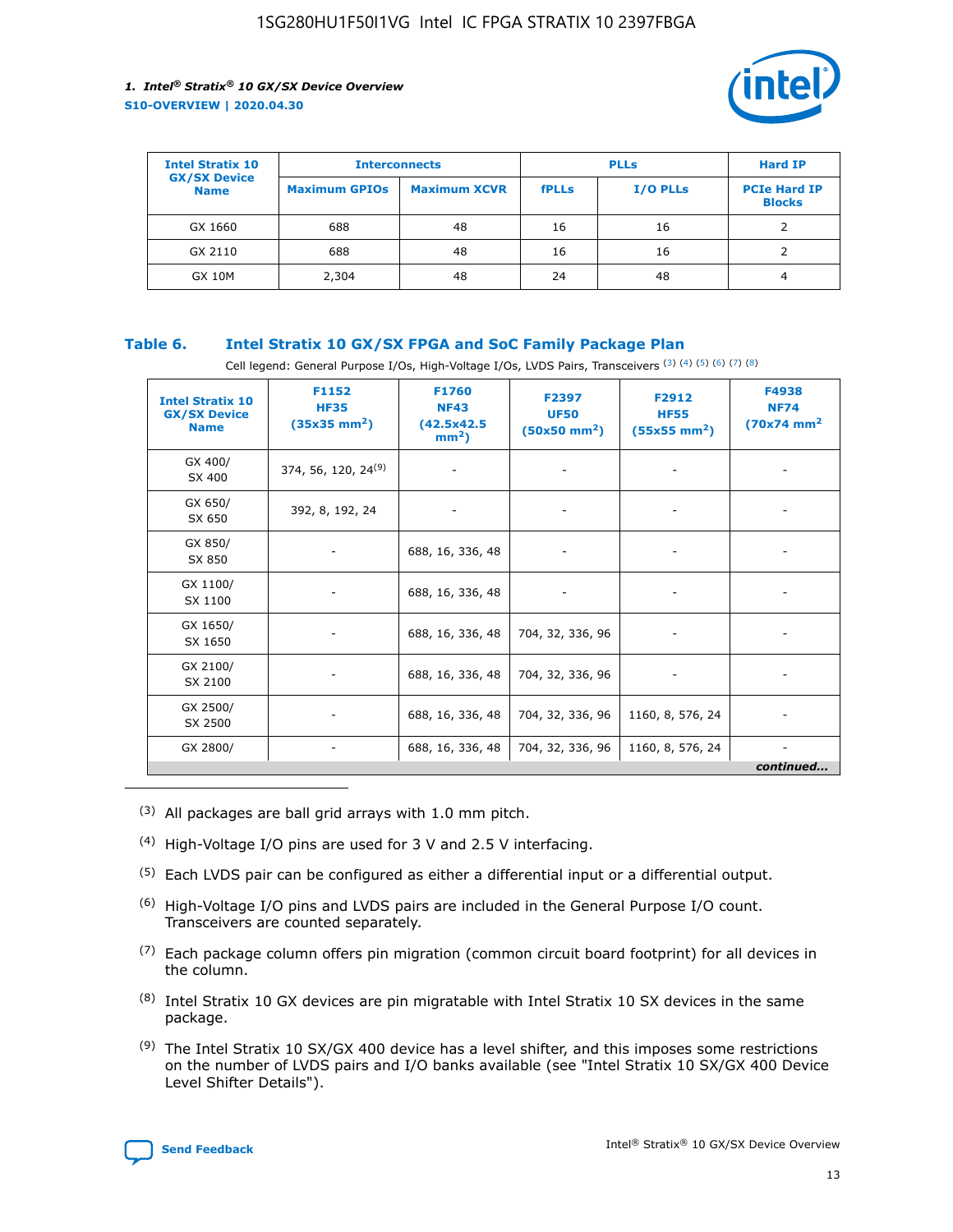

| <b>Intel Stratix 10</b><br><b>GX/SX Device</b><br><b>Name</b> | F1152<br><b>HF35</b><br>$(35x35 \text{ mm}^2)$ | F1760<br><b>NF43</b><br>(42.5x42.5<br>$mm2$ ) | F2397<br><b>UF50</b><br>$(50x50 \text{ mm}^2)$ | F2912<br><b>HF55</b><br>$(55x55$ mm <sup>2</sup> ) | F4938<br><b>NF74</b><br>$(70x74)$ mm <sup>2</sup> |
|---------------------------------------------------------------|------------------------------------------------|-----------------------------------------------|------------------------------------------------|----------------------------------------------------|---------------------------------------------------|
| SX 2800                                                       |                                                |                                               |                                                |                                                    |                                                   |
| GX 1660                                                       | ٠                                              | 688, 16, 336, 48                              | ٠                                              |                                                    |                                                   |
| GX 2110                                                       |                                                | 688, 16, 336, 48                              | $\overline{\phantom{a}}$                       |                                                    |                                                   |
| <b>GX 10M</b>                                                 | ۰                                              | -                                             | -                                              |                                                    | 2304, 32, 1152,<br>48                             |





### **1.6. Intel Hyperflex Core Architecture**

Intel Stratix 10 FPGAs and SoCs are based on a core fabric featuring the new Intel Hyperflex core architecture. The Intel Hyperflex core architecture delivers 2X the clock frequency performance and up to 70% lower power compared to previous generation high-end FPGAs. Along with this performance breakthrough, the Intel Hyperflex core architecture delivers a number of advantages including:

- **Higher Throughput**—Capitalizes on 2X core clock frequency performance to obtain throughput breakthroughs
- **Improved Power Efficiency**—Uses reduced IP size, enabled by Intel Hyperflex, to consolidate designs which previously spanned multiple devices into a single device, thereby reducing power by up to 70% versus previous generation devices
- **Greater Design Functionality**—Uses faster clock frequency to reduce bus widths and reduce IP size, freeing up additional FPGA resources to add greater functionality
- **Increased Designer Productivity**—Boosts performance with less routing congestion and fewer design iterations using Hyper-Aware design tools, obtaining greater timing margin for more rapid timing closure

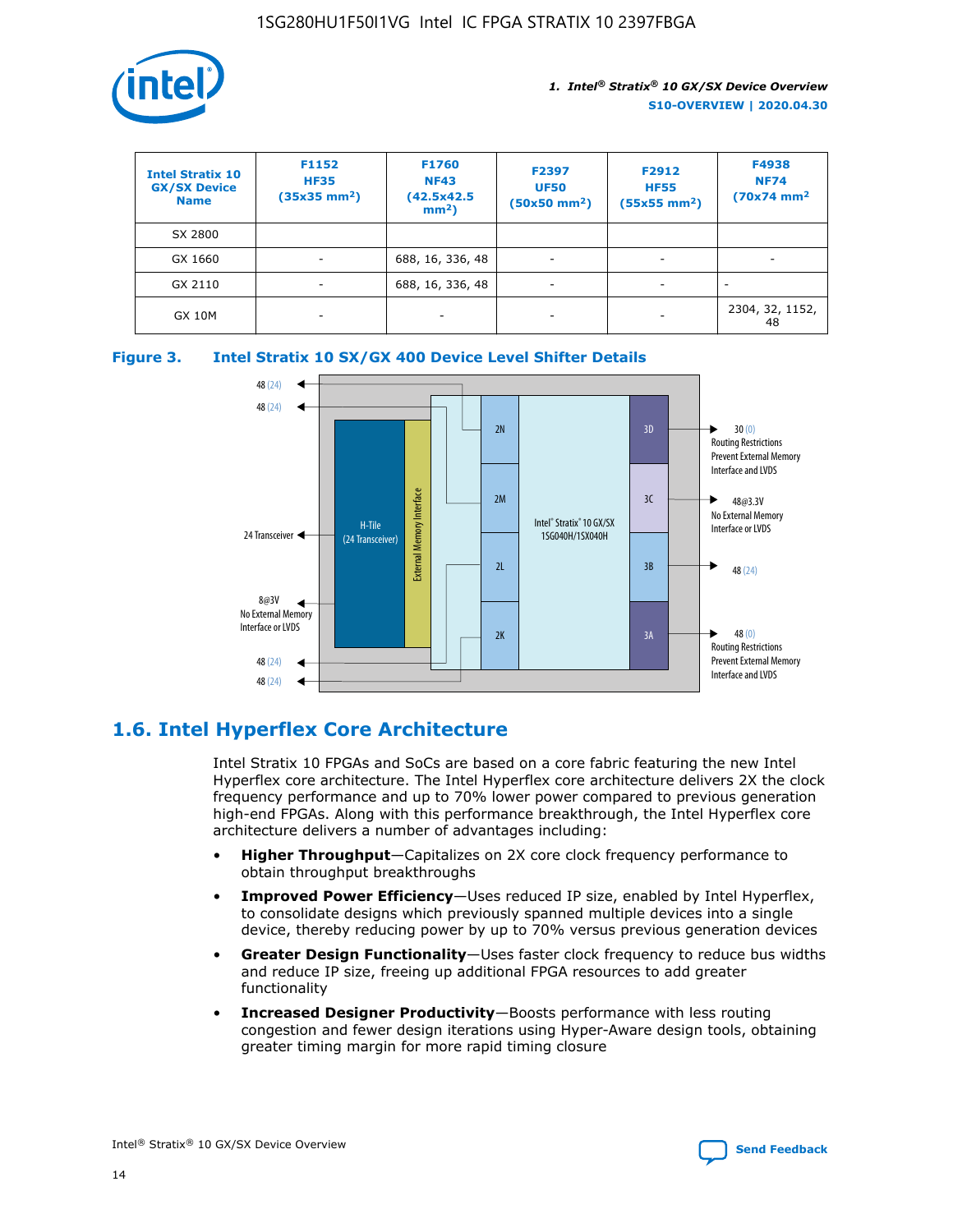

In addition to the traditional user registers found in the Adaptive Logic Modules (ALM), the Intel Hyperflex core architecture introduces additional bypassable registers everywhere throughout the fabric of the FPGA. These additional registers, called Hyper-Registers are available on every interconnect routing segment and at the inputs of all functional blocks.

#### **Figure 4. Bypassable Hyper-Register**



The Hyper-Registers enable the following key design techniques to achieve the 2X core performance increases:

- Fine grain Hyper-Retiming to eliminate critical paths
- Zero latency Hyper-Pipelining to eliminate routing delays
- Flexible Hyper-Optimization for best-in-class performance

By implementing these techniques in your design, the Hyper-Aware design tools automatically make use of the Hyper-Registers to achieve maximum core clock frequency.



### **Figure 5. Intel Hyperflex Core Architecture**

New Hyper-Registers throughout the core fabric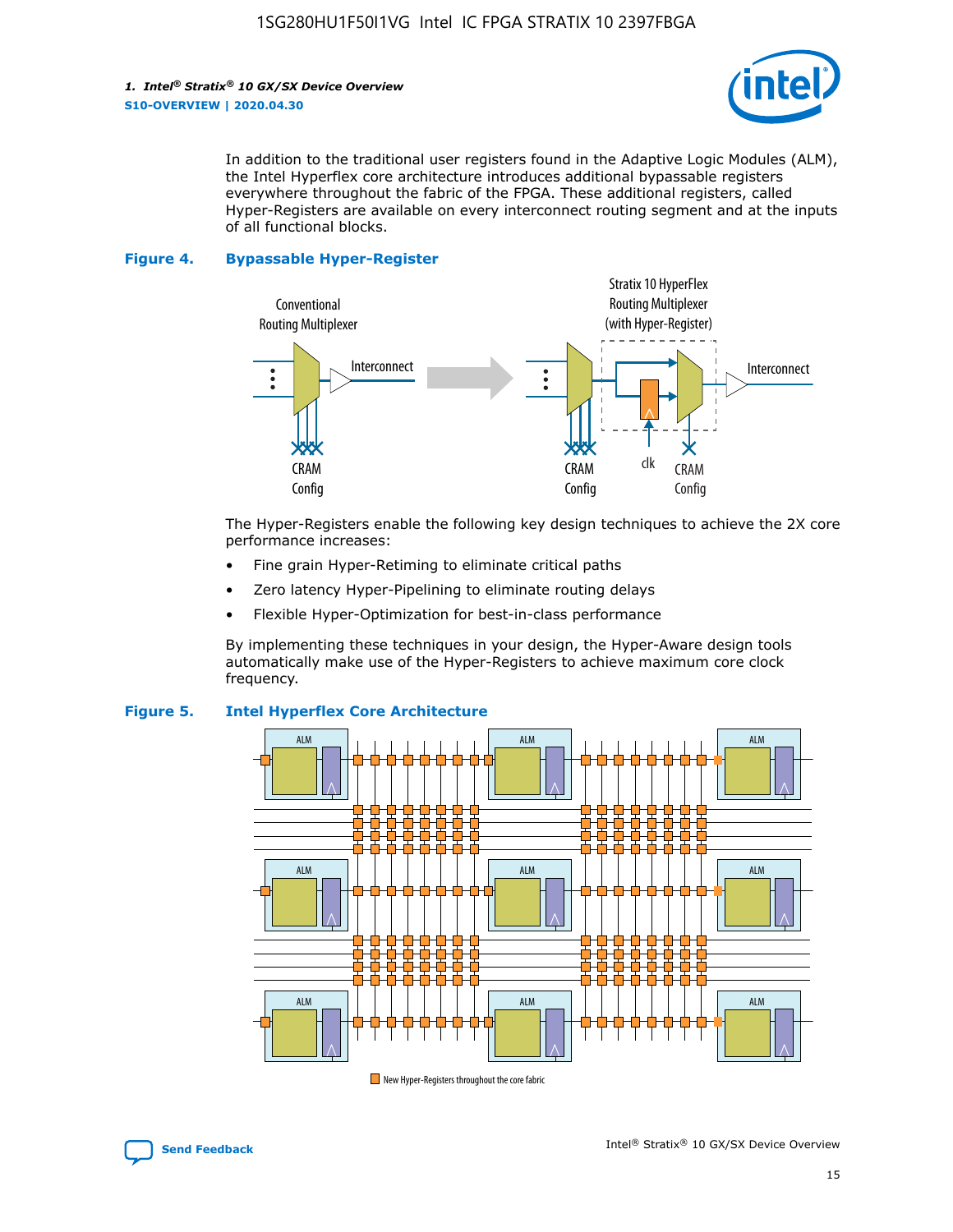

### **1.7. Heterogeneous 3D SiP Transceiver Tiles**

Intel Stratix 10 FPGAs and SoCs feature power efficient, high bandwidth, low latency transceivers. The transceivers are implemented on heterogeneous 3D System-in-Package (SiP) transceiver tiles, each containing 24 full-duplex transceiver channels. In addition to providing a high-performance transceiver solution to meet current connectivity needs, this allows for future flexibility and scalability as data rates, modulation schemes, and protocol IPs evolve.

### **Figure 6. Monolithic Core Fabric and Heterogeneous 3D SiP Transceiver Tiles**



### **Figure 7. Dual Core Fabric and Heterogeneous 3D SiP Transceiver Tiles (for the Intel Stratix 10 GX 10M Variant Only)**



Each transceiver tile contains:

- 24 full-duplex transceiver channels (PMA and PCS) $(10)$
- Reference clock distribution network
- Transmit PLLs
- High-speed clocking and bonding networks
- One instance of PCI Express hard IP

 $(10)$  12 full-duplex transceiver channels for the Intel Stratix 10 GX 10M variant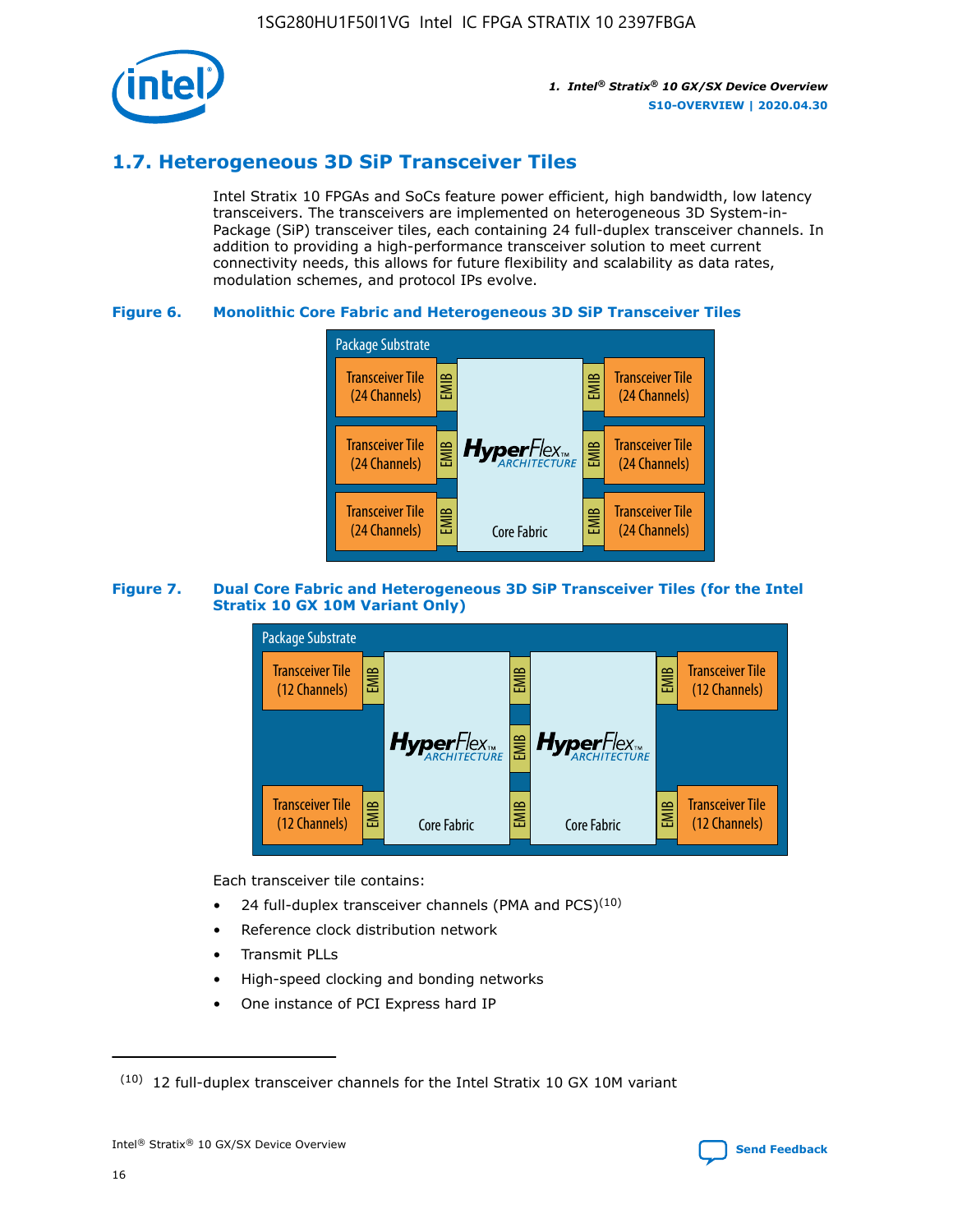



### **Figure 8. Heterogeneous 3D SiP Transceiver Tile Architecture**

### **1.8. Intel Stratix 10 Transceivers**

Intel Stratix 10 devices offer up to 96 total full-duplex transceiver channels. These channels provide continuous data rates from 1 Gbps to 28.3 Gbps for chip-to-chip, chip-to-module, and backplane applications. In each device,two thirds of the transceivers can be configured up to the maximum data rate of 28.3 Gbps to drive 100G interfaces and C form-factor pluggable CFP2/CFP4 optical modules. For longerreach backplane driving applications, advanced adaptive equalization circuits are used to equalize over 30 dB of system loss.

All transceiver channels feature a dedicated Physical Medium Attachment (PMA) and a hardened Physical Coding Sublayer (PCS).

- The PMA provides primary interfacing capabilities to physical channels.
- The PCS typically handles encoding/decoding, word alignment, and other preprocessing functions before transferring data to the FPGA core fabric.

Within each transceiver tile, the transceivers are arranged in four banks of six PMA-PCS groups. A wide variety of bonded and non-bonded data rate configurations are possible within each bank, and within each tile, using a highly configurable clock distribution network.

### **1.8.1. PMA Features**

PMA channels are comprised of transmitter (TX), receiver (RX), and high speed clocking resources.

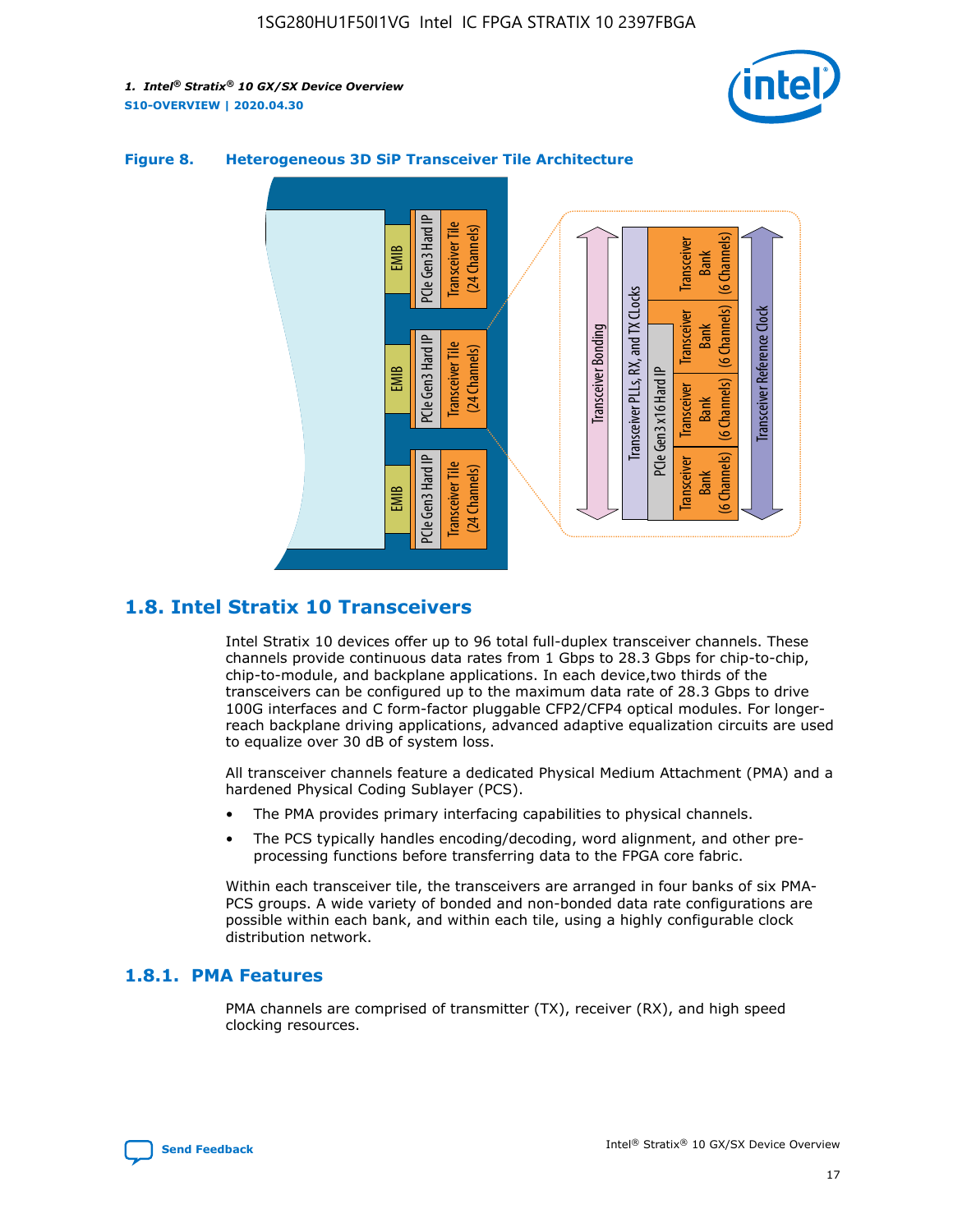

Intel Stratix 10 device features provide exceptional signal integrity at data rates up to 28.3 Gbps. Clocking options include ultra-low jitter LC tank-based (ATX) PLLs with optional fractional synthesis capability, channel PLLs operating as clock multiplier units (CMUs), and fractional synthesis PLLs (fPLLs).

- **ATX PLL**—can be configured in integer mode, or optionally, in a new fractional synthesis mode. Each ATX PLL spans the full frequency range of the supported data rate range providing a stable, flexible clock source with the lowest jitter.
- **CMU PLL**—when not being used as a transceiver, select PMA channels can be configured as channel PLLs operating as CMUs to provide an additional master clock source within the transceiver bank.
- **fPLL**—In addition, dedicated fPLLs are available with precision frequency synthesis capabilities. fPLLs can be used to synthesize multiple clock frequencies from a single reference clock source and replace multiple reference oscillators for multiprotocol and multi-rate applications.

On the receiver side, each PMA has an independent channel PLL that allows analog tracking for clock-data recovery. Each PMA also has advanced equalization circuits that compensate for transmission losses across a wide frequency spectrum.

- **Variable Gain Amplifier (VGA)**—to optimize the receiver's dynamic range
- **Continuous Time Linear Equalizer (CTLE)**—to compensate for channel losses with lowest power dissipation
- **Decision Feedback Equalizer (DFE)**—to provide additional equalization capability on backplanes even in the presence of crosstalk and reflections
- **On-Die Instrumentation (ODI)**—to provide on-chip eye monitoring capabilities (Eye Viewer). This capability helps to optimize link equalization parameters during board bring-up and supports in-system link diagnostics and equalization margin testing

#### **Figure 9. Intel Stratix 10 Receiver Block Features**



All link equalization parameters feature automatic adaptation using the new Advanced Digital Adaptive Parametric Tuning (ADAPT) circuit. This circuit is used to dynamically set DFE tap weights, adjust CTLE parameters, and optimize VGA gain and threshold voltage. Finally, optimal and consistent signal integrity is ensured by using the new



Intel<sup>®</sup> Stratix<sup>®</sup> 10 GX/SX Device Overview **[Send Feedback](mailto:FPGAtechdocfeedback@intel.com?subject=Feedback%20on%20Intel%20Stratix%2010%20GX/SX%20Device%20Overview%20(S10-OVERVIEW%202020.04.30)&body=We%20appreciate%20your%20feedback.%20In%20your%20comments,%20also%20specify%20the%20page%20number%20or%20paragraph.%20Thank%20you.)** Send Feedback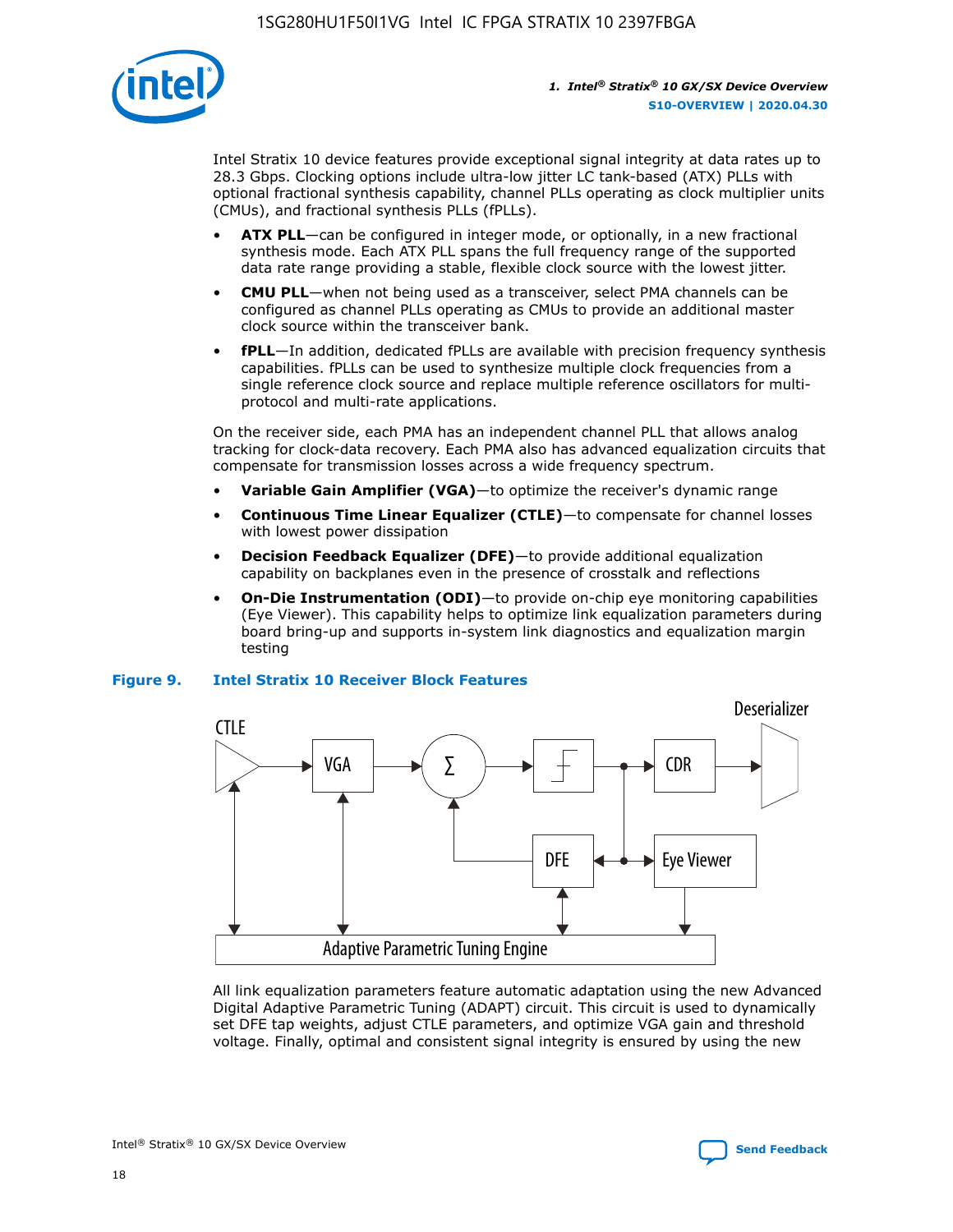

hardened Precision Signal Integrity Calibration Engine (PreSICE) to automatically calibrate all transceiver circuit blocks on power-up. This gives the most link margin and ensures robust, reliable, and error-free operation.

#### **Table 7. Transceiver PMA Features**

| <b>Feature</b>                                                       | <b>Capability</b>                                                                                                                                                                                         |
|----------------------------------------------------------------------|-----------------------------------------------------------------------------------------------------------------------------------------------------------------------------------------------------------|
| Chip-to-Chip Data Rates                                              | 1 Gbps (11) to 28.3 Gbps (Intel Stratix 10 GX/SX devices)                                                                                                                                                 |
| <b>Backplane Support</b>                                             | Drive backplanes at data rates up to 28.3 Gbps, including 10GBASE-KR compliance                                                                                                                           |
| Optical Module Support                                               | SFP+/SFP, XFP, CXP, QSFP/QSFP28, QSFPDD, CFP/CFP2/CFP4                                                                                                                                                    |
| Cable Driving Support                                                | SFP+ Direct Attach, PCI Express over cable, eSATA                                                                                                                                                         |
| <b>Transmit Pre-Emphasis</b>                                         | 5-tap transmit pre-emphasis and de-emphasis to compensate for system channel loss                                                                                                                         |
| Continuous Time Linear<br>Equalizer (CTLE)                           | Dual mode, high-gain, and high-data rate, linear receive equalization to compensate for<br>system channel loss                                                                                            |
| Decision Feedback Equalizer<br>(DFE)                                 | 15 fixed tap DFE to equalize backplane channel loss in the presence of crosstalk and noisy<br>environments                                                                                                |
| Advanced Digital Adaptive<br>Parametric Tuning (ADAPT)               | Fully digital adaptation engine to automatically adjust all link equalization parameters-<br>including CTLE, DFE, and VGA blocks-that provide optimal link margin without intervention<br>from user logic |
| Precision Signal Integrity<br>Calibration Engine (PreSICE)           | Hardened calibration controller to quickly calibrate all transceiver control parameters on<br>power-up, which provides the optimal signal integrity and jitter performance                                |
| <b>ATX Transmit PLLs</b>                                             | Low jitter ATX (inductor-capacitor) transmit PLLs with continuous tuning range to cover a<br>wide range of standard and proprietary protocols, with optional fractional frequency<br>synthesis capability |
| <b>Fractional PLLs</b>                                               | On-chip fractional frequency synthesizers to replace on-board crystal oscillators and reduce<br>system cost                                                                                               |
| Digitally Assisted Analog<br>CDR.                                    | Superior jitter tolerance with fast lock time                                                                                                                                                             |
| On-Die Instrumentation-<br>Eye Viewer and Jitter Margin<br>Tool      | Simplify board bring-up, debug, and diagnostics with non-intrusive, high-resolution eye<br>monitoring (Eye Viewer). Also inject jitter from transmitter to test link margin in system.                    |
| Dynamic Reconfiguration                                              | Allows for independent control of each transceiver channel Avalon memory-mapped<br>interface for the most transceiver flexibility.                                                                        |
| Multiple PCS-PMA and PCS-<br>Core to FPGA fabric interface<br>widths | 8, 10, 16, 20, 32, 40, or 64 bit interface widths for flexibility of deserialization width,<br>encoding, and reduced latency                                                                              |

### **1.8.2. PCS Features**

Intel Stratix 10 PMA channels interface with core logic through configurable and bypassable PCS interface layers.

The PCS contains multiple gearbox implementations to decouple the PMA and PCS interface widths. This feature provides the flexibility to implement a wide range of applications with 8, 10, 16, 20, 32, 40, or 64 bit interface width between each transceiver and the core logic.

<sup>(11)</sup> Stratix 10 transceivers can support data rates below 1 Gbps with over sampling.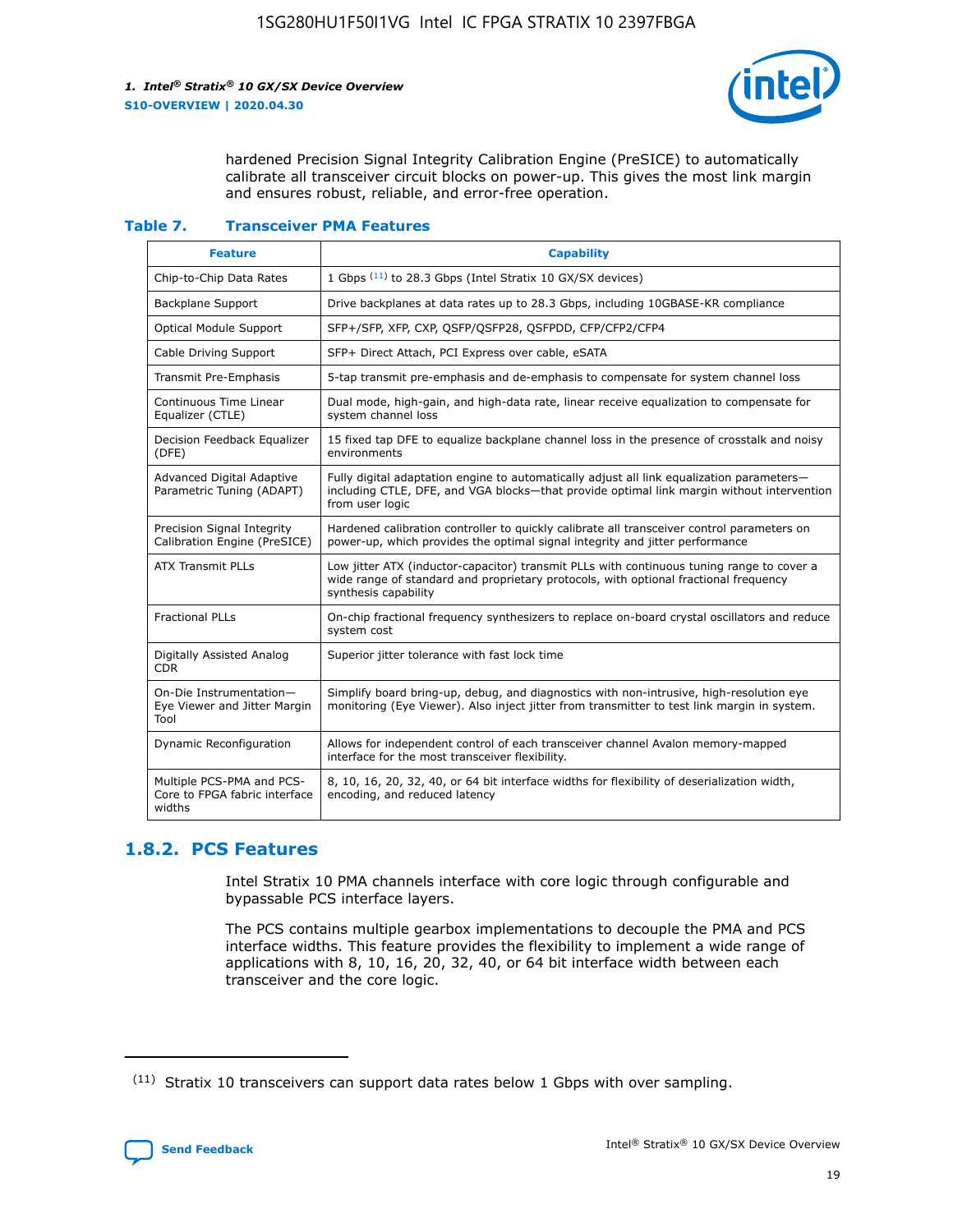

The PCS also contains hard IP to support a variety of standard and proprietary protocols across a wide range of data rates and encoding schemes. The Standard PCS mode provides support for 8B/10B encoded applications up to 12.5 Gbps. The Enhanced PCS mode supports 64B/66B and 64B/67B encoded applications up to 17.4 Gbps. The enhanced PCS mode also includes an integrated 10GBASE-KR/40GBASE-KR4 Forward Error Correction (FEC) circuit. For highly customized implementations, a PCS Direct mode provides an interface up to 64 bits wide to allow for custom encoding and support for data rates up to 28.3 Gbps.

For more information about the PCS-Core interface or the double rate transfer mode, refer to the *Intel Stratix 10 L- and H-Tile Transceiver PHY User Guide*, and the *Intel Stratix 10 E-Tile Transceiver PHY User Guide*.

| <b>PCS Protocol</b><br><b>Support</b>           | <b>Data Rate (Gbps)</b> | <b>Transmitter Data Path</b>                                                                                                                                              | <b>Receiver Data Path</b>                                                                                                                                                                                      |
|-------------------------------------------------|-------------------------|---------------------------------------------------------------------------------------------------------------------------------------------------------------------------|----------------------------------------------------------------------------------------------------------------------------------------------------------------------------------------------------------------|
| Standard PCS                                    | 1 to 12.5               | Phase compensation FIFO, byte<br>serializer, 8B/10B encoder, bit-slipper,<br>channel bonding                                                                              | Rate match FIFO, word-aligner, 8B/10B<br>decoder, byte deserializer, byte<br>ordering                                                                                                                          |
| PCI Express<br>Gen1/Gen2 x1,<br>x2, x4, x8, x16 | $2.5$ and $5.0$         | Same as Standard PCS plus PIPE 2.0<br>interface to core                                                                                                                   | Same as Standard PCS plus PIPE 2.0<br>interface to core                                                                                                                                                        |
| PCI Express Gen3<br>x1, x2, x4, x8,<br>x16      | 8.0                     | Phase compensation FIFO, byte<br>serializer, encoder, scrambler, bit-<br>slipper, gear box, channel bonding, and<br>PIPE 3.0 interface to core, auto speed<br>negotiation | Rate match FIFO (0-600 ppm mode),<br>word-aligner, decoder, descrambler,<br>phase compensation FIFO, block sync,<br>byte deserializer, byte ordering, PIPE<br>3.0 interface to core, auto speed<br>negotiation |
| CPRI                                            | 0.6144 to 9.8           | Same as Standard PCS plus<br>deterministic latency serialization                                                                                                          | Same as Standard PCS plus<br>deterministic latency deserialization                                                                                                                                             |
| <b>Enhanced PCS</b>                             | 2.5 to 17.4             | FIFO, channel bonding, bit-slipper, and<br>gear box                                                                                                                       | FIFO, block sync, bit-slipper, and gear<br>box                                                                                                                                                                 |
| 10GBASE-R                                       | 10.3125                 | FIFO, 64B/66B encoder, scrambler,<br>FEC, and gear box                                                                                                                    | FIFO, 64B/66B decoder, descrambler,<br>block sync, FEC, and gear box                                                                                                                                           |
| Interlaken                                      | 4.9 to 17.4             | FIFO, channel bonding, frame<br>generator, CRC-32 generator,<br>scrambler, disparity generator, bit-<br>slipper, and gear box                                             | FIFO, CRC-32 checker, frame sync,<br>descrambler, disparity checker, block<br>sync, and gear box                                                                                                               |
| SFI-S/SFI-5.2                                   | 11.3                    | FIFO, channel bonding, bit-slipper, and<br>gear box                                                                                                                       | FIFO, bit-slipper, and gear box                                                                                                                                                                                |
| <b>IEEE 1588</b>                                | 1.25 to 10.3125         | FIFO (fixed latency), 64B/66B encoder,<br>scrambler, and gear box                                                                                                         | FIFO (fixed latency), 64B/66B decoder,<br>descrambler, block sync, and gear box                                                                                                                                |
| SDI                                             | up to 12.5              | FIFO and gear box                                                                                                                                                         | FIFO, bit-slipper, and gear box                                                                                                                                                                                |
| GigE                                            | 1.25                    | Same as Standard PCS plus GigE state<br>machine                                                                                                                           | Same as Standard PCS plus GigE state<br>machine                                                                                                                                                                |
| <b>PCS Direct</b>                               | up to 28.3              | Custom                                                                                                                                                                    | Custom                                                                                                                                                                                                         |

### **Table 8. Transceiver PCS Features**

#### **Related Information**

[Intel Stratix 10 L- and H-Tile Transceiver PHY User Guide](https://www.altera.com/documentation/wry1479165198810.html)

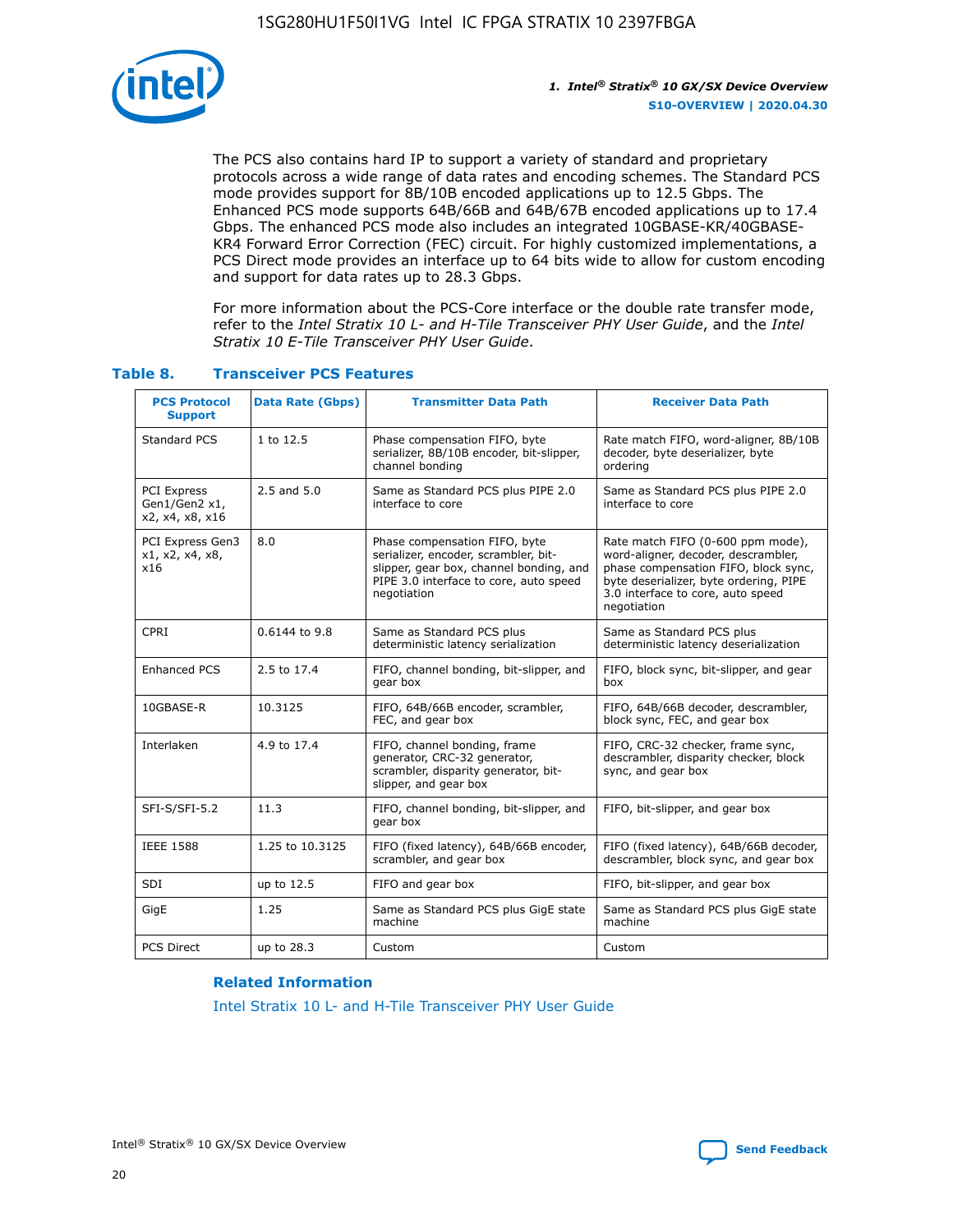

### **1.9. PCI Express Gen1/Gen2/Gen3 Hard IP**

Intel Stratix 10 devices contain embedded PCI Express hard IP designed for performance, ease-of-use, increased functionality, and designer productivity.

The PCI Express hard IP consists of the PHY, Data Link, and Transaction layers. It also supports PCI Express Gen1/Gen2/Gen3 end point and root port, in x1/x2/x4/x8/x16 lane configurations. The PCI Express hard IP is capable of operating independently from the core logic (autonomous mode). This feature allows the PCI Express link to power up and complete link training in less than 100 ms, while the rest of the device is still in the process of being configured. The hard IP also provides added functionality, which makes it easier to support emerging features such as Single Root I/O Virtualization (SR-IOV) and optional protocol extensions.

The PCI Express hard IP has improved end-to-end data path protection using Error Checking and Correction (ECC). In addition, the hard IP supports configuration of the device via protocol (CvP) across the PCI Express bus at Gen1/Gen2/Gen3 rates.

### **1.10. Interlaken PCS Hard IP**

Intel Stratix 10 devices have integrated Interlaken PCS hard IP supporting rates up to 17.4 Gbps per lane.

The Interlaken PCS hard IP is based on the proven functionality of the PCS developed for Intel's previous generation FPGAs, which has demonstrated interoperability with Interlaken ASSP vendors and third-party IP suppliers. The Interlaken PCS hard IP is present in every transceiver channel in Intel Stratix 10 devices.

### **1.11. 10G Ethernet Hard IP**

Intel Stratix 10 devices include IEEE 802.3 10-Gbps Ethernet (10GbE) compliant 10GBASE-R PCS and PMA hard IP. The scalable 10GbE hard IP supports multiple independent 10GbE ports while using a single PLL for all the 10GBASE-R PCS instantiations, which saves on core logic resources and clock networks.

The integrated serial transceivers simplify multi-port 10GbE systems compared to 10 GbE Attachment Unit Interface (XAUI) interfaces that require an external XAUI-to-10G PHY. Furthermore, the integrated transceivers incorporate signal conditioning circuits, which enable direct connection to standard 10G XFP and SFP+ pluggable optical modules. The transceivers also support backplane Ethernet applications and include a hard 10GBASE-KR/40GBASE-KR4 Forward Error Correction (FEC) circuit that can be used for both 10G and 40G applications. The integrated 10G Ethernet hard IP and 10G transceivers save external PHY cost, board space and system power. The 10G Ethernet PCS hard IP and 10GBASE-KR FEC are present in every transceiver channel.

### **1.12. External Memory and General Purpose I/O**

Intel Stratix 10 devices offer substantial external memory bandwidth, with up to ten 72 bit wide DDR4 memory interfaces running at up to 2666 Mbps. For external memory interface and LVDS restrictions, see [AN 906: Intel Stratix 10 GX 400, SX 400,](https://www.intel.com/content/www/us/en/programmable/documentation/sjf1574667190623.html#bft1574667627484) [and TX 400 Routing and Designing Floorplan Guidelines.](https://www.intel.com/content/www/us/en/programmable/documentation/sjf1574667190623.html#bft1574667627484)

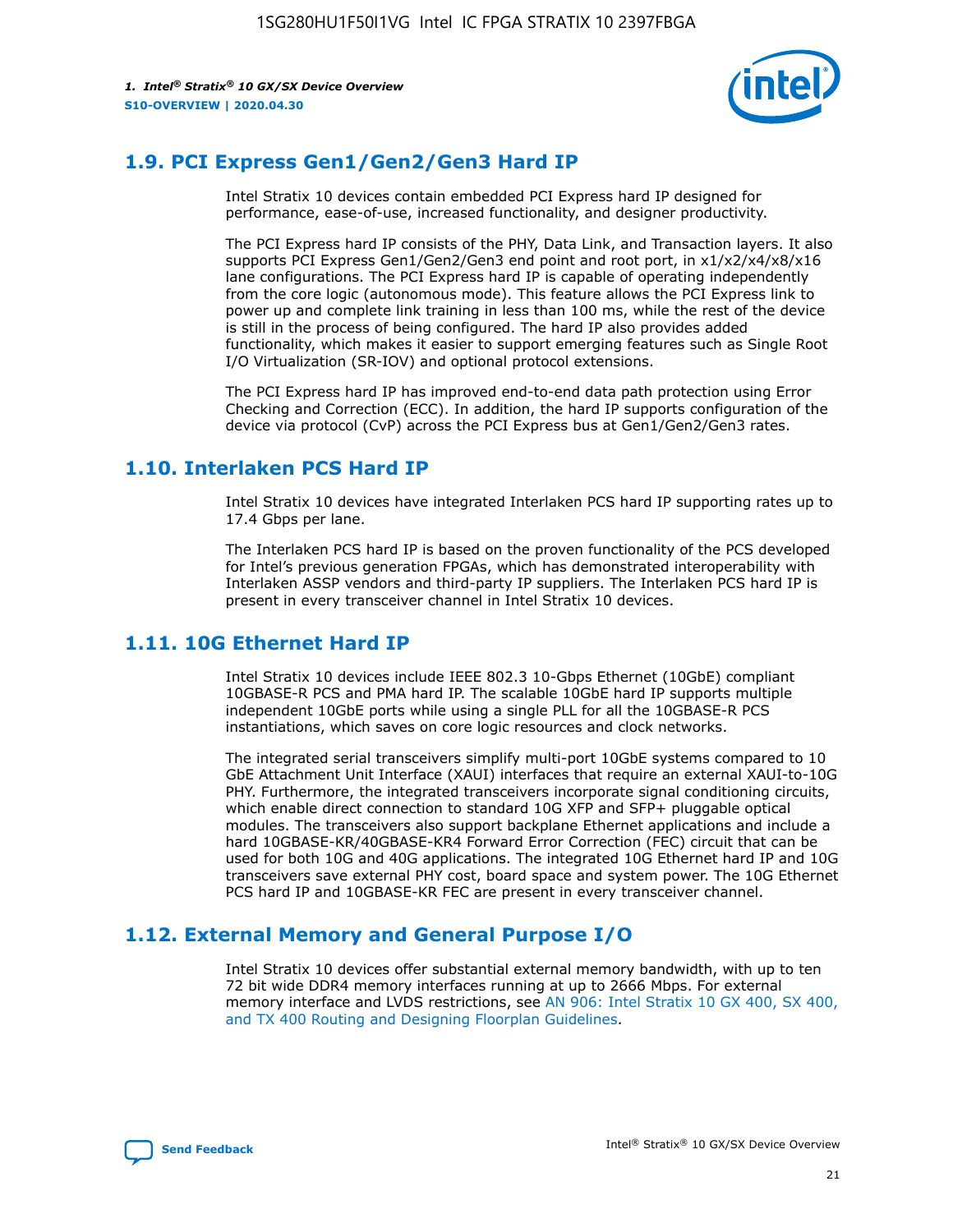

This bandwidth is provided along with the ease of design, lower power, and resource efficiencies of hardened high-performance memory controllers. The external memory interfaces can be configured up to a maximum width of 144 bits when using either hard or soft memory controllers.

#### **Figure 10. Hard Memory Controller**



Each I/O bank contains 48 general purpose I/Os and a high-efficiency hard memory controller capable of supporting many different memory types, each with different performance capabilities. The hard memory controller is also capable of being bypassed and replaced by a soft controller implemented in user logic. The I/Os each have a hardened double data rate (DDR) read/write path (PHY) capable of performing key memory interface functionality such as:

- Read/write leveling
- FIFO buffering to lower latency and improve margin
- Timing calibration
- On-chip termination

The timing calibration is aided by the inclusion of hard microcontrollers based on Intel's Nios® II technology, specifically tailored to control the calibration of multiple memory interfaces. This calibration allows the Intel Stratix 10 device to compensate for any changes in process, voltage, or temperature either within the Intel Stratix 10 device itself, or within the external memory device. The advanced calibration algorithms ensure maximum bandwidth and robust timing margin across all operating conditions.

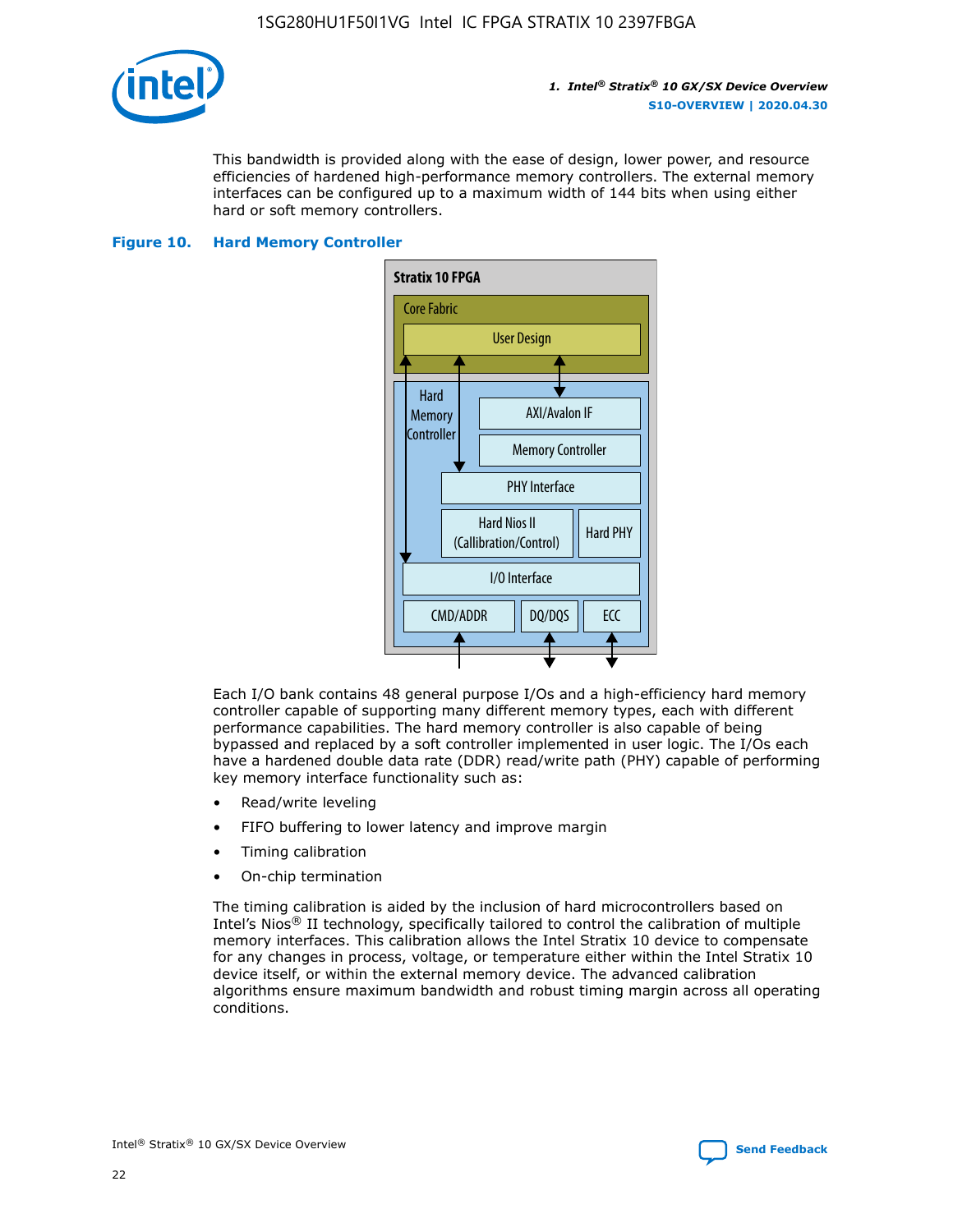

#### **Table 9. External Memory Interface Performance**

The listed speeds are for the 1-rank case.

| <b>Interface</b>     | <b>Controller Type</b> | <b>Performance</b><br>(maximum rate possible) |
|----------------------|------------------------|-----------------------------------------------|
| DDR4                 | Hard                   | 2666 Mbps                                     |
| DDR <sub>3</sub>     | Hard                   | 2133 Mbps                                     |
| QDRII+               | Soft                   | 1,100 Mtps                                    |
| <b>ODRII+ Xtreme</b> | Soft                   | 1,266 Mtps                                    |
| <b>ODRIV</b>         | Soft                   | 2,133 Mtps                                    |
| RLDRAM III           | Soft                   | 2400 Mbps                                     |
| <b>RLDRAM II</b>     | Soft                   | 533 Mbps                                      |

In addition to parallel memory interfaces, Intel Stratix 10 devices support serial memory technologies such as the Hybrid Memory Cube (HMC). The HMC is supported by the Intel Stratix 10 high-speed serial transceivers, which connect up to four HMC links, with each link running at data rates of 15 Gbps (HMC short reach specification).

Intel Stratix 10 devices also feature general purpose I/Os capable of supporting a wide range of single-ended and differential I/O interfaces. LVDS rates up to 1.6 Gbps are supported, with each pair of pins having both a differential driver and a differential input buffer. This enables configurable direction for each LVDS pair.

### **1.13. Adaptive Logic Module (ALM)**

Intel Stratix 10 devices use a similar adaptive logic module (ALM) as the previous generation Intel Arria 10 and Stratix V FPGAs, allowing for efficient implementation of logic functions and easy conversion of IP between the devices.

The ALM block diagram shown in the following figure has eight inputs with a fracturable look-up table (LUT), two dedicated embedded adders, and four dedicated registers.

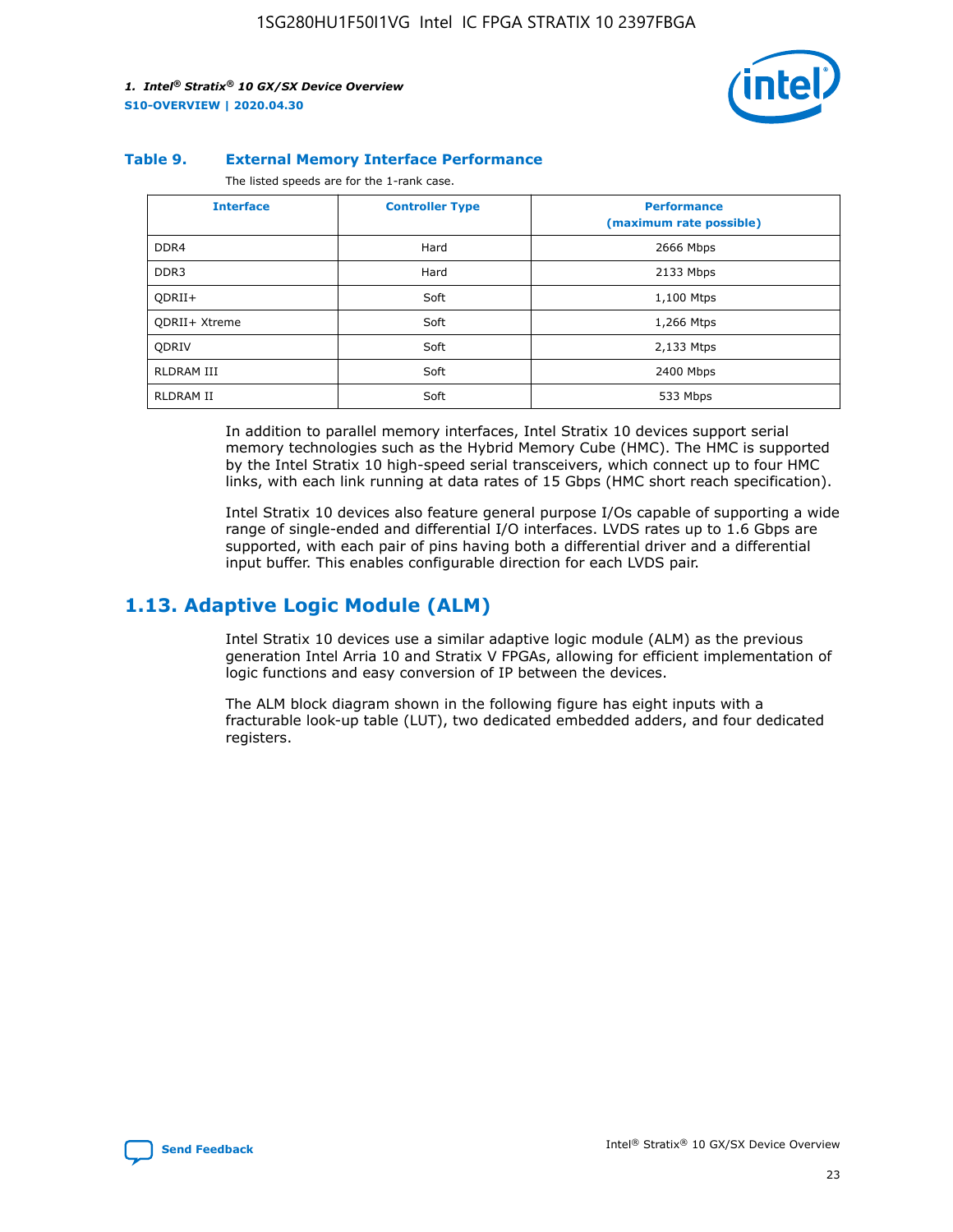

### **Figure 11. Intel Stratix 10 FPGA and SoC ALM Block Diagram**



Key features and capabilities of the ALM include:

- High register count with 4 registers per 8-input fracturable LUT, operating in conjunction with the new Intel Hyperflex architecture, enables Intel Stratix 10 devices to maximize core performance at very high core logic utilization
- Implements select 7-input logic functions, all 6-input logic functions, and two independent functions consisting of smaller LUT sizes (such as two independent 4 input LUTs) to optimize core logic utilization

The Intel Quartus Prime software takes advantage of the ALM logic structure to deliver the highest performance, optimal logic utilization, and lowest compile times. The Intel Quartus Prime software simplifies design reuse as it automatically maps legacy designs into the Intel Stratix 10 ALM architecture.

### **1.14. Core Clocking**

Core clocking in Intel Stratix 10 devices makes use of programmable clock tree synthesis.

This technique uses dedicated clock tree routing and switching circuits, and allows the Intel Quartus Prime software to create the exact clock trees required for your design. Clock tree synthesis minimizes clock tree insertion delay, reduces dynamic power dissipation in the clock tree and allows greater clocking flexibility in the core while still maintaining backwards compatibility with legacy global and regional clocking schemes.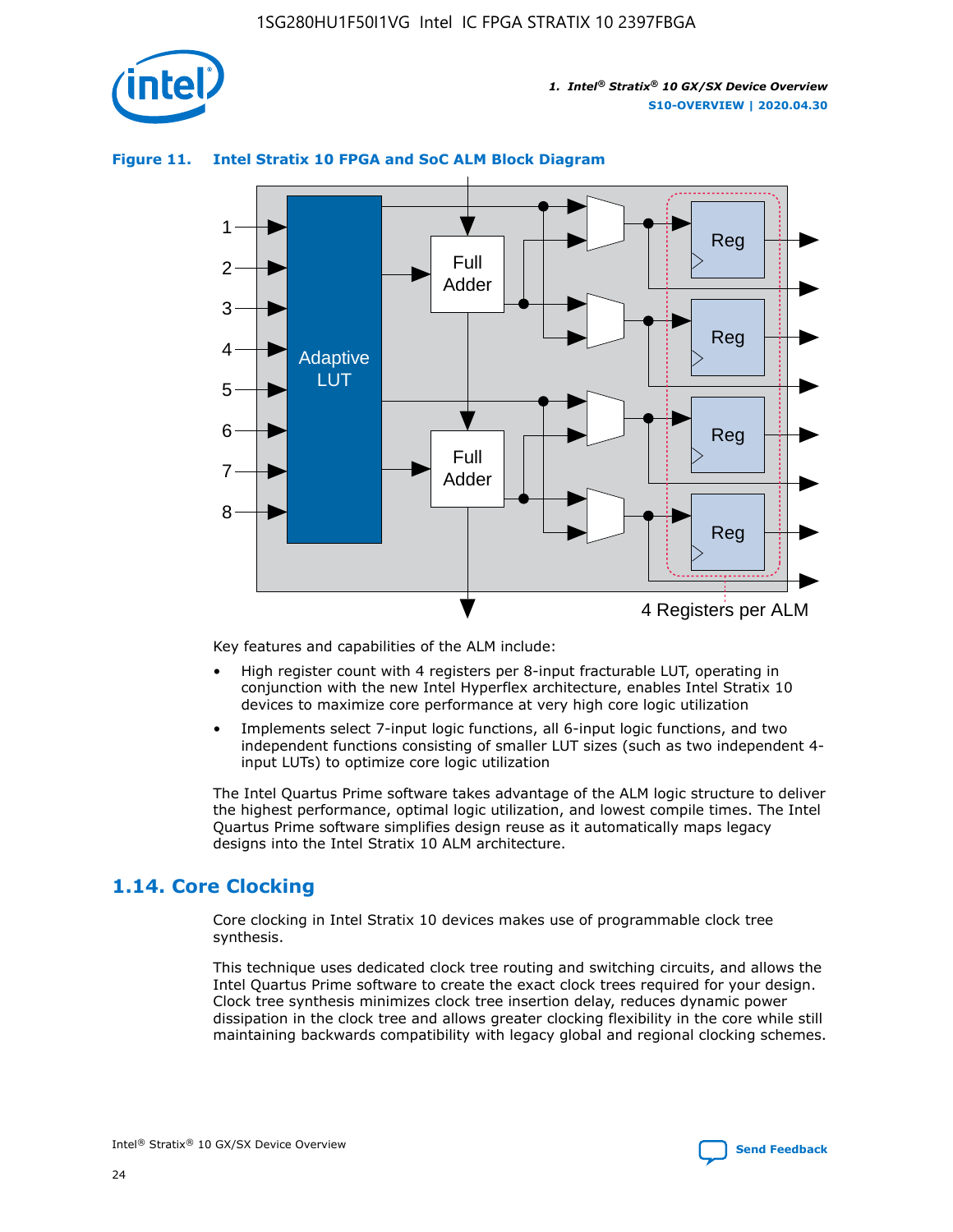

The core clock network in Intel Stratix 10 devices supports the new Intel Hyperflex core architecture at clock rates up to 1 GHz. It also supports the hard memory controllers up to 2666 Mbps with a quarter rate transfer to the core. The core clock network is supported by dedicated clock input pins, fractional clock synthesis PLLs, and integer I/O PLLs.

### **1.15. Fractional Synthesis PLLs and I/O PLLs**

Intel Stratix 10 devices have up to 32 fractional synthesis PLLs (fPLL) available for use with transceivers or in the core fabric.

The fPLLs are located in the 3D SiP transceiver L-tiles and H-tiles, eight per tile, adjacent to the transceiver channels. The fPLLs can be used to reduce both the number of oscillators required on the board and the number of clock pins required, by synthesizing multiple clock frequencies from a single reference clock source. In addition to synthesizing reference clock frequencies for the transceiver transmit PLLs, the fPLLs can also be used directly for transmit clocking. Each fPLL can be independently configured for conventional integer mode, or enhanced fractional synthesis mode with third-order delta-sigma modulation.

In addition to the fPLLs, Intel Stratix 10 devices contain up to 24 integer I/O PLLs (IOPLLs) available for general purpose use in the core fabric and for simplifying the design of external memory interfaces and high-speed LVDS interfaces. The IOPLLs are located in each bank of 48 general purpose I/O, 1 per I/O bank, adjacent to the hard memory controllers and LVDS SerDes in each I/O bank. This makes it easier to close timing because the IOPLLs are tightly coupled with the I/Os that need to use them. The IOPLLs can be used for general purpose applications in the core such as clock network delay compensation and zero-delay clock buffering.

### **1.16. Internal Embedded Memory**

Intel Stratix 10 devices contain two types of embedded memory blocks: M20K (20 Kb) and MLAB (640 bit).

The M20K and MLAB blocks are familiar block sizes carried over from previous Intel device families. The MLAB blocks are ideal for wide and shallow memories, while the M20K blocks are intended to support larger memory configurations and include hard ECC. Both M20K and MLAB embedded memory blocks can be configured as a singleport or dual-port RAM, FIFO, ROM, or shift register. These memory blocks are highly flexible and support a number of memory configurations as shown in Table 10 on page 25.

#### **Table 10. Internal Embedded Memory Block Configurations**

| MLAB (640 bits)                                                | <b>M20K (20 Kb)</b>                                                          |
|----------------------------------------------------------------|------------------------------------------------------------------------------|
| $64 \times 10$ (supported through emulation)<br>$32 \times 20$ | 2K x 10 (or x8)<br>$1K \times 20$ (or $x16$ )<br>$512 \times 40$ (or $x32$ ) |

### **1.17. Variable Precision DSP Block**

The Intel Stratix 10 DSP blocks are based upon the Variable Precision DSP Architecture used in Intel's previous generation devices. They feature hard fixed point and IEEE 754 compliant floating point capability.

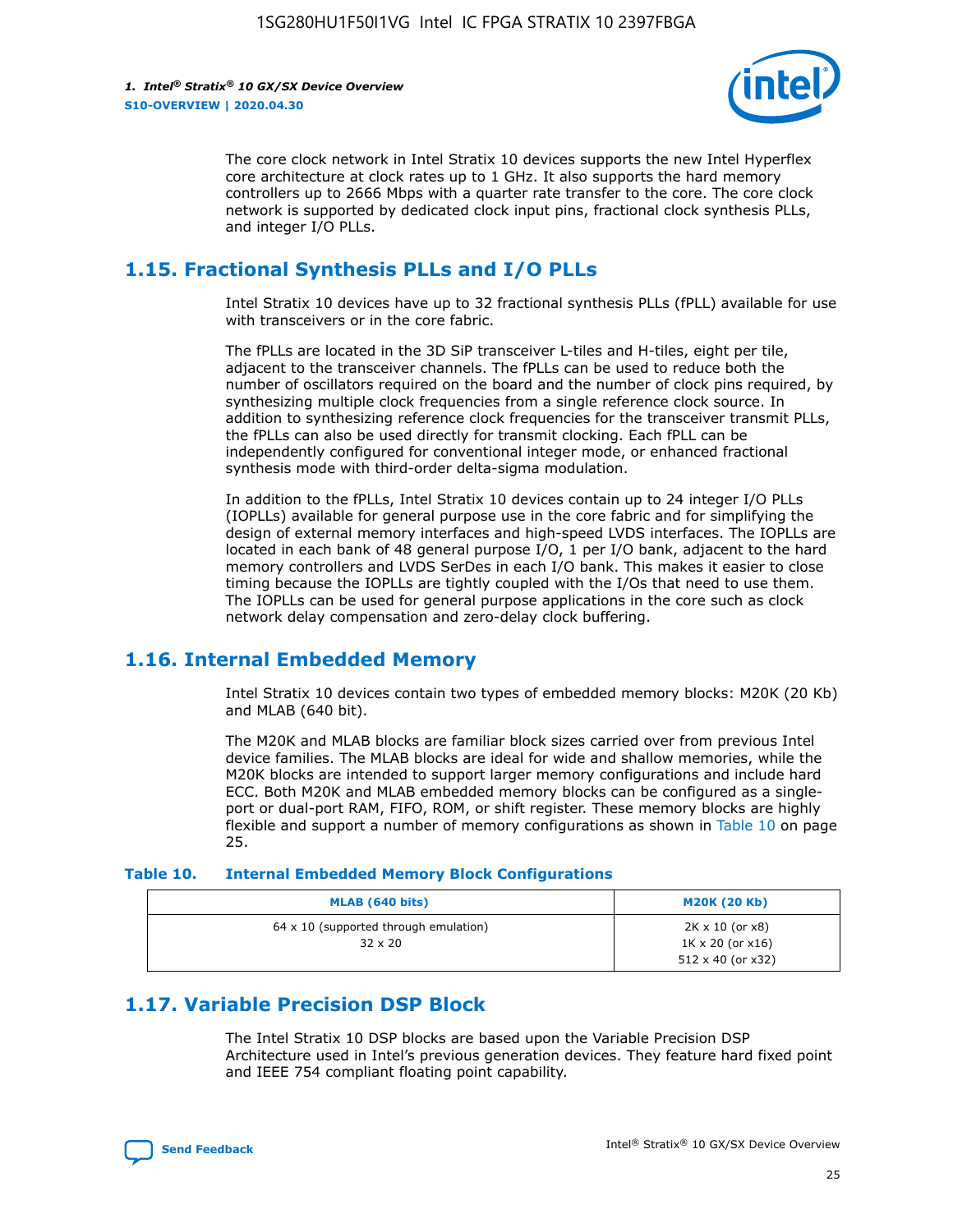

The DSP blocks can be configured to support signal processing with precision ranging from 18x19 up to 54x54. A pipeline register has been added to increase the maximum operating frequency of the DSP block and reduce power consumption.





#### **Figure 13. DSP Block: High Precision Fixed Point Mode**

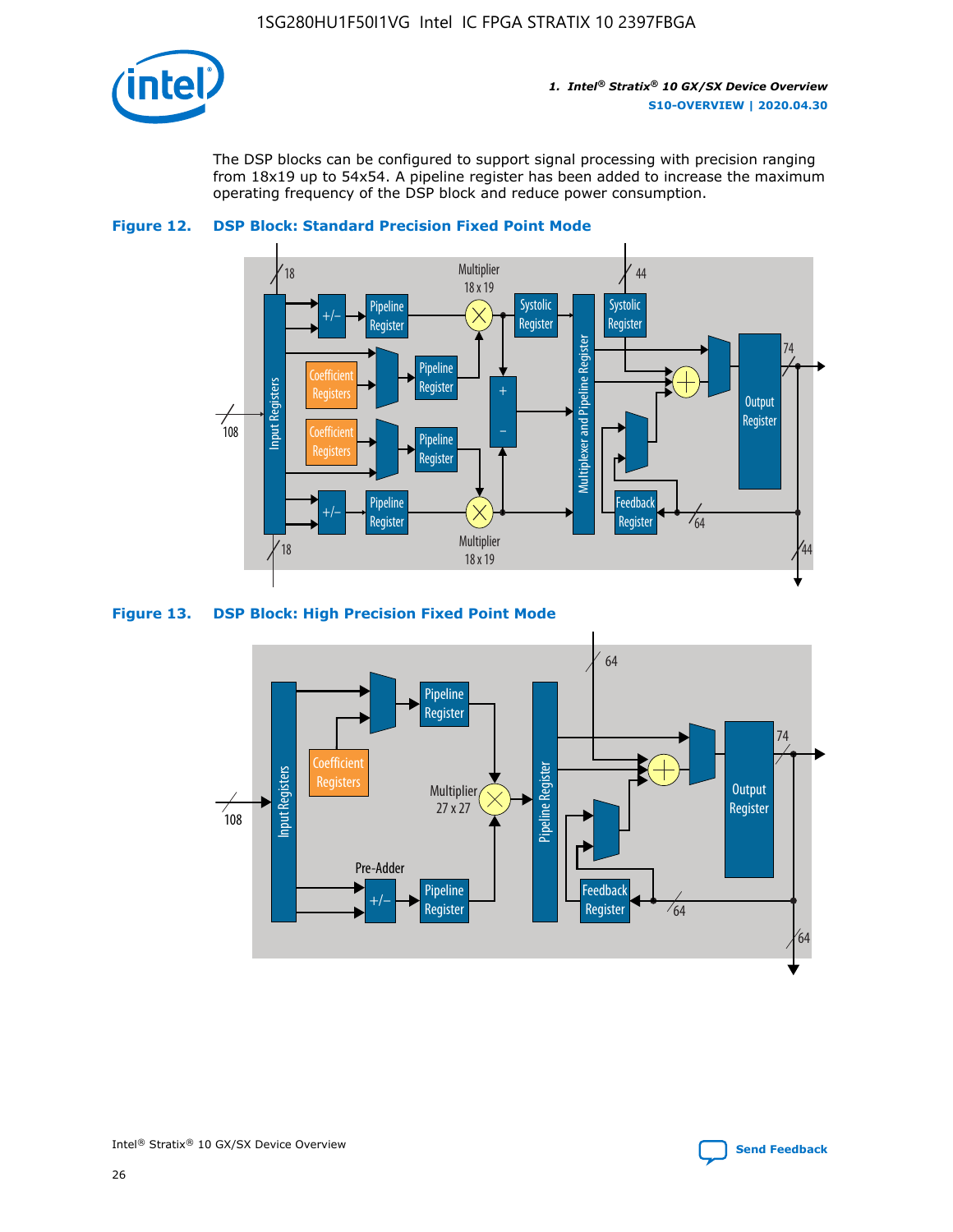



### **Figure 14. DSP Block: Single Precision Floating Point Mode**

Each DSP block can be independently configured at compile time as either dual 18x19 or a single 27x27 multiply accumulate. With a dedicated 64 bit cascade bus, multiple variable precision DSP blocks can be cascaded to implement even higher precision DSP functions efficiently.

In floating point mode, each DSP block provides one single precision floating point multiplier and adder. Floating point additions, multiplications, mult-adds and multaccumulates are supported.

The following table shows how different precisions are accommodated within a DSP block, or by utilizing multiple blocks.

| <b>Multiplier Size</b>             | <b>DSP Block Resources</b>                                                               | <b>Expected Usage</b>           |
|------------------------------------|------------------------------------------------------------------------------------------|---------------------------------|
| $18x19$ bits                       | 1/2 of Variable Precision DSP Block                                                      | Medium precision fixed point    |
| 27x27 bits                         | 1 Variable Precision DSP Block                                                           | High precision fixed point      |
| $19x36$ bits                       | 1 Variable Precision DSP Block with external<br>adder                                    | Fixed point FFTs                |
| 36x36 bits                         | 2 Variable Precision DSP Blocks with external<br>adder                                   | Very high precision fixed point |
| 54x54 bits                         | 4 Variable Precision DSP Blocks with external<br>adder                                   | Double Precision floating point |
| Single Precision<br>floating point | 1 Single Precision floating point adder, 1 Single<br>Precision floating point multiplier | Floating point                  |

#### **Table 11. Variable Precision DSP Block Configurations**

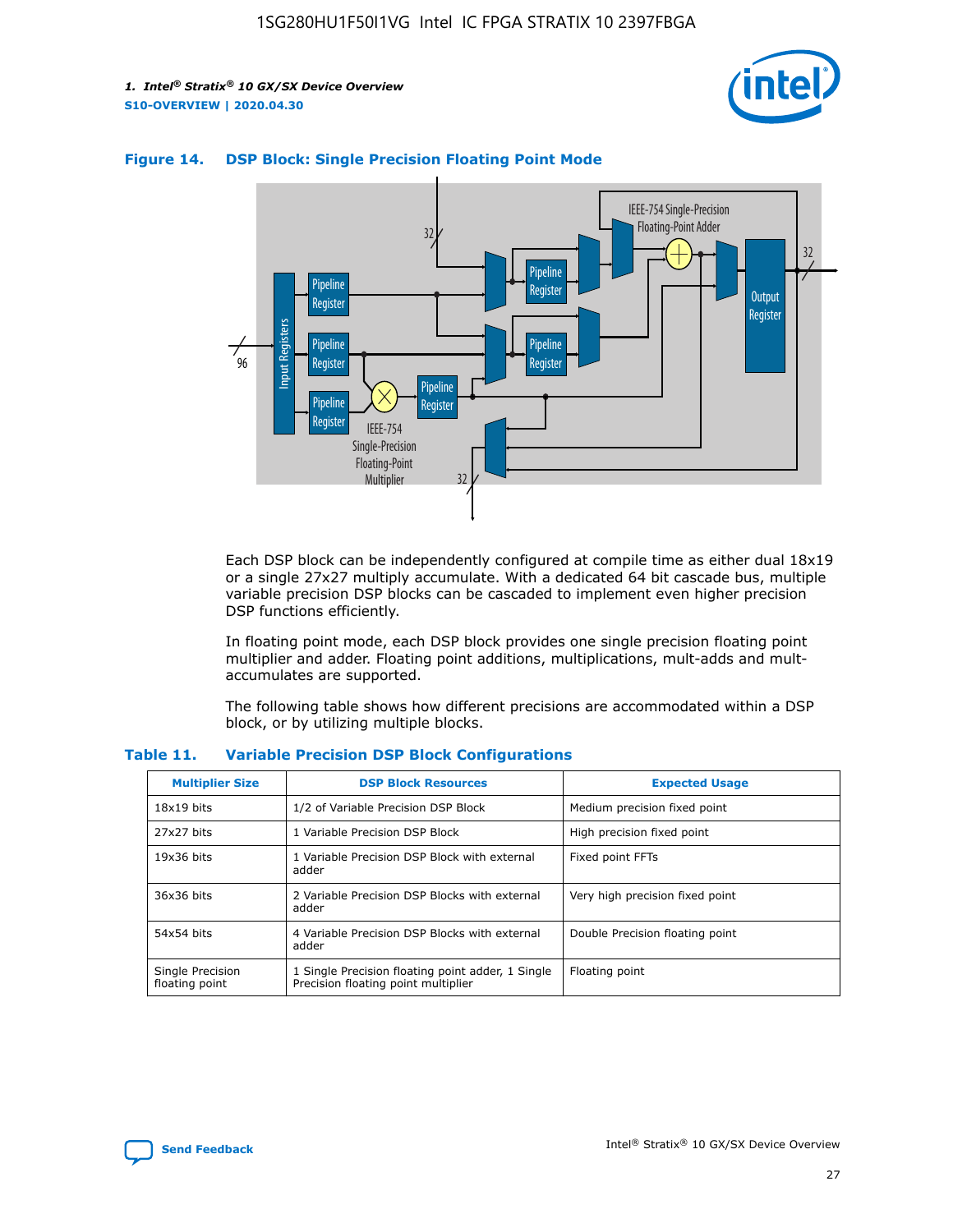

Complex multiplication is very common in DSP algorithms. One of the most popular applications of complex multipliers is the FFT algorithm. This algorithm has the characteristic of increasing precision requirements on only one side of the multiplier. The Variable Precision DSP block supports the FFT algorithm with proportional increase in DSP resources as the precision grows.

### **Table 12. Complex Multiplication With Variable Precision DSP Block**

| <b>Complex Multiplier</b><br><b>Size</b> | <b>DSP Block Resources</b>      | <b>FFT Usage</b>       |
|------------------------------------------|---------------------------------|------------------------|
| $18x19$ bits                             | 2 Variable Precision DSP Blocks | Resource optimized FFT |
| 27x27 bits                               | 4 Variable Precision DSP Blocks | Highest precision FFT  |

For FFT applications with high dynamic range requirements, the Intel FFT IP Core offers an option of single precision floating point implementation with resource usage and performance similar to high precision fixed point implementations.

Other features of the DSP block include:

- Hard 18 bit and 25 bit pre-adders
- Hard floating point multipliers and adders
- 64 bit dual accumulator (for separate I, Q product accumulations)
- Cascaded output adder chains for 18 and 27 bit FIR filters
- Embedded coefficient registers for 18 and 27 bit coefficients
- Fully independent multiplier outputs
- Inferability using HDL templates supplied by the Intel Quartus Prime software for most modes

The Variable Precision DSP block is ideal to support the growing trend towards higher bit precision in high performance DSP applications. At the same time, it can efficiently support the many existing 18 bit DSP applications, such as high definition video processing and remote radio heads. With the Variable Precision DSP block architecture and hard floating point multipliers and adders, Intel Stratix 10 devices can efficiently support many different precision levels up to and including floating point implementations. This flexibility can result in increased system performance, reduced power consumption, and reduce architecture constraints on system algorithm designers.

### **1.18. Hard Processor System (HPS)**

The Intel Stratix 10 SoC Hard Processor System (HPS) is Intel's third generation HPS. Leveraging the performance of Intel 14 nm tri-gate technology, Intel Stratix 10 SoC devices more than double the performance of previous generation SoCs with an integrated quad-core 64-bit Arm Cortex-A53. The HPS also enables system-wide hardware virtualization capabilities by adding a system memory management unit. These architecture improvements ensure that Intel Stratix 10 SoCs meet the requirements of current and future embedded markets, including wireless and wireline communications, datacenter acceleration, and numerous military applications.

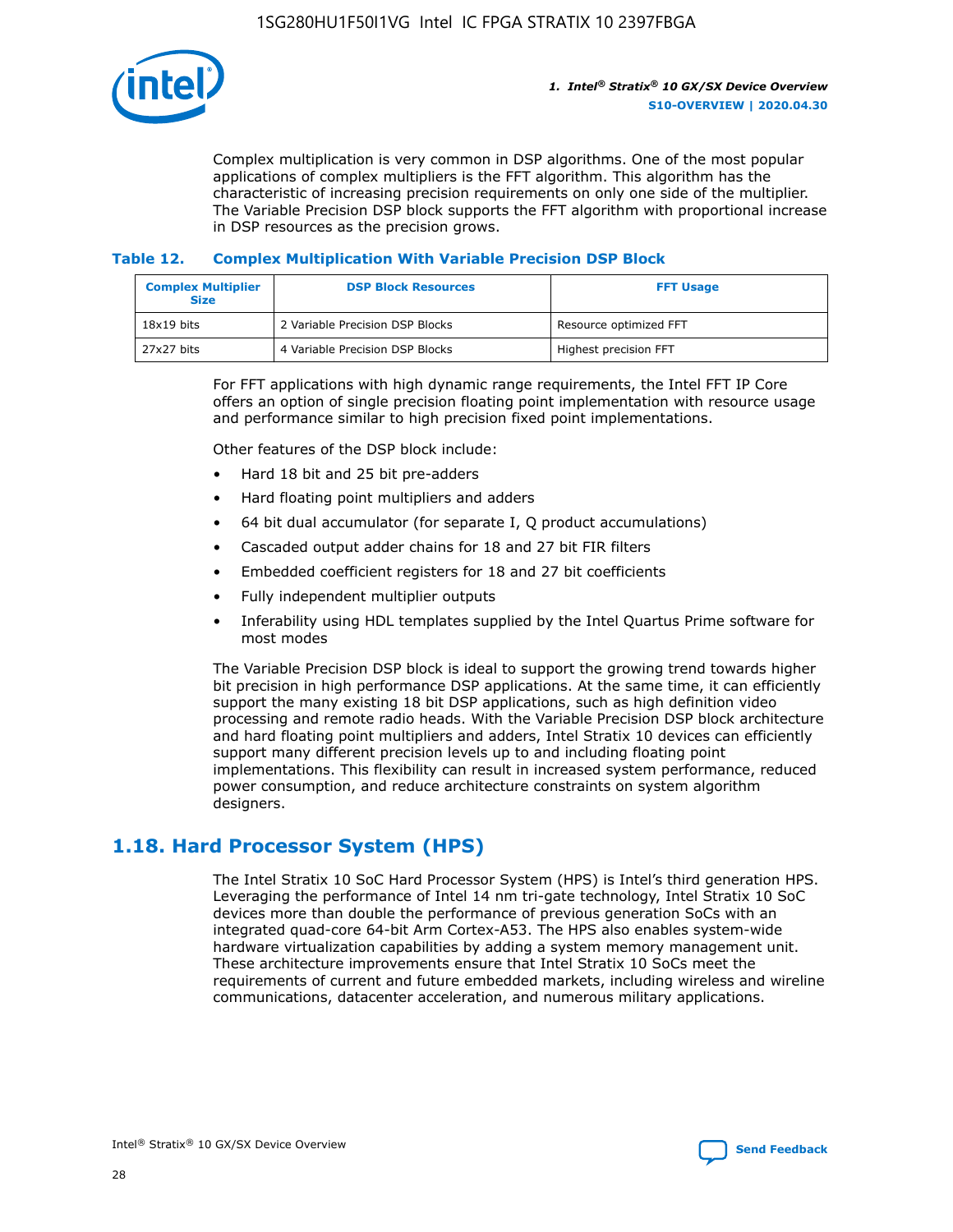

#### **Figure 15. HPS Block Diagram**

| Quad Arm Cortex-A53-Based Hard Processor System |  |                           |                                                     |  |                              |                          |                                     |                                        |
|-------------------------------------------------|--|---------------------------|-----------------------------------------------------|--|------------------------------|--------------------------|-------------------------------------|----------------------------------------|
| <b>Arm Cortex - A53</b>                         |  |                           | Arm Cortex - A53                                    |  |                              |                          | SD/SDIO/                            |                                        |
| <b>NEON</b>                                     |  | <b>FPU</b>                | <b>NEON</b>                                         |  | <b>FPU</b>                   |                          | USB OTG                             | $MMC$ <sup>1,2</sup>                   |
| 32 KB I-Cache                                   |  | 32 KB D-Cache             | 32 KB I-Cache                                       |  | 32 KB D - Cache              |                          | $(x2)^{1,2}$                        |                                        |
| with Parity                                     |  | with ECC                  | with Parity                                         |  | with ECC                     |                          |                                     | <b>DMA</b>                             |
| Arm Cortex - A53                                |  |                           |                                                     |  | Arm Cortex - A53             | UART (x2)                |                                     | $(8 \text{ Channel})^2$                |
| <b>NEON</b>                                     |  | <b>FPU</b>                | <b>NEON</b>                                         |  | <b>FPU</b>                   |                          |                                     |                                        |
| 32 KB I-Cache<br>with Parity                    |  | 32 KB D-Cache<br>with ECC | 32 KB I-Cache<br>with Parity                        |  | 32 KB D-Cache<br>with ECC    |                          | I <sup>2</sup> C(x5)                | <b>HPS 10</b>                          |
| 1 MB L2 Cache with ECC                          |  |                           |                                                     |  |                              |                          |                                     |                                        |
| <b>System MMU</b>                               |  |                           | <b>Cache Coherency Unit</b>                         |  |                              | <b>EMAC</b> $(x3)^{1,2}$ | <b>NAND</b><br>Flash <sup>1,2</sup> |                                        |
| JTAG Debug<br>or Trace                          |  |                           | 256 KB<br><b>Timers</b><br>RAM <sup>2</sup><br>(x8) |  |                              |                          | SPI(x4)                             |                                        |
| Lightweight HPS-to-<br><b>FPGA BRIDGE</b>       |  |                           | HPS-to-FPGA<br><b>BRIDGE</b>                        |  | FPGA-to-HPS<br><b>BRIDGE</b> |                          | HPS-to-SDM<br>SDM-to-HPS            | <b>SDRAM</b><br>Scheduler <sup>3</sup> |
|                                                 |  |                           |                                                     |  |                              |                          |                                     |                                        |
| <b>FPGA Fabric</b>                              |  |                           |                                                     |  |                              |                          | <b>SDM</b>                          | <b>Hard Memory</b><br>Controller       |
|                                                 |  |                           |                                                     |  |                              |                          |                                     |                                        |

Notes:

1. Integrated direct memory access (DMA)

2. Integrated error correction code (ECC)

3. Multiport front-end interface to hard memory controller

### **1.18.1. Key Features of the Intel Stratix 10 HPS**

### **Table 13. Key Features of the Intel Stratix 10 GX/SX HPS**

| <b>Feature</b>                                    | <b>Description</b>                                                                                                                                                                                                                                                                                                                                     |
|---------------------------------------------------|--------------------------------------------------------------------------------------------------------------------------------------------------------------------------------------------------------------------------------------------------------------------------------------------------------------------------------------------------------|
| Quad-core Arm Cortex-A53<br>MPCore processor unit | 2.3 MIPS/MHz instruction efficiency<br>$\bullet$<br>CPU frequency up to 1.5 GHz<br>٠<br>At 1.5 GHz total performance of 13,800 MIPS<br>Army8-A architecture<br>Runs 64 bit and 32 bit Arm instructions<br>16 bit and 32 bit Thumb instructions for 30% reduction in memory footprint<br>Jazelle* RCT execution architecture with 8 bit Java byte codes |
|                                                   |                                                                                                                                                                                                                                                                                                                                                        |

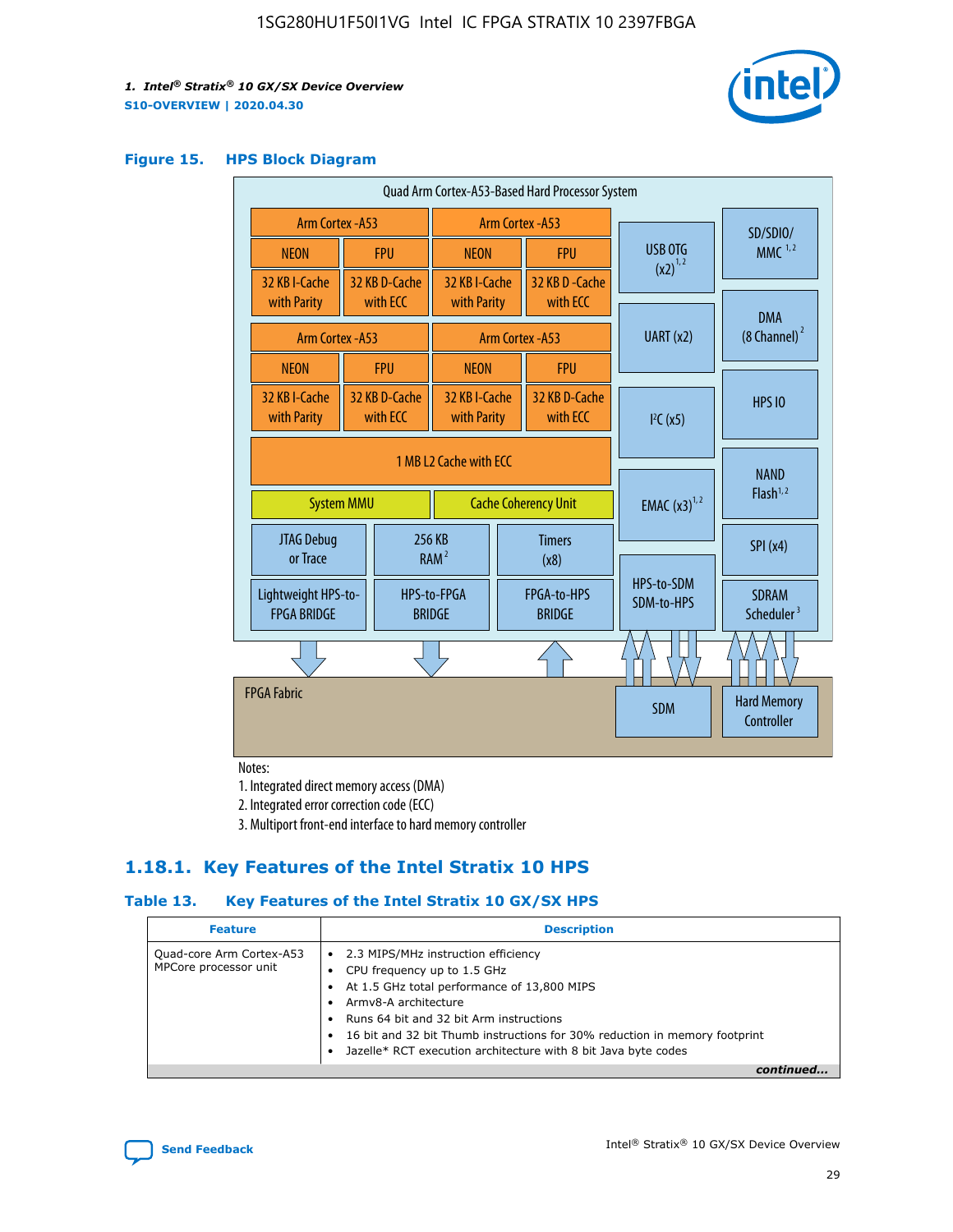

| <b>Feature</b>                                        | <b>Description</b>                                                                                                                                                                                                                                                                                                                                                                                                                                                                                                                                                                                                                                                                                                                                                                                                                                                                                                                                                                                                                                                                                                                                                                                                     |
|-------------------------------------------------------|------------------------------------------------------------------------------------------------------------------------------------------------------------------------------------------------------------------------------------------------------------------------------------------------------------------------------------------------------------------------------------------------------------------------------------------------------------------------------------------------------------------------------------------------------------------------------------------------------------------------------------------------------------------------------------------------------------------------------------------------------------------------------------------------------------------------------------------------------------------------------------------------------------------------------------------------------------------------------------------------------------------------------------------------------------------------------------------------------------------------------------------------------------------------------------------------------------------------|
|                                                       | Superscalar, variable length, out-of-order pipeline with dynamic branch prediction<br>Improved Arm Neon* media processing engine<br>$\bullet$<br>Single- and double-precision floating-point unit<br>Arm CoreSight* debug and trace technology<br>$\bullet$                                                                                                                                                                                                                                                                                                                                                                                                                                                                                                                                                                                                                                                                                                                                                                                                                                                                                                                                                            |
| <b>System Memory</b><br>Management Unit               | Enables a unified memory model and extends hardware virtualization into peripherals<br>$\bullet$<br>implemented in the FPGA fabric                                                                                                                                                                                                                                                                                                                                                                                                                                                                                                                                                                                                                                                                                                                                                                                                                                                                                                                                                                                                                                                                                     |
| Cache Coherency unit                                  | $\bullet$<br>Changes in shared data stored in cache are propagated throughout the system<br>providing bi-directional coherency for co-processing elements.                                                                                                                                                                                                                                                                                                                                                                                                                                                                                                                                                                                                                                                                                                                                                                                                                                                                                                                                                                                                                                                             |
| Cache                                                 | L1 Cache<br>$\bullet$<br>- 32 KB of instruction cache w/ parity check<br>- 32 KB of L1 data cache w /ECC<br>- Parity checking<br>L2 Cache<br>$-$ 1MB shared<br>- 8-way set associative<br>- SEU Protection with parity on TAG ram and ECC on data RAM<br>- Cache lockdown support                                                                                                                                                                                                                                                                                                                                                                                                                                                                                                                                                                                                                                                                                                                                                                                                                                                                                                                                      |
| On-Chip Memory                                        | 256 KB of scratch on-chip RAM<br>$\bullet$                                                                                                                                                                                                                                                                                                                                                                                                                                                                                                                                                                                                                                                                                                                                                                                                                                                                                                                                                                                                                                                                                                                                                                             |
| External SDRAM and Flash<br>Memory Interfaces for HPS | Hard memory controller with support for DDR4, DDR3<br>$\bullet$<br>$-$ 40 bit (32 bit + 8 bit ECC) with select packages supporting 72 bit (64 bit + 8 bit<br>ECC)<br>- Support for up to 2666 Mbps DDR4 and 2166 Mbps DDR3 frequencies<br>- Error correction code (ECC) support including calculation, error correction, write-<br>back correction, and error counters<br>- Software Configurable Priority Scheduling on individual SDRAM bursts<br>- Fully programmable timing parameter support for all JEDEC-specified timing<br>parameters<br>- Multiport front-end (MPFE) scheduler interface to the hard memory controller, which<br>supports the $AXI^{\circledR}$ Quality of Service (QoS) for interface to the FPGA fabric<br>NAND flash controller<br>$-$ ONFI 1.0<br>- Integrated descriptor based with DMA<br>- Programmable hardware ECC support<br>- Support for 8 and 16 bit Flash devices<br>Secure Digital SD/SDIO/MMC controller<br>$-$ eMMC 4.5<br>- Integrated descriptor based DMA<br>- CE-ATA digital commands supported<br>- 50 MHz operating frequency<br>Direct memory access (DMA) controller<br>$\bullet$<br>- 8-channel<br>- Supports up to 32 peripheral handshake interface<br>continued |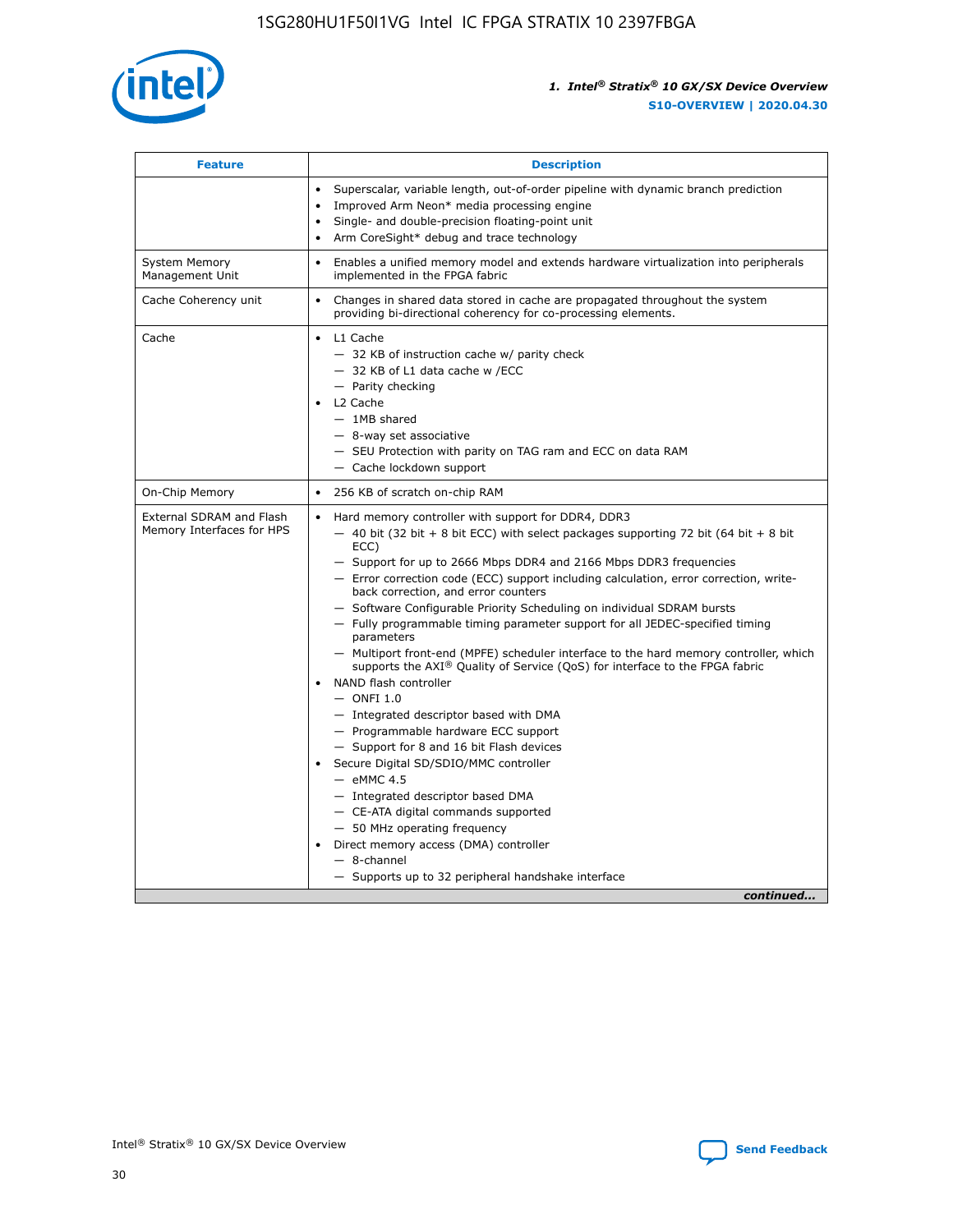

| <b>Feature</b>                         | <b>Description</b>                                                                                                                                                                                                                                                                                                                                                                                                                                                                                                                                                                                                                                                                                                                                                                                                                                                                                                                                                                                                                                                                                                                                                                                                                                                                                                                                                                                                                                                                                                        |
|----------------------------------------|---------------------------------------------------------------------------------------------------------------------------------------------------------------------------------------------------------------------------------------------------------------------------------------------------------------------------------------------------------------------------------------------------------------------------------------------------------------------------------------------------------------------------------------------------------------------------------------------------------------------------------------------------------------------------------------------------------------------------------------------------------------------------------------------------------------------------------------------------------------------------------------------------------------------------------------------------------------------------------------------------------------------------------------------------------------------------------------------------------------------------------------------------------------------------------------------------------------------------------------------------------------------------------------------------------------------------------------------------------------------------------------------------------------------------------------------------------------------------------------------------------------------------|
| Communication Interface<br>Controllers | Three 10/100/1000 Ethernet media access controls (MAC) with integrated DMA<br>$\bullet$<br>- Supports RGMII and RMII external PHY Interfaces<br>- Option to support other PHY interfaces through FPGA logic<br>GMII<br>$\bullet$<br>MII<br>$\bullet$<br>RMII (requires MII to RMII adapter)<br>$\bullet$<br>• RGMII (requires GMII to RGMII adapter)<br>SGMII (requires GMII to SGMII adapter)<br>- Supports IEEE 1588-2002 and IEEE 1588-2008 standards for precision networked<br>clock synchronization<br>- Supports IEEE 802.1Q VLAN tag detection for reception frames<br>- Supports Ethernet AVB standard<br>Two USB On-the-Go (OTG) controllers with DMA<br>- Dual-Role Device (device and host functions)<br>• High-speed (480 Mbps)<br>• Full-speed (12 Mbps)<br>• Low-speed (1.5 Mbps)<br>• Supports USB 1.1 (full-speed and low-speed)<br>- Integrated descriptor-based scatter-gather DMA<br>- Support for external ULPI PHY<br>- Up to 16 bidirectional endpoints, including control endpoint<br>$-$ Up to 16 host channels<br>- Supports generic root hub<br>- Configurable to OTG 1.3 and OTG 2.0 modes<br>Five $I2C$ controllers (three can be used by EMAC for MIO to external PHY)<br>- Support both 100 Kbps and 400 Kbps modes<br>- Support both 7 bit and 10 bit addressing modes<br>- Support Master and Slave operating mode<br>Two UART 16550 compatible<br>- Programmable baud rate up to 115.2 Kbaud<br>Four serial peripheral interfaces (SPI) (2 Masters, 2 Slaves)<br>- Full and Half duplex |
| Timers and I/O                         | • Timers<br>- 4 general-purpose timers<br>$-4$ watchdog timers<br>48 HPS direct I/O allow HPS peripherals to connect directly to I/O<br>Up to three IO48 banks may be assigned to HPS for HPS DDR access                                                                                                                                                                                                                                                                                                                                                                                                                                                                                                                                                                                                                                                                                                                                                                                                                                                                                                                                                                                                                                                                                                                                                                                                                                                                                                                  |
| Interconnect to Logic Core             | • FPGA-to-HPS Bridge<br>- Allows IP bus masters in the FPGA fabric to access to HPS bus slaves<br>- Configurable 32, 64, or 128 bit AMBA AXI interface<br>HPS-to-FPGA Bridge<br>- Allows HPS bus masters to access bus slaves in FPGA fabric<br>- Configurable 32, 64, or 128 bit AMBA AXI interface allows high-bandwidth HPS<br>master transactions to FPGA fabric<br>HPS-to-SDM and SDM-to-HPS Bridges<br>- Allows the HPS to reach the SDM block and the SDM to bootstrap the HPS<br>Light Weight HPS-to-FPGA Bridge<br>- Light weight 32 bit AXI interface suitable for low-latency register accesses from HPS<br>to soft peripherals in FPGA fabric<br>FPGA-to-HPS SDRAM Bridge<br>- Up to three AMBA AXI interfaces supporting 32, 64, or 128 bit data paths                                                                                                                                                                                                                                                                                                                                                                                                                                                                                                                                                                                                                                                                                                                                                       |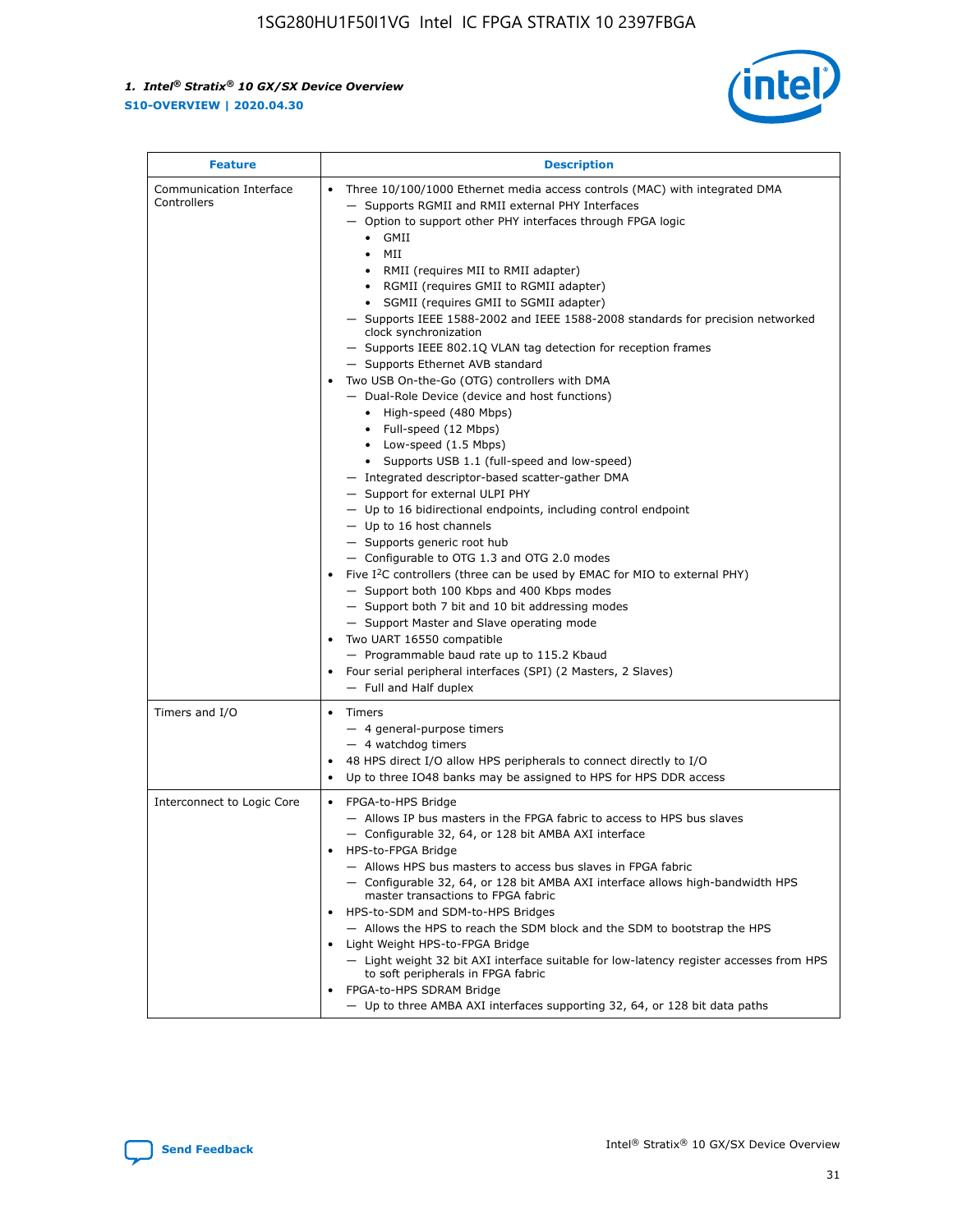

### **1.19. Power Management**

Intel Stratix 10 devices use the advanced Intel 14 nm tri-gate process technology, the all new Intel Hyperflex core architecture to enable Hyper-Folding, power gating, and several optional power reduction techniques to reduce total power consumption by as much as 70% compared to previous generation high-performance Stratix V devices.

Intel Stratix 10 standard power devices (-V) are SmartVID devices. The core voltage supplies (VCC and VCCP) for each SmartVID device must be driven by a PMBus voltage regulator dedicated to that Intel Stratix 10 device. Use of a PMBus voltage regulator for each SmartVID (-V) device is mandatory; it is not an option. A code is programmed into each SmartVID device during manufacturing that allows the PMBus voltage regulator to operate at the optimum core voltage to meet the device performance specifications.

With the new Intel Hyperflex core architecture, designs can run 2X faster than previous generation FPGAs. With 2X performance and same required throughput, architects can cut the data path width in half to save power. This optimization is called Hyper-Folding. Additionally, power gating reduces static power of unused resources in the FPGA by powering them down. The Intel Quartus Prime software automatically powers down specific unused resource blocks such as DSP and M20K blocks, at configuration time.

The optional power reduction techniques in Intel Stratix 10 devices include:

• **Available Low Static Power Devices**—Intel Stratix 10 devices are available with a fixed core voltage that provides lower static power than the SmartVID standard power devices, while maintaining device performance

Furthermore, Intel Stratix 10 devices feature Intel's low power transceivers and include a number of hard IP blocks that not only reduce logic resources but also deliver substantial power savings compared to soft implementations. In general, hard IP blocks consume up to 50% less power than the equivalent soft logic implementations.

### **1.20. Device Configuration and Secure Device Manager (SDM)**

All Intel Stratix 10 devices contain a Secure Device Manager (SDM), which is a dedicated triple-redundant processor that serves as the point of entry into the device for all JTAG and configuration commands. The SDM also bootstraps the HPS in SoC devices ensuring that the HPS can boot using the same security features that the FPGA devices have.

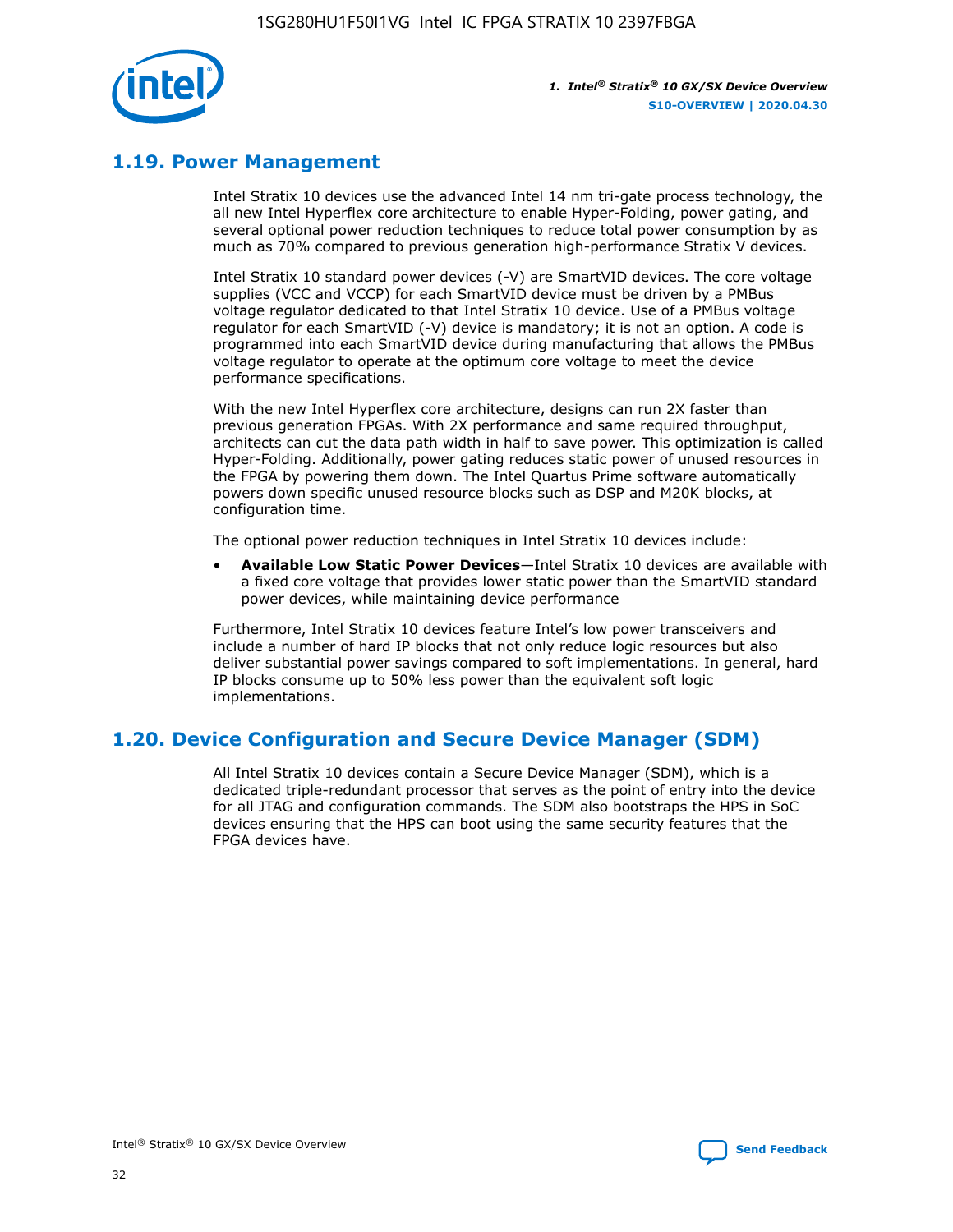





During configuration, Intel Stratix 10 devices are divided into logical sectors, each of which is managed by a local sector manager (LSM). The SDM passes configuration data to each of the LSMs across the on-chip configuration network. This allows the sectors to be configured independently, one at a time, or in parallel. This approach achieves simplified sector configuration and reconfiguration, as well as reduced overall configuration time due to the inherent parallelism. The same sector-based approach is used to respond to single-event upsets and security attacks.

While the sectors provide a logical separation for device configuration and reconfiguration, they overlay the normal rows and columns of FPGA logic and routing. This means there is no impact to the Intel Quartus Prime software place and route, and no impact to the timing of logic signals that cross the sector boundaries.

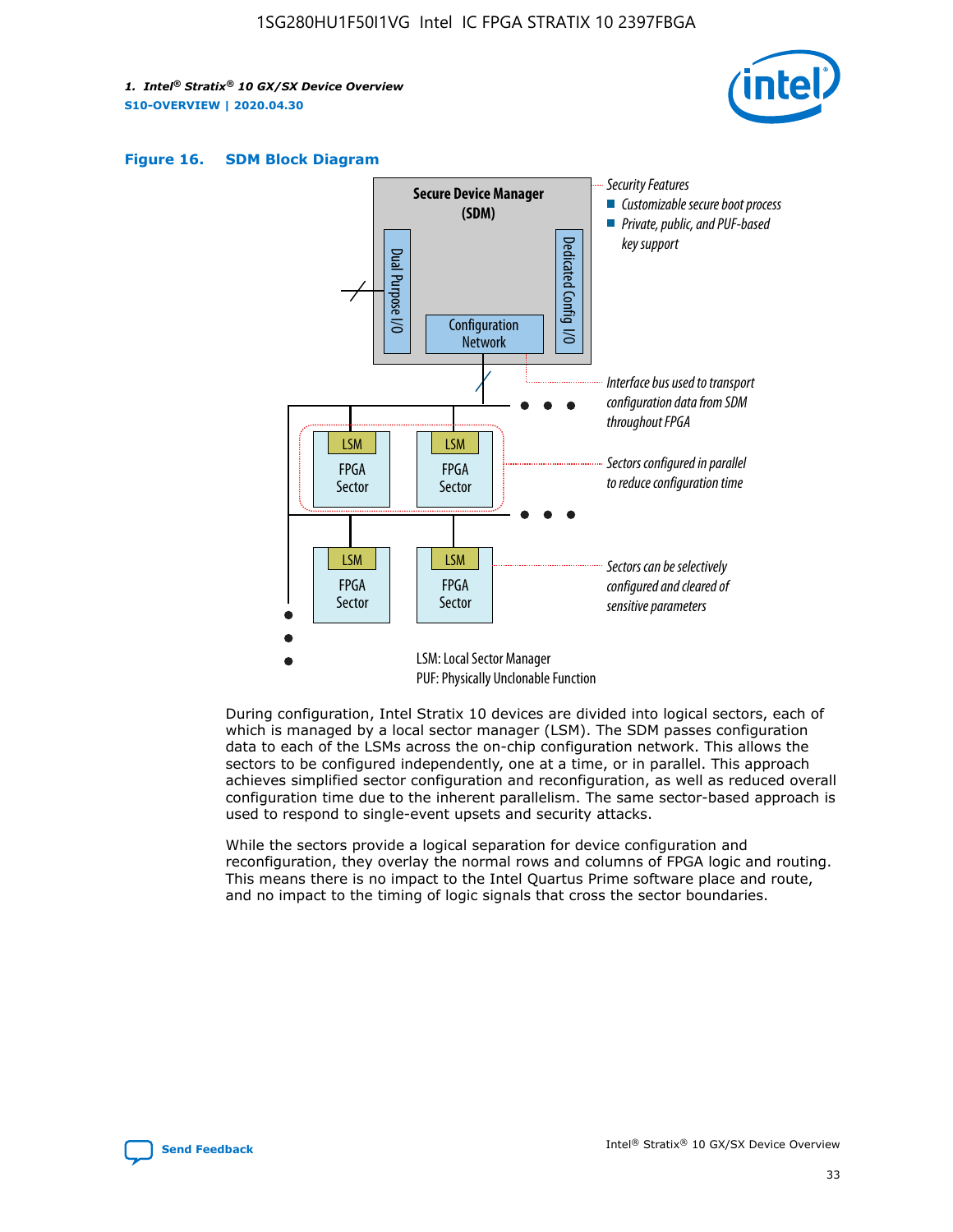

The SDM enables robust, secure, fully-authenticated device configuration. It also allows for customization of the configuration scheme, which can enhance device security. For configuration and reconfiguration, this approach offers a variety of advantages:

- Dedicated secure configuration manager
- Reduced device configuration time, because sectors are configured in parallel
- Updateable configuration process
- Reconfiguration of one or more sectors independent of all other sectors
- Zeroization of individual sectors or the complete device

The SDM also provides additional capabilities such as register state readback and writeback to support ASIC prototyping and other applications.

### **1.21. Device Security**

Building on top of the robust security features present in the previous generation devices, Intel Stratix 10 FPGAs and SoCs include a number of new and innovative security enhancements. These features are also managed by the SDM, tightly coupling device configuration and reconfiguration with encryption, authentication, key storage and anti-tamper services.

Security services provided by the SDM include:

- Bitstream encryption
- Multi-factor authentication
- Hard encryption and authentication acceleration; AES-256, SHA-256/384, ECDSA-256/384
- Volatile and non-volatile encryption key storage and management
- Boot code authentication for the HPS
- Physically Unclonable Function (PUF) service
- Updateable configuration process
- Secure device maintenance and upgrade functions
- Side channel attack protection
- Scripted response to sensor inputs and security attacks, including selective sector zeroization
- Readback, JTAG and test mode disable
- Enhanced response to single-event upsets (SEU)
- Black key provisioning
- Physical anti-tamper

See the *Intel Stratix 10 Device Security User Guide* for a complete list of all security features.

The SDM and associated security services provide a robust, multi-layered security solution for your Intel Stratix 10 design.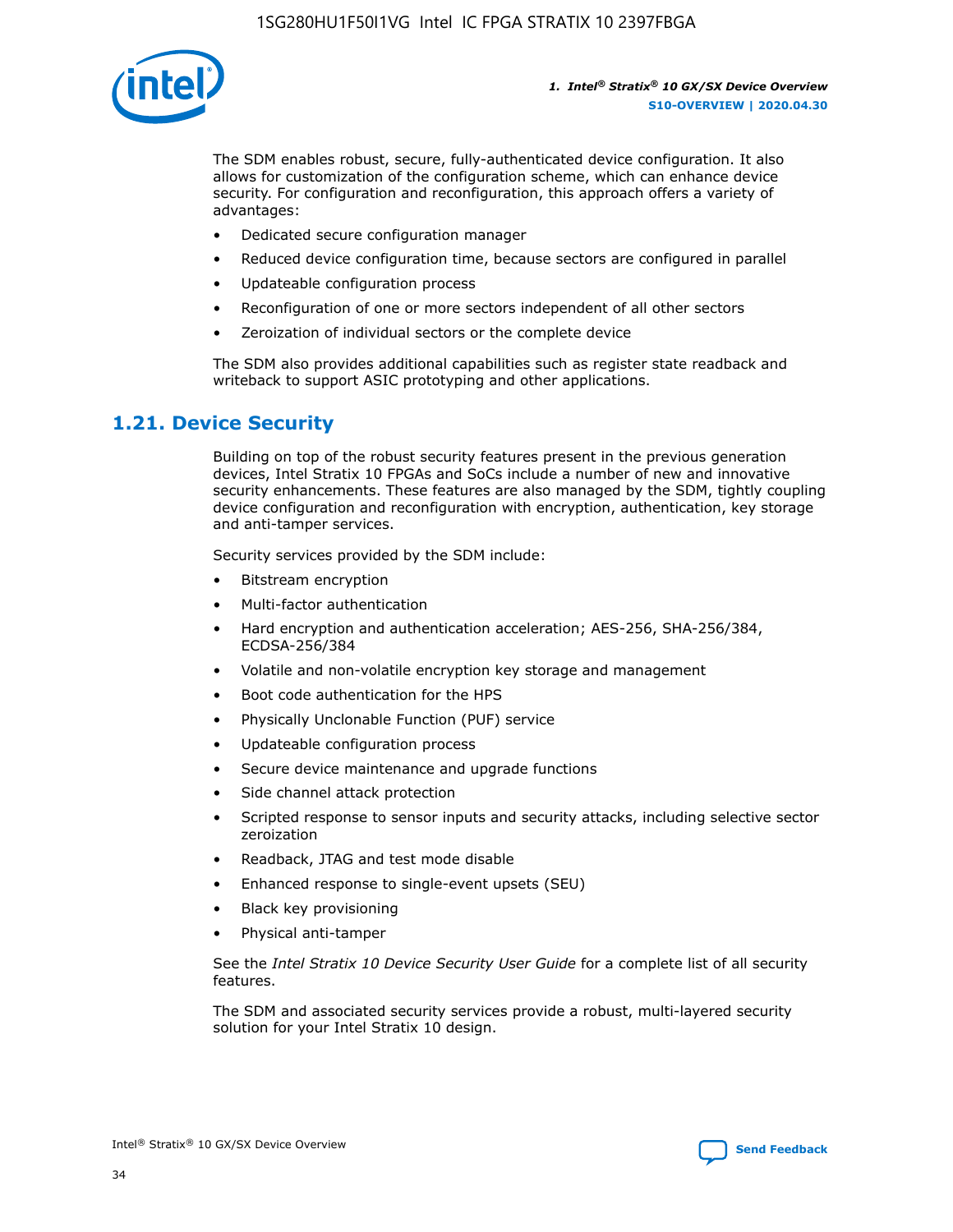

#### **Table 14. Device Security**

| <b>Intel Stratix 10 Family Variant</b> | <b>Bitstream Authentication</b> | <b>Advanced Security Features</b> <sup>(12)</sup> |
|----------------------------------------|---------------------------------|---------------------------------------------------|
| GX/SX                                  | All devices                     | -AS suffix part number required                   |

#### **Related Information**

- [My Intel Support](https://www.intel.com/content/www/us/en/programmable/my-intel/mal-home.html)
- [Intel Stratix 10 Device Security User Guide](https://www.intel.com/content/www/us/en/programmable/documentation/ndq1483601370898.html#wcd1483611014402)

### **1.22. Configuration via Protocol Using PCI Express**

Configuration via protocol using PCI Express allows the FPGA to be configured across the PCI Express bus, simplifying the board layout and increasing system integration. Making use of the embedded PCI Express hard IP operating in autonomous mode before the FPGA is configured, this technique allows the PCI Express bus to be powered up and active within the 100 ms time allowed by the PCI Express specification. Intel Stratix 10 devices also support partial reconfiguration across the PCI Express bus which reduces system down time by keeping the PCI Express link active while the device is being reconfigured.

### **1.23. Partial and Dynamic Reconfiguration**

Partial reconfiguration allows you to reconfigure part of the FPGA while other sections continue running. This capability is required in systems where uptime is critical, because it allows you to make updates or adjust functionality without disrupting services.

In addition to lowering power and cost, partial reconfiguration also increases the effective logic density by removing the necessity to place in the FPGA those functions that do not operate simultaneously. Instead, these functions can be stored in external memory and loaded as needed. This reduces the size of the required FPGA by allowing multiple applications on a single FPGA, saving board space and reducing power. The partial reconfiguration process is built on top of the proven incremental compile design flow in the Intel Quartus Prime design software

Dynamic reconfiguration in Intel Stratix 10 devices allows transceiver data rates, protocols and analog settings to be changed dynamically on a channel-by-channel basis while maintaining data transfer on adjacent transceiver channels. Dynamic reconfiguration is ideal for applications that require on-the-fly multiprotocol or multirate support. Both the PMA and PCS blocks within the transceiver can be reconfigured using this technique. Dynamic reconfiguration of the transceivers can be used in conjunction with partial reconfiguration of the FPGA to enable partial reconfiguration of both core and transceivers simultaneously.

### **1.24. Fast Forward Compile**

The innovative Fast Forward Compile feature in the Intel Quartus Prime software identifies performance bottlenecks in your design and provides detailed, step-by-step performance improvement recommendations that you can then implement. The Compiler reports estimates of the maximum operating frequency that can be achieved

<sup>(12)</sup> Contact My Intel Support for additional information.

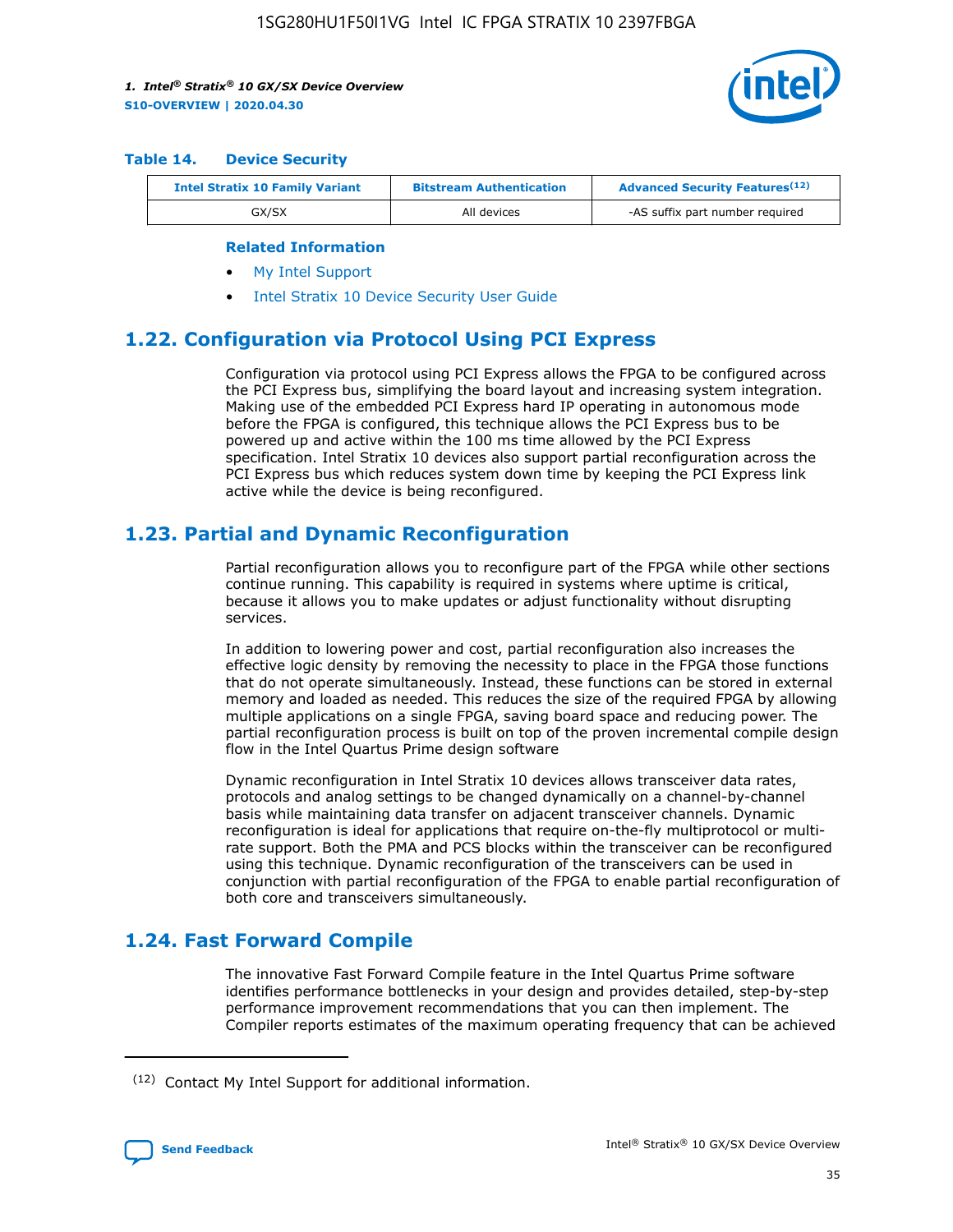

by applying the recommendations. As part of the new Hyper-Aware design flow, Fast Forward Compile maximizes the performance of your Intel Stratix 10 design and achieves rapid timing closure.

Previously, this type of optimization required multiple time-consuming design iterations, including full design re-compilation to determine the effectiveness of the changes. Fast Forward Compile enables you to make better decisions about where to focus your optimization efforts, and how to increase your design performance and throughput. This technique removes much of the guesswork of performance exploration, resulting in fewer design iterations and as much as 2X core performance gains for Intel Stratix 10 designs.

### **1.25. Single Event Upset (SEU) Error Detection and Correction**

Intel Stratix 10 FPGAs and SoCs offer robust SEU error detection and correction circuitry. The detection and correction circuitry includes protection for Configuration RAM (CRAM) programming bits and user memories. The CRAM is protected by a continuously running parity checker circuit with integrated ECC that automatically corrects one or two bit errors and detects higher order multibit errors.

The physical layout of the CRAM array is optimized to make the majority of multi-bit upsets appear as independent single-bit or double-bit errors which are automatically corrected by the integrated CRAM ECC circuitry. In addition to the CRAM protection, user memories also include integrated ECC circuitry and are layout optimized for error detection and correction.

The SEU error detection and correction hardware is supported by both soft IP and the Intel Quartus Prime software to provide a complete SEU mitigation solution. The components of the complete solution include:

- Hard error detection and correction for CRAM and user M20K memory blocks
- Optimized physical layout of memory cells to minimize probability of SEU
- Sensitivity processing soft IP that reports if CRAM upset affects a used or unused bit
- Fault injection soft IP with the Intel Quartus Prime software support that changes state of CRAM bits for testing purposes
- Hierarchy tagging in the Intel Quartus Prime software
- Triple Mode Redundancy (TMR) used for the Secure Device Manager and critical on-chip state machines

In addition to the SEU mitigation features listed above, the Intel 14 nm tri-gate process technology used for Intel Stratix 10 devices is based on FinFET transistors which have reduced SEU susceptibility versus conventional planar transistors.

### **1.26. Document Revision History for the Intel Stratix 10 GX/SX Device Overview**

| <b>Document</b><br><b>Version</b> | <b>Changes</b>             |
|-----------------------------------|----------------------------|
| 2020.04.30                        | Made the following change: |
|                                   | continued                  |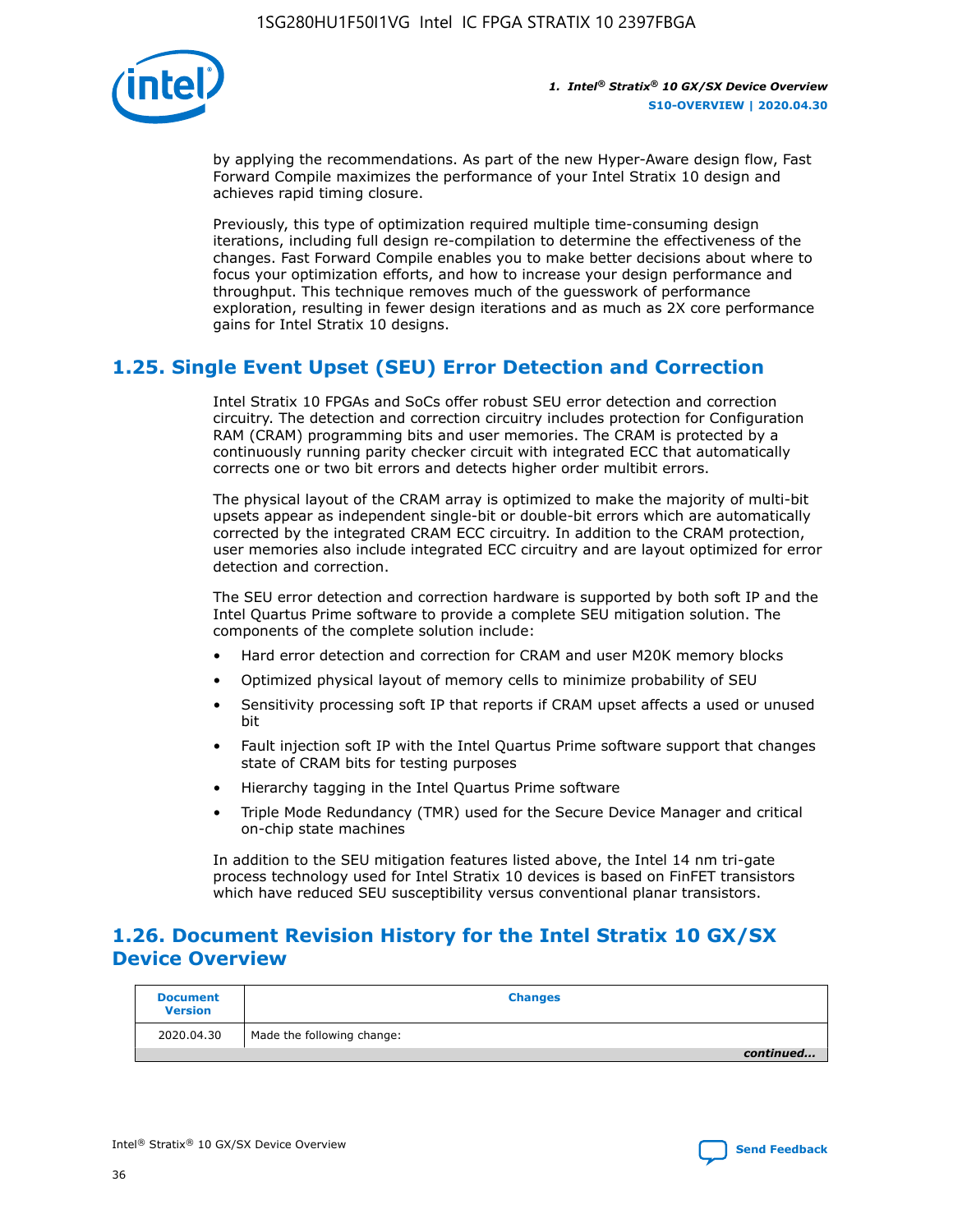

| <b>Document</b><br><b>Version</b> | <b>Changes</b>                                                                                                                                                                                                                                                                                                                                                                                                                                                                                                                                                                                                                                                                                                                                                                                                                                                                                                                                                                                              |
|-----------------------------------|-------------------------------------------------------------------------------------------------------------------------------------------------------------------------------------------------------------------------------------------------------------------------------------------------------------------------------------------------------------------------------------------------------------------------------------------------------------------------------------------------------------------------------------------------------------------------------------------------------------------------------------------------------------------------------------------------------------------------------------------------------------------------------------------------------------------------------------------------------------------------------------------------------------------------------------------------------------------------------------------------------------|
|                                   | Added the GX 10M variant.                                                                                                                                                                                                                                                                                                                                                                                                                                                                                                                                                                                                                                                                                                                                                                                                                                                                                                                                                                                   |
| 2020.03.24                        | Made the following changes:<br>Added advanced security (-AS) devices.<br>Added level shifter details for the Intel Stratix 10 SX/GX 400 device.                                                                                                                                                                                                                                                                                                                                                                                                                                                                                                                                                                                                                                                                                                                                                                                                                                                             |
| 2019.08.19                        | Made the following changes:<br>Added composition details for the leaded and lead-free contact device options.<br>$\bullet$<br>Updated the I/O PLL counts.                                                                                                                                                                                                                                                                                                                                                                                                                                                                                                                                                                                                                                                                                                                                                                                                                                                   |
| 2019.02.15                        | Made the following changes:<br>Changed the number of included logic elements globally.<br>$\bullet$<br>Removed logic density 450, logic density 550, and package code 48 from the "Sample Ordering<br>$\bullet$<br>Code and Available Options for Intel Stratix 10 Devices" figure.<br>Updated description of the higher density in the "Innovations in Intel Stratix 10 FPGAs and SoCs"<br>section.<br>Updated description of the general purpose I/Os in the "Intel Stratix 10 FPGA and SoC Common<br>$\bullet$<br>Device Features" table.<br>Removed support for LPDDR3 globally.<br>Updated the "Intel Stratix 10 FPGA and SoC Architecture Block Diagram" figure.<br>$\bullet$<br>Updated the "Intel Stratix 10 GX/SX FPGA and SoC Family Plan-FPGA Core (part 1)" table.<br>$\bullet$<br>Updated the "Intel Stratix 10 GX/SX FPGA and SoC Family Plan-Interconnects, PLLs and Hard IP<br>(part 2)" table.<br>Updated and merged the "Intel Stratix 10 GX/SX FPGA and SoC Family Package Plan" tables. |
| 2018.08.08                        | Made the following changes:<br>Changed the specs for QDRII+ and QDRII+ Xtreme and added specs for QDRIV in the "External<br>$\bullet$<br>Memory Interface Performance" table.<br>Updated description of the power options in the "Sample Ordering Code and Available Options for<br>Intel Stratix 10 Devices" figure.<br>Changed the description of the technology and power management features in the "Intel Stratix 10<br>FPGA and SoC Common Device Features" table.<br>Changed the description of SmartVID in the "Power Management" section.<br>Changed the direction arrow from the coefficient registers block in the "DSP Block: High Precision<br>$\bullet$<br>Fixed Point Mode" figure.                                                                                                                                                                                                                                                                                                          |
| 2017.10.30                        | Made the following changes:<br>Removed the embedded eSRAM feature globally.<br>$\bullet$<br>Removed the Low Power (VID) and Military operating temperature options, and package code 53<br>$\bullet$<br>from the "Sample Ordering Code and Available Options for Stratix 10 Devices" figure.<br>Changed the Maximum transceiver data rate (chip-to-chip) specification for L-Tile devices in the<br>"Key Features of Intel Stratix 10 Devices Compared to Stratix V Devices" table.                                                                                                                                                                                                                                                                                                                                                                                                                                                                                                                         |
| 2016.10.31                        | Made the following changes:<br>• Changed the number of available transceivers to 96, globally.<br>Changed the single-precision floating point performance to 10 TFLOP, globally.<br>Changed the maximum datarate to 28.3 Gbps, globally.<br>٠<br>Changed some of the features listed in the "Stratix 10 GX/SX Device Overview" section.<br>$\bullet$<br>Changed descriptions for the GX and SX devices in the "Stratix 10 Family Variants" section.<br>$\bullet$<br>Changed the "Sample Ordering Code and Available Options for Stratix 10 Devices" figure.<br>Changed the features listed in the "Key Features of Stratix 10 Devices Compared to Stratix V<br>Devices" table.<br>Changed the descriptions of the following areas of the "Stratix 10 FPGA and SoC Common Device<br>Features" table:<br>- Transceiver hard IP<br>- Internal memory blocks<br>- Core clock networks<br>- Packaging<br>Reorganized and updated all tables in the "Stratix 10 FPGA and SoC Family Plan" section.                |
|                                   | continued                                                                                                                                                                                                                                                                                                                                                                                                                                                                                                                                                                                                                                                                                                                                                                                                                                                                                                                                                                                                   |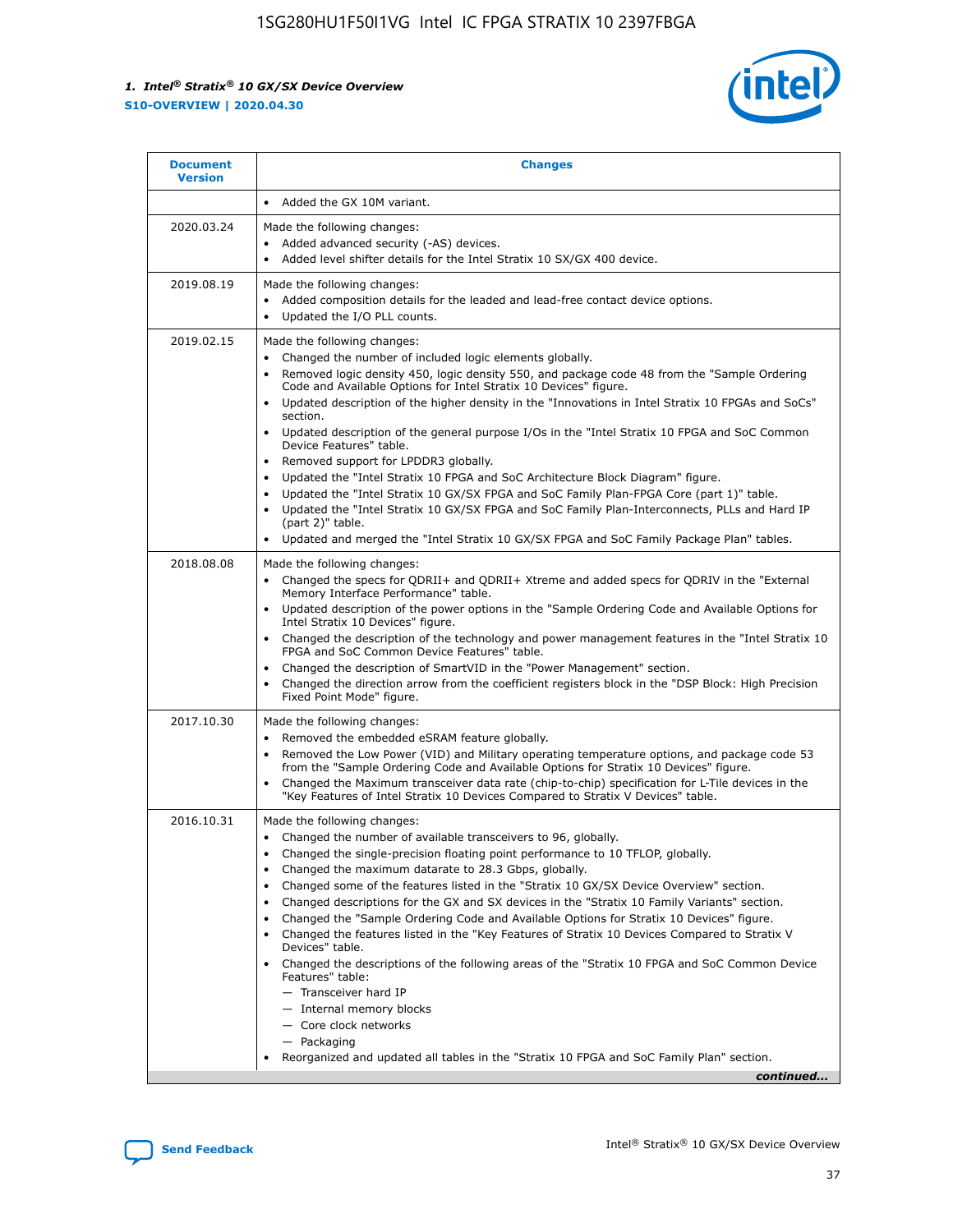

| <b>Document</b><br><b>Version</b> | <b>Changes</b>                                                                                                                                                                                                                                                                                                                                                                                                                                                                                                                                                                                                                                                                                                                                                                                                                                                                                                                                                                                     |
|-----------------------------------|----------------------------------------------------------------------------------------------------------------------------------------------------------------------------------------------------------------------------------------------------------------------------------------------------------------------------------------------------------------------------------------------------------------------------------------------------------------------------------------------------------------------------------------------------------------------------------------------------------------------------------------------------------------------------------------------------------------------------------------------------------------------------------------------------------------------------------------------------------------------------------------------------------------------------------------------------------------------------------------------------|
|                                   | Removed the "Migration Between Arria 10 FPGAs and Stratix 10 FPGAs" section.<br>Removed footnotes from the "Transceiver PCS Features" table.<br>Changed the HMC description in the "External Memory and General Purpose I/O" section.<br>Changed the number of fPLLs in the "Fractional Synthesis PLLs and I/O PLLs" section.<br>Clarified HMC data width support in the "Key Features of the Stratix 10 HPS" table.<br>Changed the description in the "Internal Embedded Memory" section.<br>Changed the datarate for the Standard PCS and SDI PCS features in the "Transceiver PCS Features"<br>table.<br>Added a note to the "PCI Express Gen1/Gen2/Gen3 Hard IP" section.<br>Updated the "Key Features of the Stratix 10 HPS" table.<br>Changed the description for the Cache coherency unit in the "Key Features of the Stratix 10 HPS"<br>table.<br>Changed the description for the external SDRAM and Flash memory interfaces for HPS in the "Key<br>Features of the Stratix 10 HPS" table. |
| 2015.12.04                        | Initial release.                                                                                                                                                                                                                                                                                                                                                                                                                                                                                                                                                                                                                                                                                                                                                                                                                                                                                                                                                                                   |